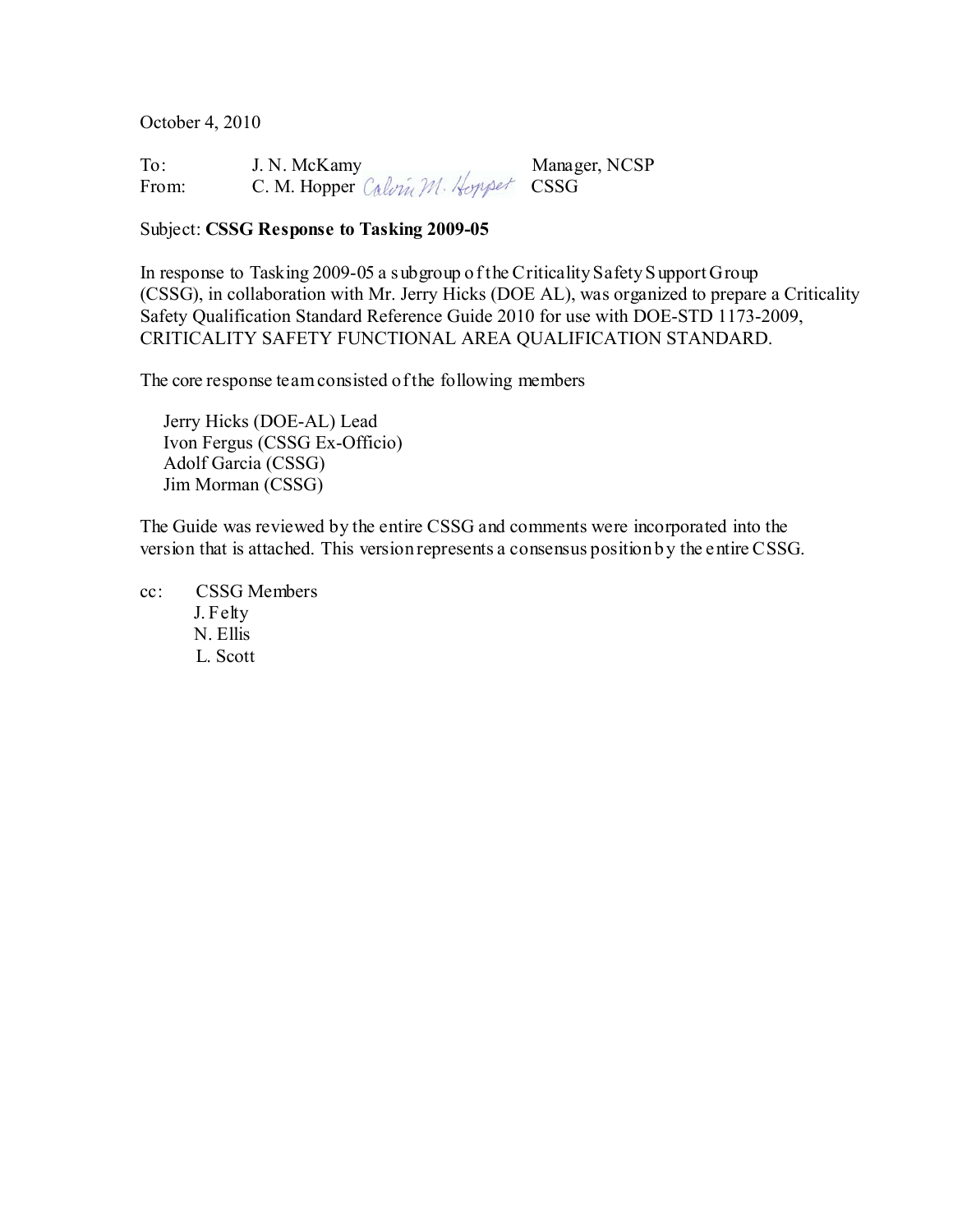# **Criticality Safety Qualification Standard Reference Guide 2010**

**For use with DOE-STD 1173-2009,**  *CRITICALITY SAFETY FUNCTIONAL AREA QUALIFICATION STANDARD*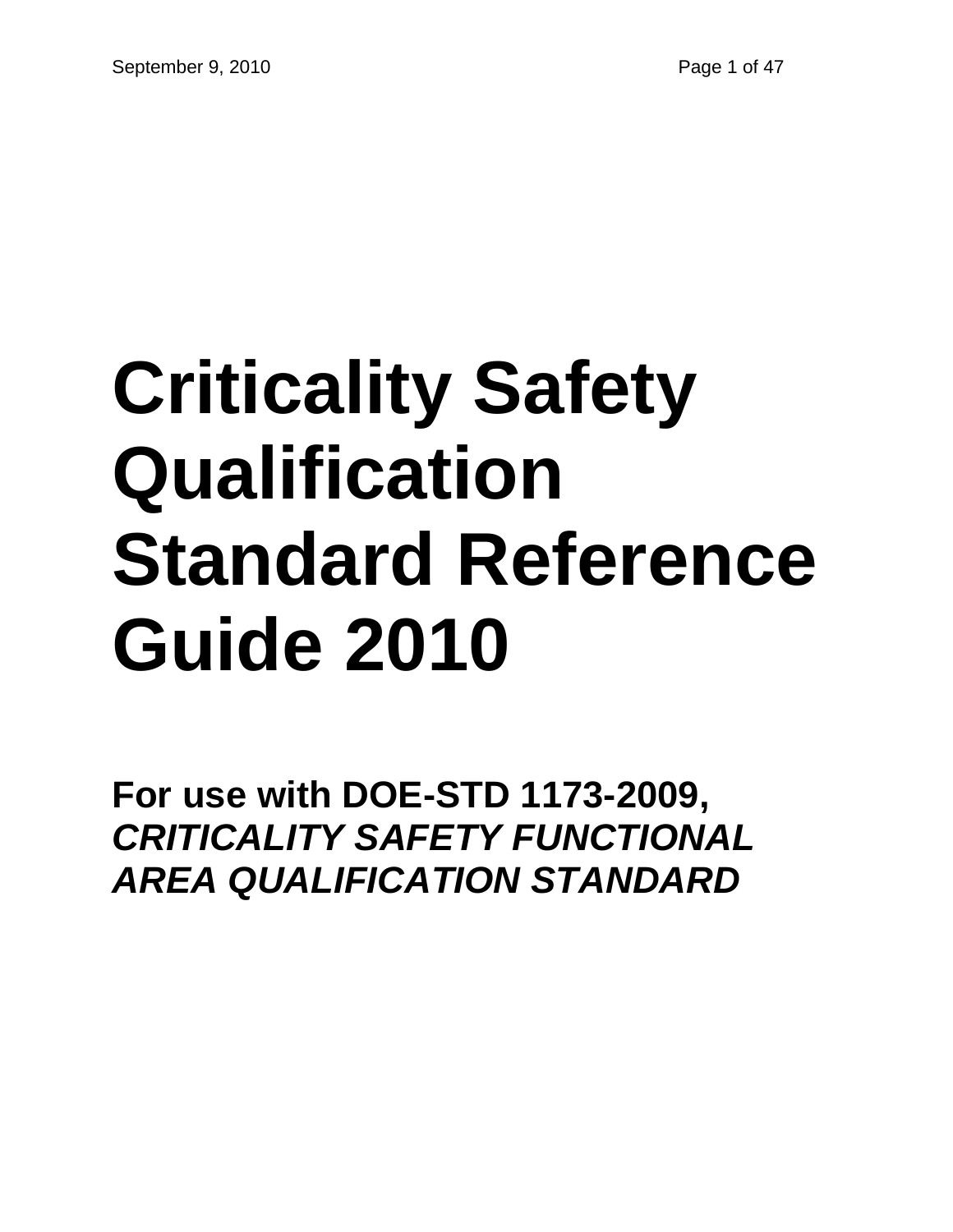|    | 1. Criticality safety personnel must demonstrate a working-level knowledge of the<br>. 6                                                                              |
|----|-----------------------------------------------------------------------------------------------------------------------------------------------------------------------|
|    | 2. Criticality safety personnel must demonstrate a working-level knowledge of the                                                                                     |
|    |                                                                                                                                                                       |
|    | 3. Criticality safety personnel must demonstrate a working-level knowledge of criticality                                                                             |
|    |                                                                                                                                                                       |
|    | 4. Criticality safety personnel must demonstrate a working-level knowledge of alarm                                                                                   |
|    | 5. Criticality safety personnel must demonstrate a working-level knowledge of neutron                                                                                 |
|    | absorbers.<br>10                                                                                                                                                      |
|    | 6. Criticality Safety Personnel must demonstrate a familiarity level knowledge of the                                                                                 |
|    | functional interfaces between safety system software and control components and                                                                                       |
|    | Nuclear Criticality Safety Personnel must demonstrate a familiarity level knowledge                                                                                   |
| 7. | of Non-Destructive Assay Techniques for quantification of fissile and fissionable                                                                                     |
|    | 12<br>materials                                                                                                                                                       |
| 8. | Criticality Safety Personnel must demonstrate a familiarity level knowledge of the                                                                                    |
|    | relationship between human factors, human performance, and implementation of                                                                                          |
|    | . 13                                                                                                                                                                  |
|    | 9. Criticality safety personnel must demonstrate a working-level knowledge of                                                                                         |
|    | calculational methods used in criticality safety evaluations, and must have                                                                                           |
|    | 14                                                                                                                                                                    |
|    | 10. Criticality safety personnel must demonstrate a working-level knowledge of critical                                                                               |
|    | 15                                                                                                                                                                    |
|    | 11. Criticality safety personnel must demonstrate a working-level knowledge of                                                                                        |
|    | computer codes used in criticality safety evaluations, and must have demonstrated<br>15                                                                               |
|    | 12. Criticality safety personnel must demonstrate both a working-level knowledge of                                                                                   |
|    | development of criticality safety evaluations and the ability to develop such                                                                                         |
|    | 18                                                                                                                                                                    |
|    | 13. Criticality safety personnel must demonstrate a working level knowledge of the                                                                                    |
|    | requirements in Department of Energy (DOE) Technical Standard DOE-STD-3007-                                                                                           |
|    | 2007, Guidelines for Preparing Criticality Safety Evaluations at DOE Non-Reactor                                                                                      |
|    |                                                                                                                                                                       |
|    | 14. Criticality safety personnel must demonstrate a working-level knowledge of the                                                                                    |
|    | guidance provided in DOE Technical Standard DOE-STD-1134-99, Review Guide                                                                                             |
|    |                                                                                                                                                                       |
|    | 15. Criticality safety personnel must demonstrate a working level knowledge of previous                                                                               |
|    |                                                                                                                                                                       |
|    | 16. Criticality safety personnel must demonstrate a familiarity level knowledge of<br>problem analysis principles and the techniques necessary to identify Department |
|    | problems, potential causes, and corrective action(s) associated with criticality safety                                                                               |
|    |                                                                                                                                                                       |
|    | 17. Criticality safety personnel must demonstrate a working level knowledge of DOE O                                                                                  |
|    | 420.1B, Facility Safety, with respect to its impact on the Department's criticality                                                                                   |
|    |                                                                                                                                                                       |
|    |                                                                                                                                                                       |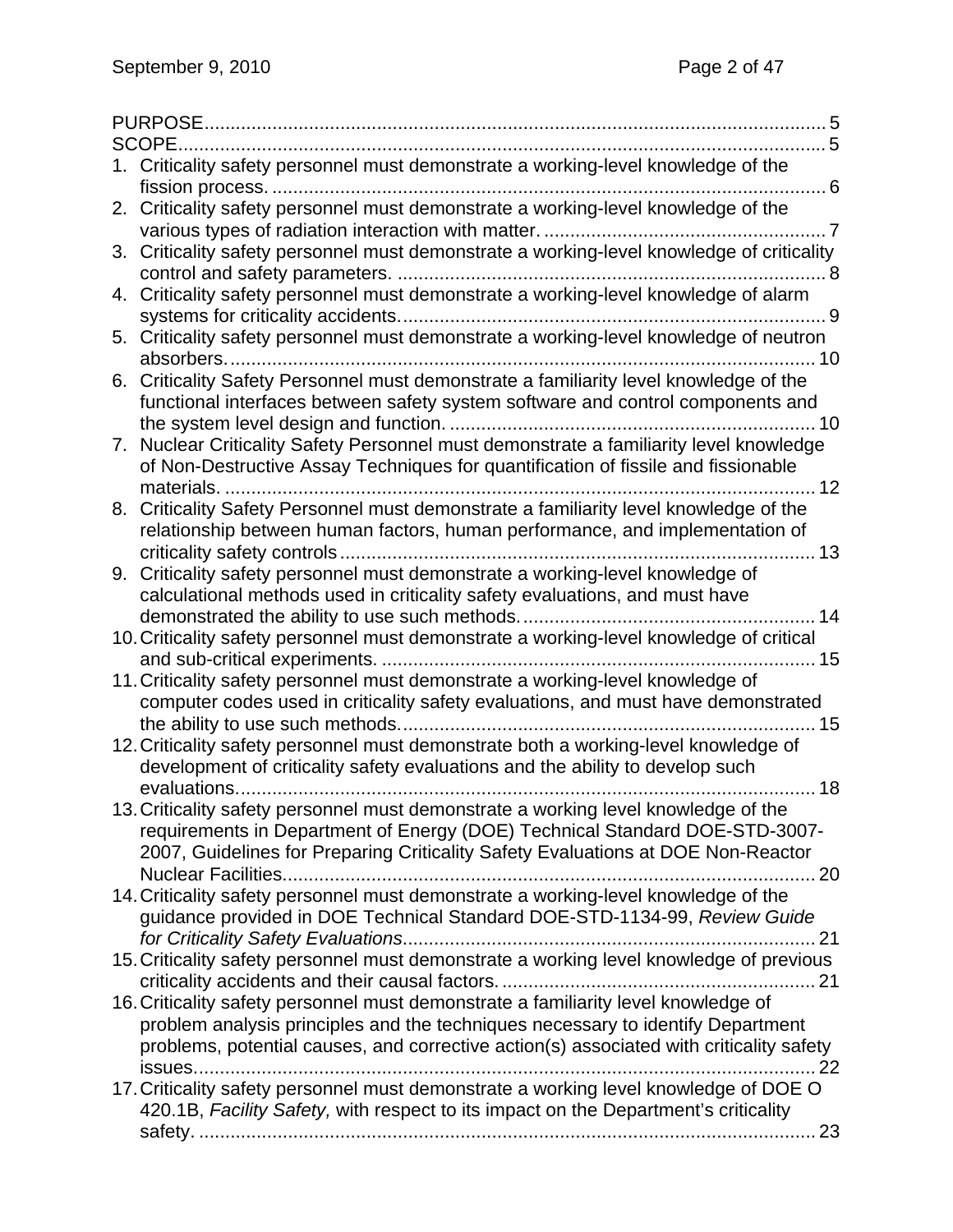| 18. Criticality safety personnel must demonstrate a familiarity level knowledge of          |
|---------------------------------------------------------------------------------------------|
| 24                                                                                          |
| 19. Criticality safety personnel must demonstrate a working level knowledge of the          |
| . 25                                                                                        |
| 20. Criticality safety personnel must demonstrate a familiarity level knowledge of the      |
|                                                                                             |
| 21. Criticality safety personnel must demonstrate a familiarity level knowledge of the      |
| following criticality safety experiment related ANSI/ANS standards:                         |
| 22. Criticality safety personnel must demonstrate a working level knowledge of              |
| assessment techniques (such as the planning and use of observations, interviews,            |
| and document reviews) to assess facility performance, report results of                     |
| assessments, and follow up on actions taken as the result of assessments 27                 |
| 23. Criticality safety personnel must demonstrate a working level knowledge of DOE O        |
| 231.1A Chg 1, Environment, Safety, and Health Reporting, and DOE M 231.1-2,                 |
| Occurrence Reporting and Processing of Operations Information, with respect to              |
|                                                                                             |
| 24. Criticality safety personnel must demonstrate a familiarity level knowledge of DOE O    |
| 413.3A Chg 1, Program and Project Management for the Acquisition of Capital                 |
| Assets, and DOE-STD-1189-2008, Integration of Safety into the Design Process. . 31          |
| 25. Criticality safety personnel shall demonstrate a familiarity-level knowledge of DOE O   |
| 425.1D, Start-up and Restart of Nuclear Facilities, with respect to nuclear safety          |
| 31                                                                                          |
| 26. Criticality safety personnel must demonstrate a familiarity level knowledge of the      |
| following DOE Orders, Technical Standards, Notice, and Nuclear Regulatory                   |
| 32                                                                                          |
| 27. Criticality safety personnel must demonstrate a familiarity level knowledge of the      |
| following oversight related DOE Orders and Technical Standards:<br>33                       |
| 28. Criticality safety personnel must demonstrate a familiarity level knowledge of the      |
| Price-Anderson Amendments Act of 1988 and its impact on DOE criticality safety              |
| activities.<br>33                                                                           |
| 29. Criticality safety system personnel must demonstrate a familiarity-level knowledge of   |
| communications (both oral and written) when working or interacting with the                 |
| contractor, stakeholders, and other internal and external organizations<br>.34              |
| 30. Criticality safety personnel shall demonstrate a familiarity level knowledge of nuclear |
| safety-related data and information management requirements in accordance with              |
|                                                                                             |
| 31. Criticality safety personnel shall demonstrate a familiarity level knowledge of the     |
| following DOE safeguards, security, and nuclear material accountability Orders for          |
| 32. Criticality safety personnel must demonstrate a working level knowledge of the          |
| DOE/facility contract provisions necessary to provide oversight of a contractor's           |
| 36                                                                                          |
| 33. Criticality safety personnel must demonstrate a familiarity level of knowledge of the   |
|                                                                                             |
| 34. Criticality safety personnel must demonstrate a familiarity level knowledge of nuclear  |
|                                                                                             |
| 35. Criticality safety personnel must demonstrate a familiarity level knowledge of          |
|                                                                                             |
|                                                                                             |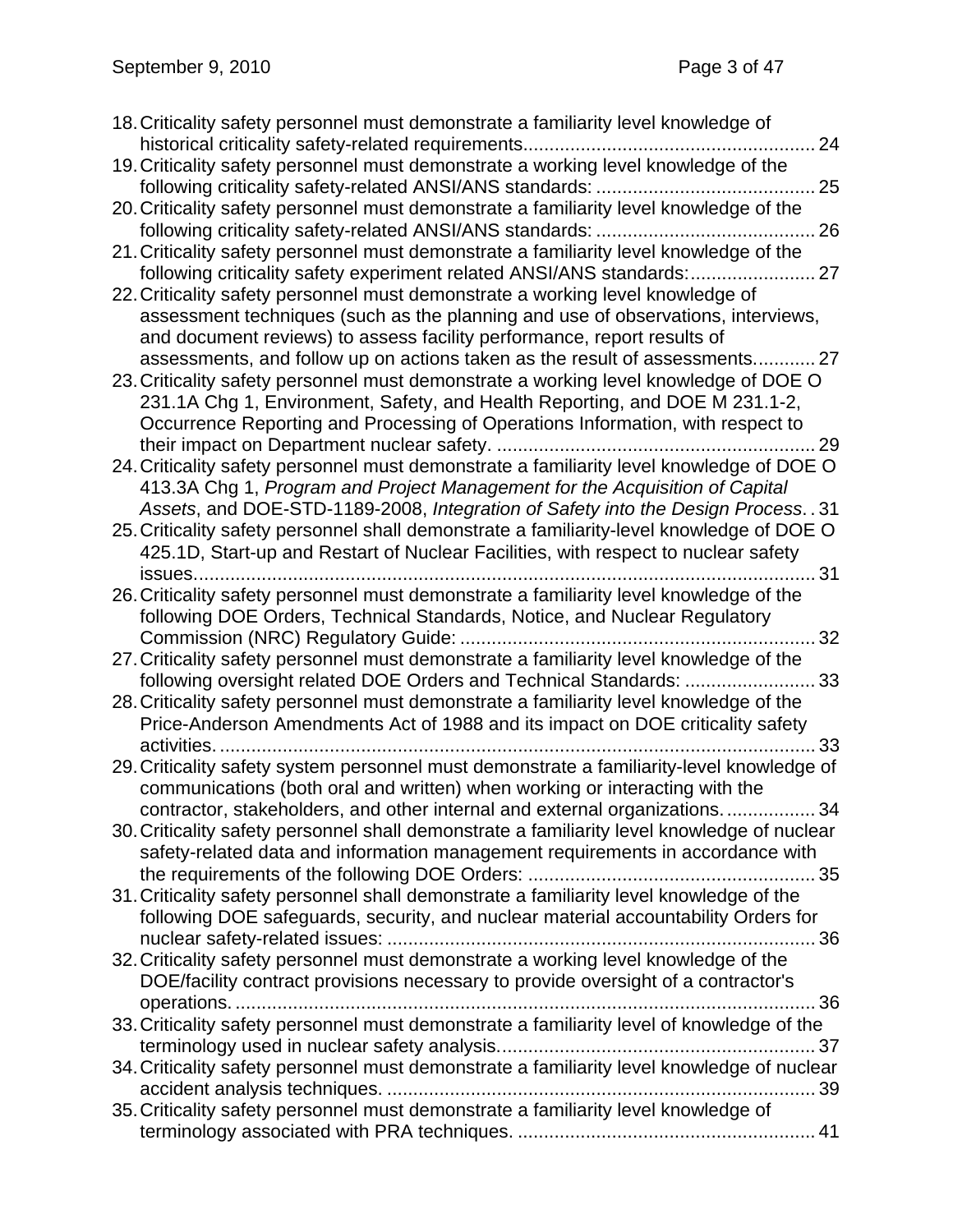| 36. Criticality safety personnel must demonstrate a working level knowledge of the 10<br>CFR 830, Nuclear Safety Management, requirements related to USQs and the |
|-------------------------------------------------------------------------------------------------------------------------------------------------------------------|
| associated DOE Guide 424.1-1A, Implementation Guide for Use in Addressing                                                                                         |
|                                                                                                                                                                   |
| 37. Criticality safety personnel must demonstrate a working level knowledge of the 10                                                                             |
| CFR 830, Nuclear Safety Management, requirements related to TSRs and the                                                                                          |
| associated DOE Guide 423.1-1, Implementation Guide for Use in Developing                                                                                          |
| . 43                                                                                                                                                              |
| 38. Criticality safety personnel must demonstrate a familiarity level knowledge of DOE-                                                                           |
| STD-1186-2004, Specific Administrative Controls (SACs), with respect to its impact                                                                                |
| 44                                                                                                                                                                |
| 39. Criticality safety personnel must demonstrate a working level knowledge of DOE-                                                                               |
| STD-1027-92, Hazard Categorization and Accident Analysis Techniques for                                                                                           |
| Compliance with DOE Order 5480.23, Nuclear Safety Analysis Reports, with respect                                                                                  |
|                                                                                                                                                                   |
| 40. Criticality safety personnel must demonstrate a working level knowledge of 10 CFR                                                                             |
| 830, Nuclear Safety Management, requirements related to DSAs and the associated                                                                                   |
| DOE G 421.1-2, Implementation Guide in Developing Documented Safety Analysis                                                                                      |
| 45                                                                                                                                                                |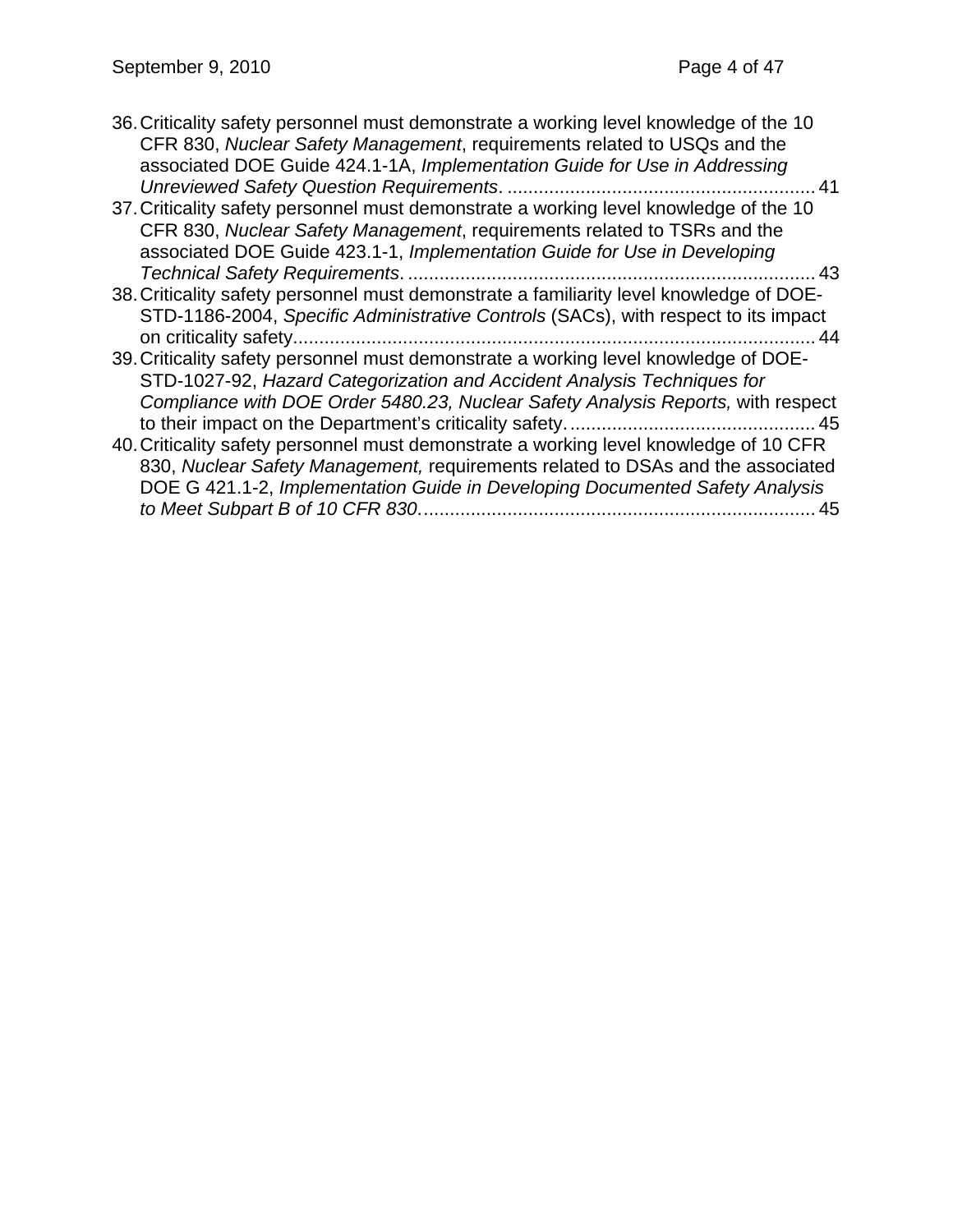## **PURPOSE**

The purpose of this reference guide is to provide a document that contains the information required for a National Nuclear Security Administration (NNSA) technical employee to successfully complete the Criticality Safety Functional Area Qualification Standard. In some cases, information essential to meeting the qualification requirements is provided. Some competency statements require extensive knowledge or skill development. Reproducing all the required information for the competency statements was judged by the expert group to be incorrect. In most instances, references are included to guide the candidate to additional resources.

# **SCOPE**

This reference guide has been developed to address the competency statements in DOE-STD-1173-2009, Criticality Safety Functional Area Qualification Standard. Competency statements and supporting knowledge and/or skill statements from the qualification standard are shown in contrasting bold type, while the corresponding information associated with each statement is provided below it. The qualification standard for criticality safety contains 40 competency statements. This reference guide will addresses all 40 statements.

Every effort has been made to provide the most current information and references available as of June 2010. However, the candidate is advised to verify the applicability of the information provided. As a parallel effort, references that are not easily obtainable have been collected, and will be placed on the DOE Nuclear Criticality Safety Program Website. Federal Nuclear Criticality Safety personnel should also be aware that the qualification standard requires that the incumbents maintain awareness of the latest revisions to the applicable DOE directives and ANSI/ANS Standards.

This guide may used for development of test questions for qualification of federal criticality safety candidates only by DOE Senior Nuclear Criticality Staff and members of the Criticality Safety Support Group. However, test material will address the competencies in the qualification standard, and is not limited to the content of this guide.

Please direct your questions or comments related to this document to one of the following:

- The NNSA Service Center Safety Department criticality safety staff;
- NNSA HQ criticality safety staff
- The Chair of the Criticality Safety Support Group (CSSG);
- The DOE NCSP Program manager.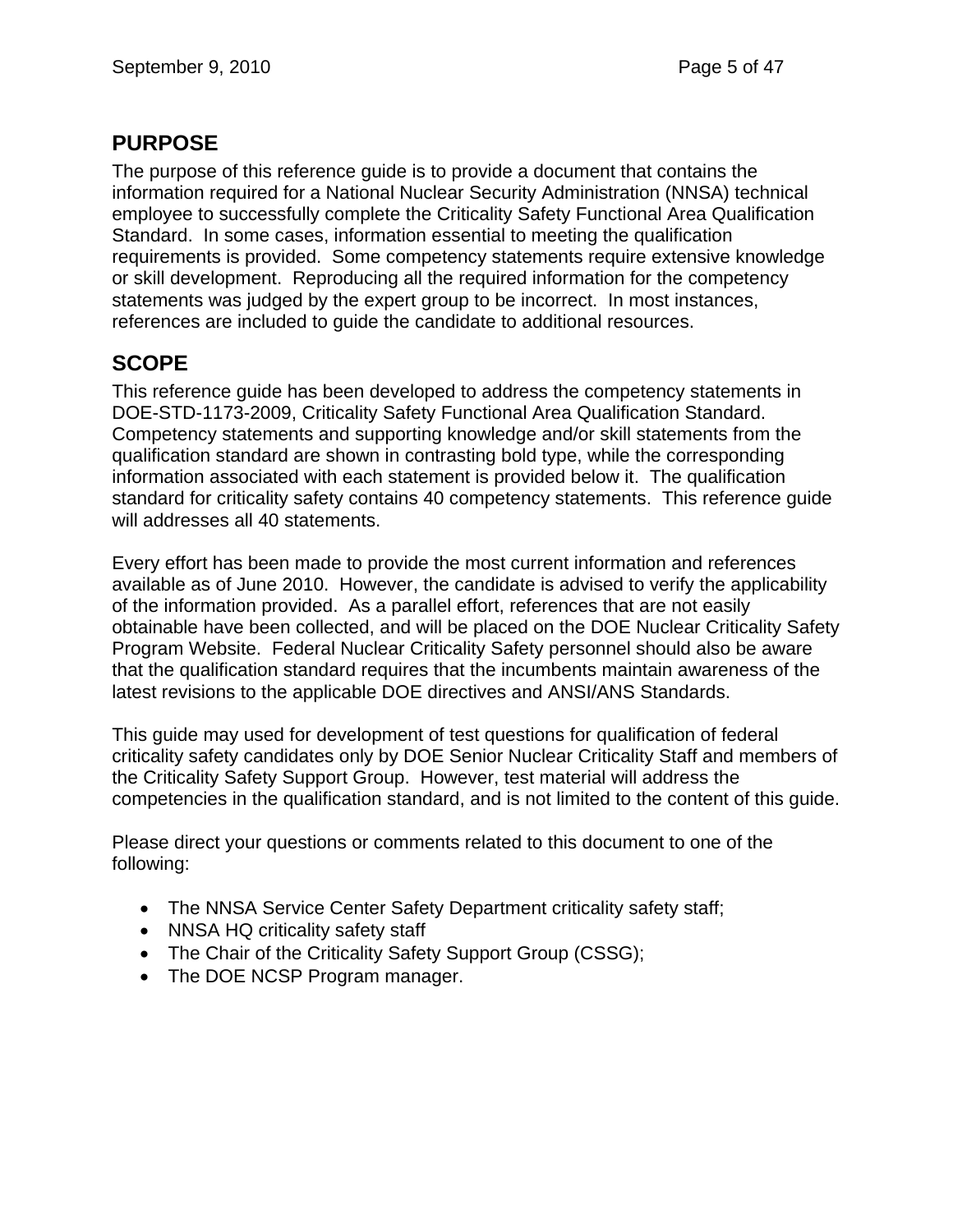## **1. Criticality safety personnel must demonstrate a working-level knowledge of the fission process.**

#### **a. Define the following terms:**

- Excitation energy
- Cross section
- Fissile material
- Fissionable material
- Fertile material

#### See:

Modules 1 and 2 on the DOE/NCSP Website. http://ncsp.llnl.gov/ncset/Module1.pdf, http://ncsp.llnl.gov/ncset/Module2.pdf

#### See:

DOE Fundamentals Handbook, Nuclear Physics and Reactor Theory, DOE-HNDBK-1019/1-93, Module 1, Nuclear Fission section http://www.hss.doe.gov/nuclearsafety/ns/techstds/standard/hdbk1019/h1019v1.pdf

#### **b. Sketch the fission cross section for both U-235 and Pu-239 as a function of neutron energy. Label each significant energy region and explain the implications of the shape of the curves for criticality safety.**

See:

DOE Fundamentals Handbook, Nuclear Physics and Reactor Theory, DOE-HNDBK-1019/1-93, Module 2, Nuclear Cross Sections section

http://www.hss.doe.gov/nuclearsafety/ns/techstds/standard/hdbk1019/h1019v1.pdf

Cross section data are available from these web sites. http://www.nndc.bnl.gov/sigma/index.jsp http://atom.kaeri.re.kr/cgi-bin/endfplot.pl

Cross sections can also be plotted from SCALE and MCNP.

#### **c. Explain why only the heaviest nuclei are easily fissioned.**

See:

DOE-HDBK-1019-93 DOE Fundamentals Handbook, Nuclear Physics and Reactor Theory Module 1, Nuclear Fission section LA-14098, *Modern Fission Theory for Criticality,* Lynn, February 2004.

## **d. Explain why uranium-235 fissions with thermal neutrons and uranium-238 fissions only with fast neutrons.**

See: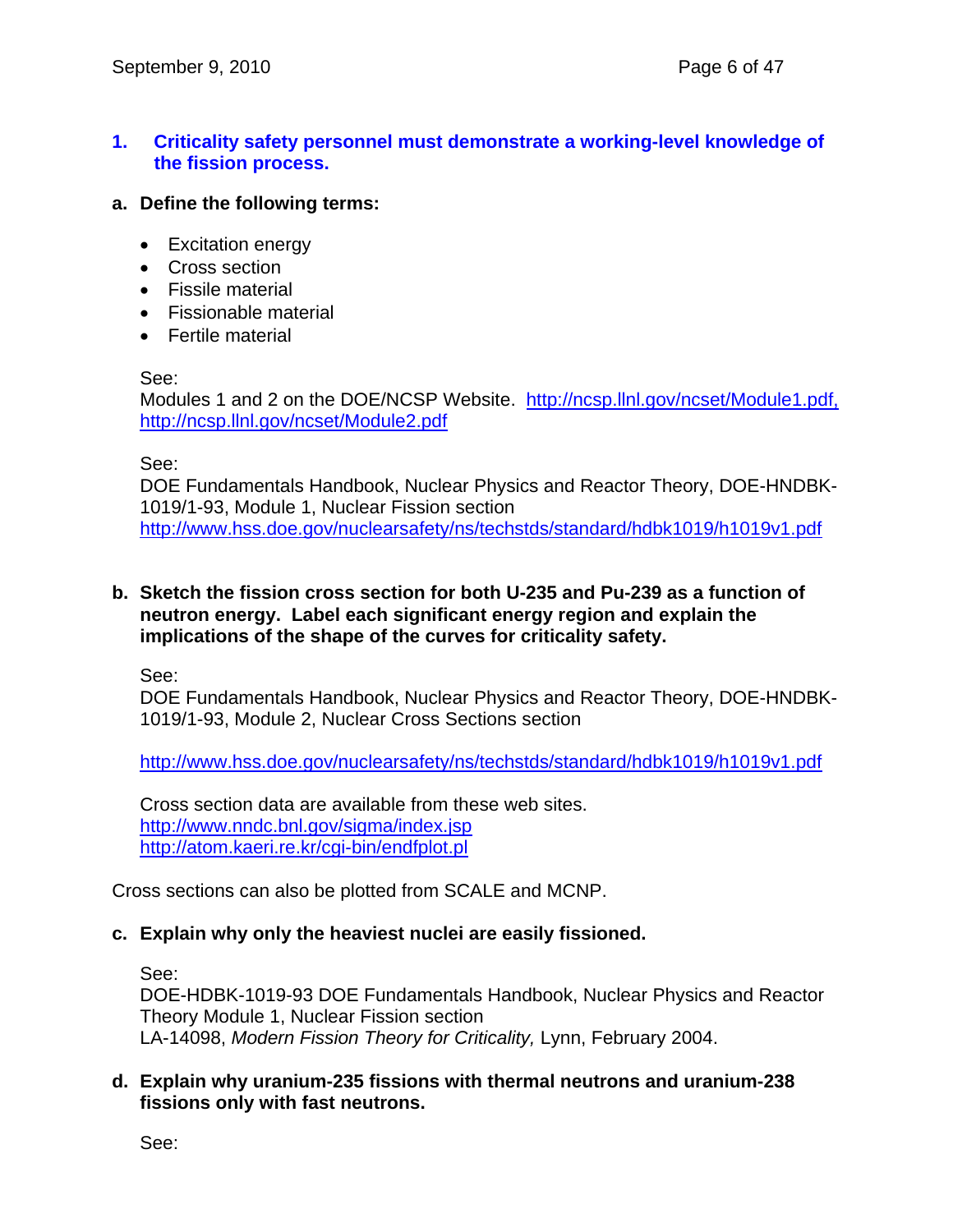DOE-HDBK-1019-93, DOE Fundamentals Handbook, Nuclear Physics and Reactor Theory Module 1, Nuclear Fission section

#### **e. Characterize the fission products in terms of mass groupings and radioactivity.**

See:

DOE-HDBK-1019-93 DOE Fundamentals Handbook, Nuclear Physics and Reactor Theory, Module 1, Energy Release from Fission section

## **f. Define sub-critical, critical, super-critical, reproduction factor, prompt neutron fraction, and delayed neutron fraction.**

See:

DOE Fundamentals Handbook, Nuclear Physics and Reactor Theory, DOE-HNDBK-1019/2-93 Module 3, Neutron Life Cycle section

http://www.hss.doe.gov/nuclearsafety/ns/techstds/standard/hdbk1019/h1019v2.pdf

## **g. Discuss isotopes other than U-235 and Pu-239 that are fissionable.**

See: ANSI/ANS 8.1, ANSI/ANS 8.15, *Nuclear Safety Guide*, TID 7016 Rev 2 Appendix

## **2. Criticality safety personnel must demonstrate a working-level knowledge of the various types of radiation interaction with matter.**

## **a. Describe the interactions of the following with matter:**

- Alpha particle
- Beta particle
- Positron
- Neutron

See:

DOE-HDBK-1019-93, DOE Fundamentals Handbook, Nuclear Physics and Reactor Theory Module 1, Interaction of Radiation with Matter section

## **b. Describe the following ways that gamma radiation interacts with matter:**

- Compton scattering
- Photoelectric effect
- Pair production

See:

 DOE-HDBK-1019-93, DOE Fundamentals Handbook, Nuclear Physics and Reactor Theory Module 1, Interaction of Radiation with Matter section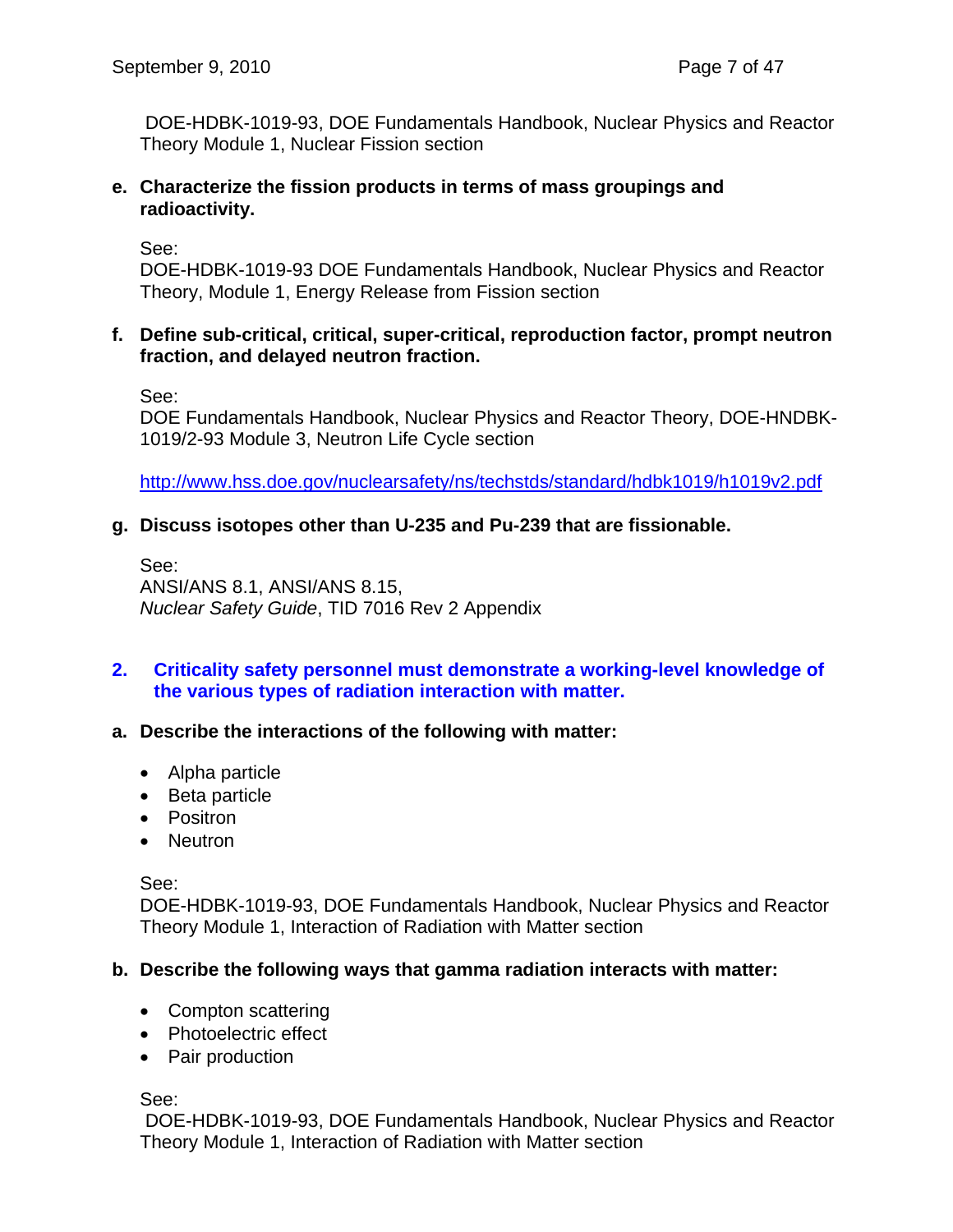- **3. Criticality safety personnel must demonstrate a working-level knowledge of criticality control and safety parameters.**
- **a. Discuss the effects and applications of the following factors relevant to criticality safety of operations:** 
	- Mass
	- Interaction
	- Geometry
	- Moderation
	- Reflection
	- Concentration
	- Volume
	- Neutron absorbers
	- Enrichment

#### *See:*

 *Modules 1, 2, 3, 4, 5, on the DOE/NCSP Website. http://ncsp.llnl.gov/trainingMain.html Nuclear Criticality Safety, Theory and Practice*, R. A. Knief, American Nuclear Society, 1985

**b. Discuss the influence of the presence of non-fissionable materials mixed with, or in contact with, fissionable material on nuclear criticality safety. Include a discussion of the effects of mild absorbers (e.g. some absorption, but mostly scattering), and materials that behave as almost pure elastic scatterers, either with or without significant moderation per collision (e.g., describe the effect of diluting plutonium oxide with either wet or dry silica, contrast the two, and explain the effects from an interaction viewpoint.).** 

See:

TID 7016, Rev 2, Nuclear Safety Guide, June 1978, § 2.21 & 2.22

The candidate should prepare or reference a chart showing the critical mass vs. the concentration for fissile material and water compared to fissile material and a common diluent such as silica. The concentration ranges should be from approximately the minimum critical concentration to full density metal (i.e. no dilution). The effect of water and diluent should also be illustrated. Previous work by the candidate may be used.

#### **c. Discuss the effects of Density, Heterogeneity, and Enrichment with respect to resonance escape and lumped fuel.**

See:

 DOE Fundamentals Handbook, Nuclear Physics and Reactor Theory, DOE-HNDBK-1019/2-93, Module 3, Neutron Life Cycle section http://www.hss.doe.gov/nuclearsafety/ns/techstds/standard/hdbk1019/h1019v2.pdf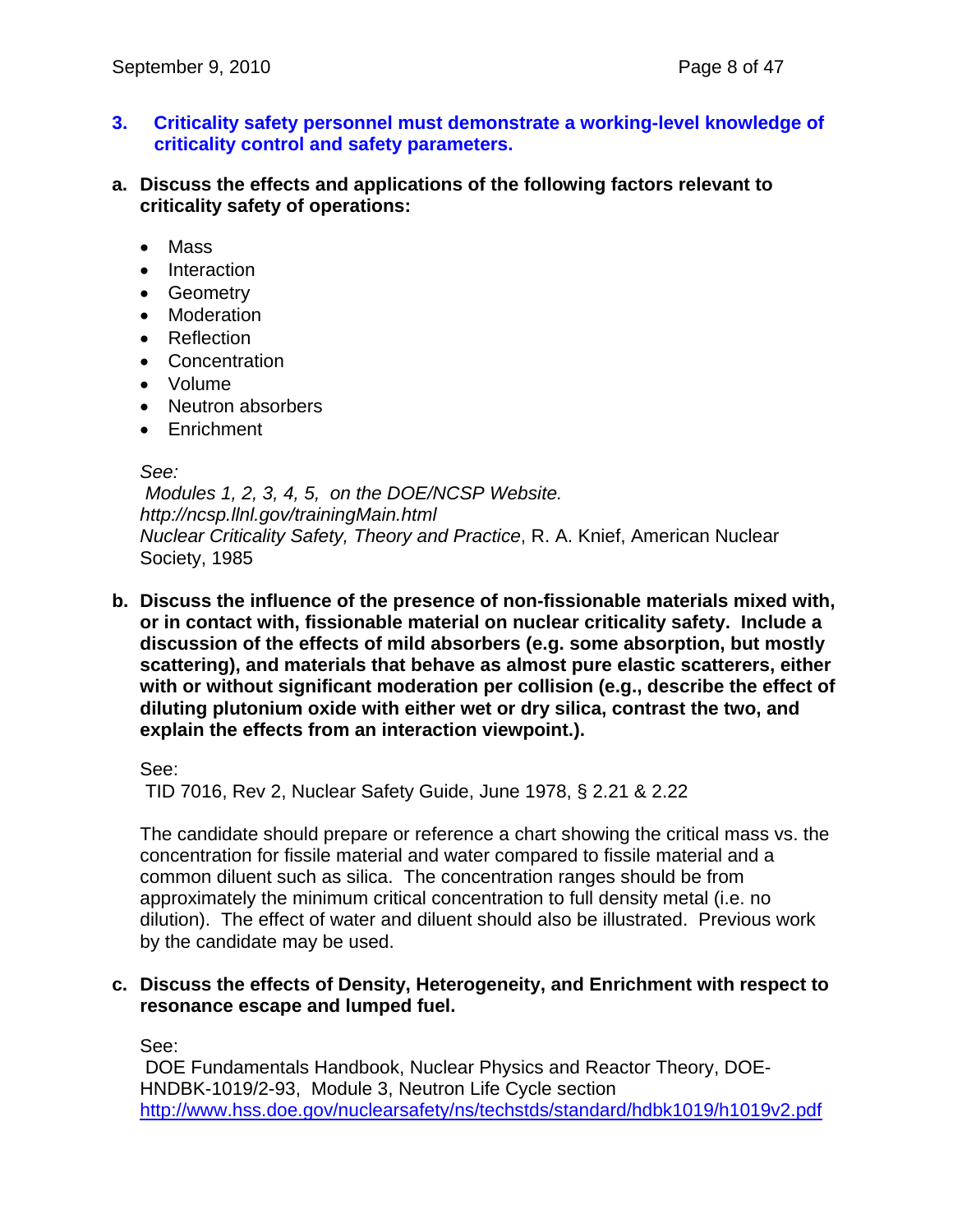Introduction to Nuclear Reactor Theory, J. LaMarsh, Addison Wesley, 1966 & 1972, now available from ANS.

#### **d. Discuss the effects of mixtures of different fissionable nuclides and the appropriate applications of the "rule of fractions" and "fissionable equivalent mass" concepts.**

See: WSRC-TR-94-0366, Equivalence Relations for the 9972-9975 SARP (U), Niemer & Frost, Westinghouse Savannah River Company, October 1994

The candidate should prepare or reference charts showing the actual critical mass vs the critical mass estimated by fraction critical for mixtures of two common fissile isotopes. The charts should include at least one for pure metal, and one at near optimum moderation. Previous work by the candidate may be used.

#### **e. Discuss the concept of contingencies for checking the validity of criticality safety limits.**

See:

LA-2063, *Nuclear Safety Guide,* 1956 LA-3366, Criticality Control in Operations with Fissile Material ANSI/ANS 8.1 § 4.1.2 & 4.2.1

## **4. Criticality safety personnel must demonstrate a working-level knowledge of alarm systems for criticality accidents.**

## **a. Define the following terms:**

- Criticality accident
- Minimum accident of concern
- Process area

See:

ANSI/ANS 8.3, Criticality Accident Alarm System. Nuclear Criticality Safety Theory and Practice, Appendix E, R. A. Knief, 1991 (Available from ANS)

- **b. Discuss the general principles associated with the use of criticality alarm systems including the following:** 
	- Installation
	- Coverage
	- Detection
	- Alarms
	- Dependability
	- Removal

See: ANSI/ANS 8.3, Criticality Accident Alarm System DOE STD 3007 § III.A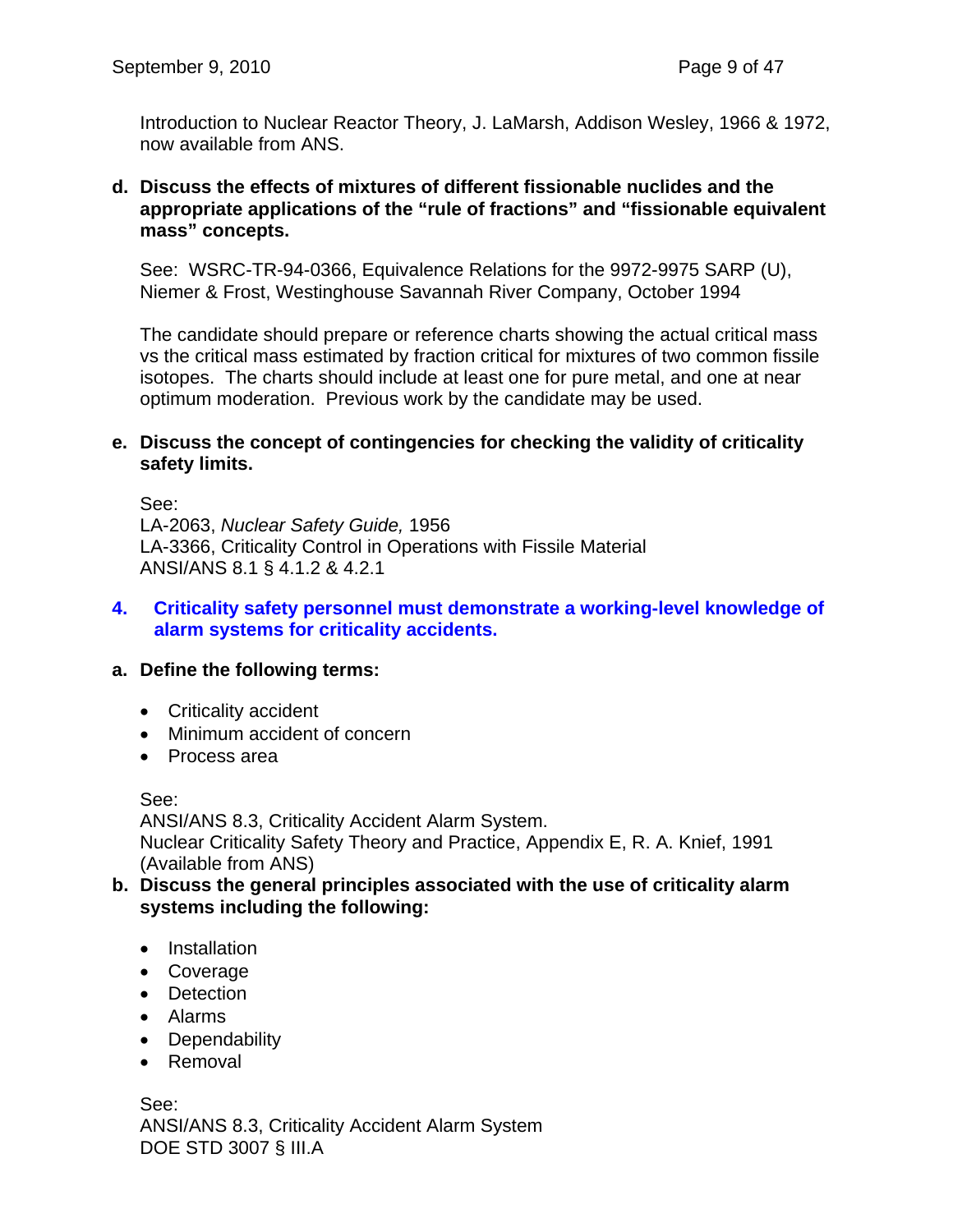Nuclear Criticality Safety Theory and Practice, Appendix E, R. A. Knief, 1991 (Available from ANS)

## **c. Discuss the requirements for testing the criticality alarm system.**

See:

ANSI/ANS 8.3, Criticality Accident Alarm System.

## **5. Criticality safety personnel must demonstrate a working-level knowledge of neutron absorbers.**

#### **a. Describe the use of neutron poisons.**

See: competency 19, ANSI/ANS 8.14 and 8.21) DOE Handbook 1019 Module 3, Neutron Poisons ANSI/ANS 8.14 ANSI/ANS 8.21 Nuclear Criticality Safety Theory and Practice, Chapters 1 & 4, R. A. Knief, 1991 (Available from ANS)

#### **b. Explain the absorption characteristics of the following elements in terms of their cross sections.**

- cadmium
- boron
- chlorine
- hydrogen

See:

Cross section publication websites: http://www.nndc.bnl.gov/sigma/index.jsp http://atom.kaeri.re.kr/cgi-bin/endfplot.pl The MCNP code and the SCALE code package can also plot cross sections. NCSET Module 2 DOE Handbook 1019 Module 2, Cross Sections DOE Handbook 1019 Module 3, Neutron Poisons

#### **c. Explain the purpose and use of Raschig rings as a neutron poison. (See competency 19, ANSI/ANS 8.5)**

The detailed requirements for the use of borosilicate-glass Raschig rings are found in ANSI/ANS-8.5-1996.

- **6. Criticality Safety Personnel must demonstrate a familiarity level knowledge of the functional interfaces between safety system software and control components and the system level design and function.**
- **a. Identify how system level requirements are developed. Explain how these requirements are incorporated into an engineered system. Describe the**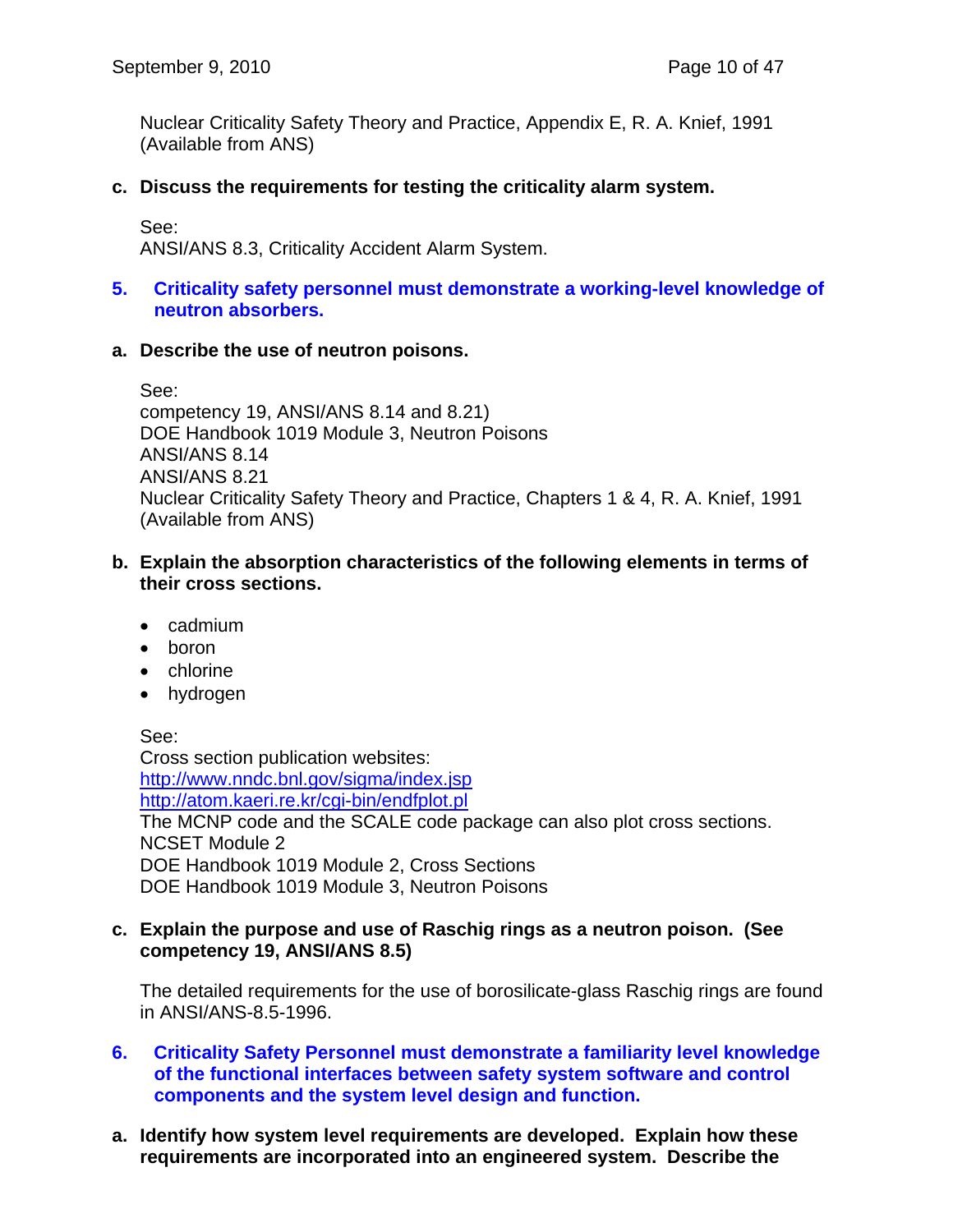#### **methods a quality organization should use to verify that the as installed system meets the system level requirements as defined.**

#### See:

 Safety Software Guide for use with 10 CFR 830 Subpart A, *Quality Assurance Requirements, and DOE O 414.1C, Quality Assurance,* DOE G 414.1-4, Section 5.2 NUREG/CR-6263 MTR 94W0000114, Vol. 2, High Integrity Software for nuclear power Plants, Candidate Guidelines, Technical Basis and Research Needs, Main Report, Section 9.0 Software Safety Analysis.

Institute of Electrical and Electronics Engineers (IEEE) Std 830-1998, *IEEE Recommended Practice for Software Requirements Specifications,* IEEE, 1998, sections 4.4, 5.2.5, and 5.3.

IEEE 1228, *IEEE Standard for Software Safety Plans, IEEE, 1994*

#### **b. Describe and discuss the advantages and disadvantages of the following automation approaches:**

- Analog control systems
- Hard wired relay logic
- Programmable Logic Controller (PLC) based systems.
- Computer control systems

See:

Perry's Chemical Engineers' Handbook. (Chapter 22 in the  $6<sup>th</sup>$  Edition)

**c. Discuss the limitations and pitfalls of automation as it relates to criticality safety. Identify areas that are appropriate to automate and areas where automation might be a detriment to safety.** 

See:

Perry's Chemical Engineers' Handbook. (Chapter 22 in the  $6<sup>th</sup>$  Edition)

#### **d. Describe the effect of the following on control of a process or experimental system:**

- sensing elements, (e.g. thermocouples, position sensors, level sensors, flow sensors, pressure sensors, power level sensors)
- control logic element (e.g. the hardware and/or software that actuates the control action elements)
- control action element and control action (e.g. induction furnace power, resistance furnace voltage, cooling coil flow control, refrigeration unit, modulating valve position, block valve position, pump speed, control rod position, scram system action)
- controlled system response to control action (e.g. change in temperature, position, level, flow, pressure, power level)

See:

Perry's Chemical Engineers' Handbook. (Chapter 22 in the  $6<sup>th</sup>$  Edition)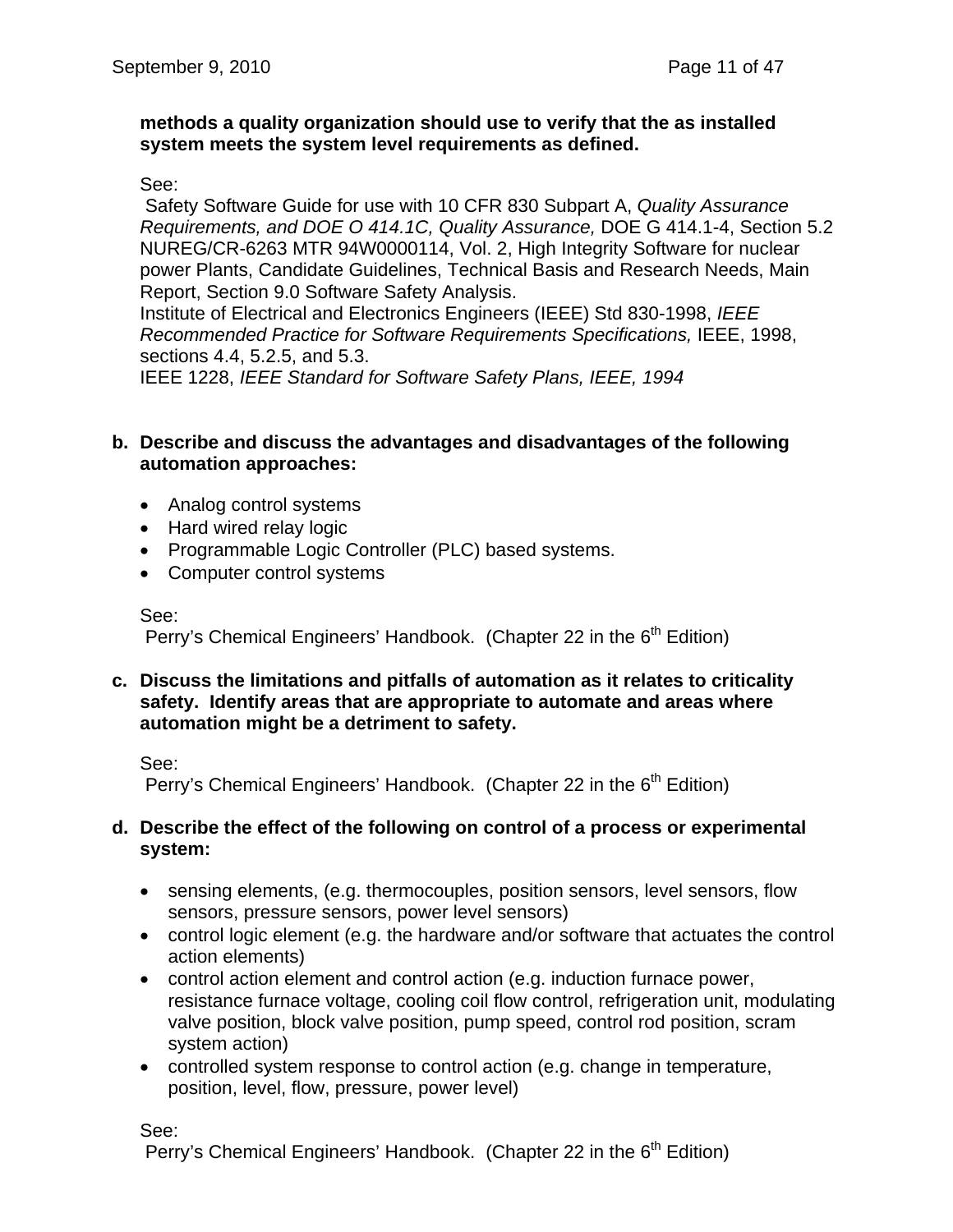**e. Discuss the effects of time dependence in sensing and control systems in relation to the system dynamics. A possible example is a shock driven safety block in a fast burst reactor, as compared to a thermocouple sensor with motor driven reactivity removal in such a reactor.** 

See:

Perry's Chemical Engineers' Handbook. (Chapter 22 in the  $6<sup>th</sup>$  Edition)

#### **7. Nuclear Criticality Safety Personnel must demonstrate a familiarity level knowledge of Non-Destructive Assay Techniques for quantification of fissile and fissionable materials.**

See for Items a through g:

Passive Nondestructive Assay Manual (PANDA) manual and associated reports, downloadable from http://www.lanl.gov/orgs/n/n1/panda/index.shtml

#### **a. For the following types of stationary assay equipment:**

- Calorimeter
- Gamma Spectrometer
- Segmented gamma scanner
- Package gamma scanner or 'package counter'
- Passive Neutron Counter
- High Efficiency Neutron counter
- Passive/Active Neutron Counter
	- 1. Briefly describe each type of assay machine.
	- 2. Describe the strengths and weaknesses of each type of machine.
	- 3. Identify the types of materials that will grossly bias the assay, both high and low.
- **b. Discuss the various types of detectors used, and the strengths and weaknesses of each. (e.g. NaI, GeLi, HPGe, Geiger-Mueller, <sup>3</sup> He, BF3)**
- **c. Discuss the physics and mathematics that relate count time, amount of material, and precision of the assay.**
- **d. Discuss the types of Non-destructive assay equipment used for in-situ measurements.**
- **e. Discuss the types of equipment and limitations of assay when the material of interest is** 
	- Shielded by containers or process equipment
	- Low activity
	- High activity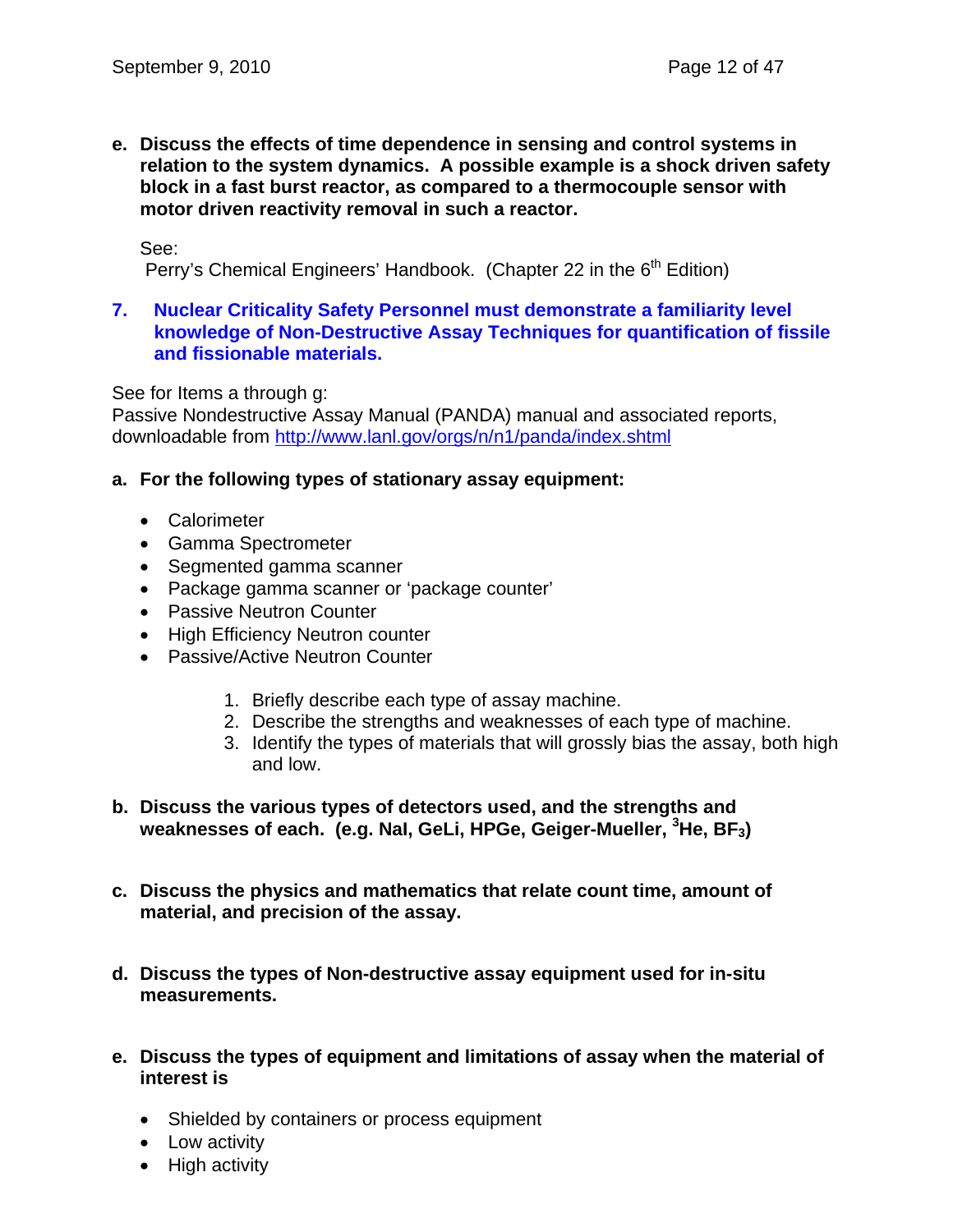- Characteristic radiations are low energy
- Characteristic radiations are High energy
- **f. Briefly discuss how to derive detection criteria and select the appropriate NDA methods for stationary and in-situ applications.**
- **g. Briefly discuss how the geometry models for detector and source material affect the interpretation of raw NDA data. (e.g. generalized geometry, plane source, point source, line source)**

#### **8. Criticality Safety Personnel must demonstrate a familiarity level knowledge of the relationship between human factors, human performance, and implementation of criticality safety controls**

#### See for items a-e:

 INPO 06-002, *Human Performance Tools for Workers*, April 2006 and *Principles for a Strong Nuclear Safety Culture*, INPO, November 2004 *Principles for a Strong Nuclear Safety Culture*, INPO, November 2004 Department of Energy Action Plan - Lessons Learned from the Columbia Space Shuttle Accident and Davis-Besse Reactor Pressure-Vessel Head Corrosion Event , USDOE, July 2005

DOE HDBK-1028-2009, Human Performance Improvement Handbook, June 2009

#### **a. Identify and discuss aspects of person-machine interface that can degrade or enhance the safety performance of personnel.**

NUREG-0700 Rev.2, "Human-System Interface Design Review Guidelines, 2002 (HFE design guidelines for human-machine interface); IEEE Std 1023-2004 IEEE Recommended Practice for the Application of Human Factors Engineering to Systems, Equipment, and Facilities of Nuclear Power Generating Stations and Other Nuclear Facilities (integrated HFE design process) DOE-HDBK-1140-2001, Human Factor/Ergonomics Handbook for the Design for Ease of Maintenance;

#### **b. Identify and discuss how written procedures are conducive to reliable or unreliable performance of activities important to safety.**

DOE-STD-1029-92 (CN1), Writer's Guide for Technical Procedures, December 1998; DOE-HDBK-1076-94 Table-Top Job Analysis, December 1994

#### **c. Identify and discuss how personnel training programs can be conducive to safety or prone to error.**

DOE-HDBK-1078-94, Training Program Handbook: A Systematic Approach to Training, August 1994 DOE-HDBK-1076-94 Table-Top Job Analysis, December 1994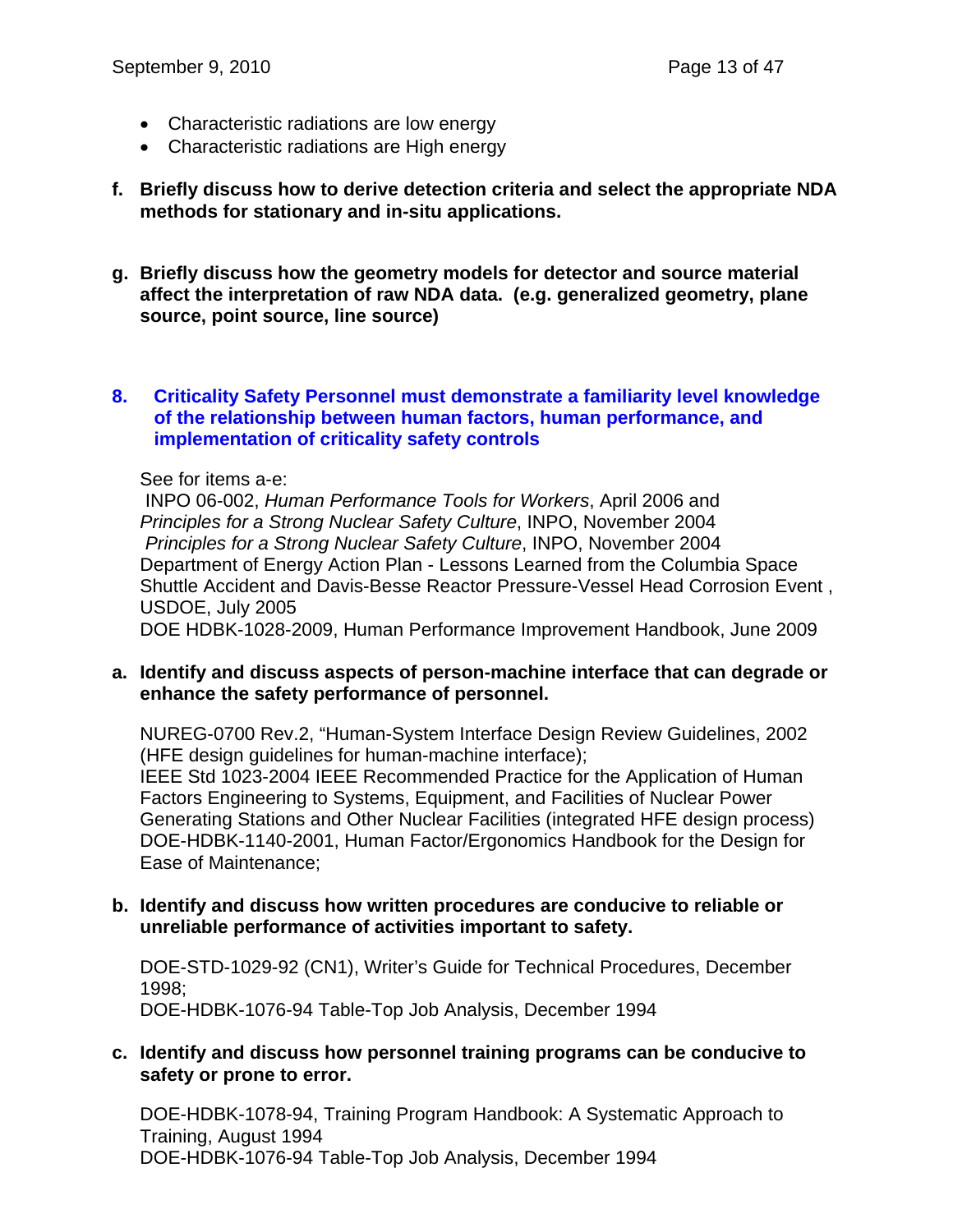**d. Identify and discuss how staffing and qualification of operational personnel are conducive to safe versus unsafe operations.** 

DOE G 423.1-1, Implementation Guide for Use in Developing Technical Safety Requirements

**e. Identify and discuss the influence of management and organizational factors upon safety of operations.** 

DOE G 423.1-1, Implementation Guide for Use in Developing Technical Safety Requirements

**f. Identify and discuss the methods used to estimate the probability of significant mistakes made by personnel and the relationship to probabilistic risk assessment.** 

See

NUREG/CR-6883 [INL/EXT-05-00509] *The SPAR-H Human Reliability Analysis Method*, Idaho National Laboratory for U.S. Nuclear Regulatory Commission, Office of Nuclear Regulatory Research Washington, DC 20555-0001, D. Gertman, H. Blackman, J. Marble, J. Byers, C. Smith, August 2005 IEEE Std 1082, IEEE Guide for Incorporating Human Action Reliability Analysis for Nuclear Power Generating Stations ANSI/ANS 58.8, Time-response Design Criteria for Safety Related Operator Actions

**g. Identify and discuss the methods for assessing the reliability of administrative controls in maintaining criticality safety.** 

See

NUREG/CR-6883 [INL/EXT-05-00509] *The SPAR-H Human Reliability Analysis Method*, Idaho National Laboratory for U.S. Nuclear Regulatory Commission, Office of Nuclear Regulatory Research Washington, DC 20555-0001, D. Gertman, H. Blackman, J. Marble, J. Byers, C. Smith, August 2005 DOE-STD-1186-2004, Specific Administrative Controls DOE-STD-3007-2007, Guidelines for Preparing Criticality Safety Evaluations at Department of Energy Non-Reactor Nuclear Facilities

- **9. Criticality safety personnel must demonstrate a working-level knowledge of calculational methods used in criticality safety evaluations, and must have demonstrated the ability to use such methods.**
- **a. Identify and discuss the application of several common hand calculation methods (e.g., buckling method, solid angle method, surface density, and density analog).**

See:

 LA-14244, *Hand Calculation Methods for Criticality Safety – A Primer*, Bowen and Busch, November 2006.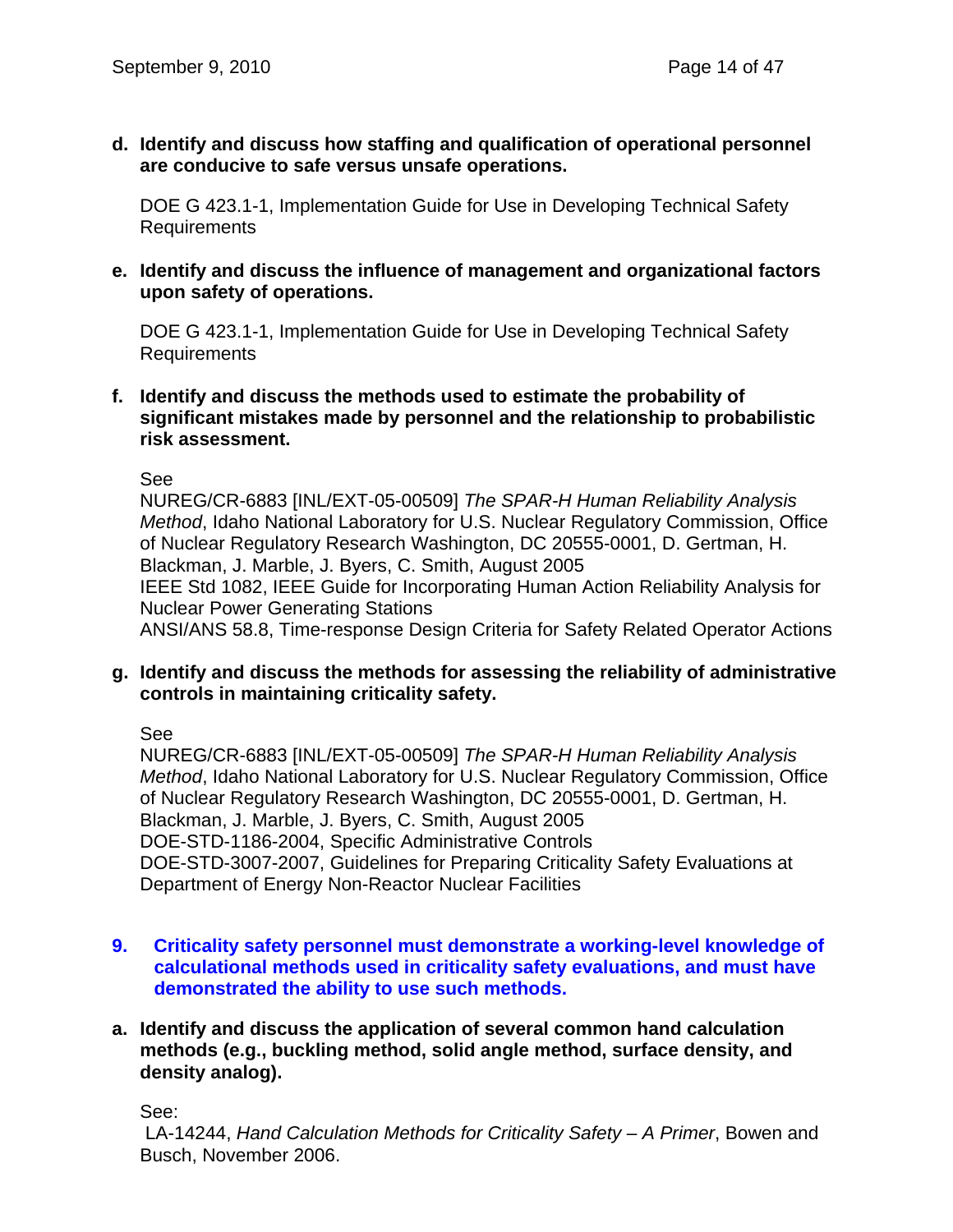Knief, *Nuclear Criticality Safety Theory and Practice*, Ch. 8 and sample problems in Appendices B, C and D.

**b. Prepare an example using each one of the hand calculational methods listed in 9.a above.** 

The qualifying official should suggest example problems that relate to the candidate's site.

This is a performance-based competency. The qualifying official will evaluate the completion of this competency.

#### **10. Criticality safety personnel must demonstrate a working-level knowledge of critical and sub-critical experiments.**

**a. Describe the types of data derived from critical experiments and its use in criticality safety.** 

#### Reference:

Knief, *Nuclear Criticality Safety Theory and Practice*, Ch. 5, and the International Handbook Criticality Benchmark Experiments

**b. Discuss the physics of critical experiments including fundamental concepts associated with critical experiments (e.g., six factor formula, approach to critical, reactivity insertion, multiplication, reactor kinetics, reactivity changes, etc.).** 

Reference DOE Handbook 1019, Volume 2, Module 4, pages 1-33

#### **c. Participate in a criticality experiment demonstration.**

This is a performance-based competency. The qualifying official will evaluate the completion of this competency.

#### **11. Criticality safety personnel must demonstrate a working-level knowledge of computer codes used in criticality safety evaluations, and must have demonstrated the ability to use such methods.**

#### **a. Develop input model for one Monte Carlo and one deterministic code (e.g., MONK, VIM, SCALE/KENO, MCNP, PARTISN, SCALE/XSDRN, COG).**

This is a performance-based competency. The qualifying official will evaluate the completion of this competency.

See: ORNL/TM-2005/135, KENO V.a Primer. LA-12827-M, Criticality Calculations with MCNP, A Primer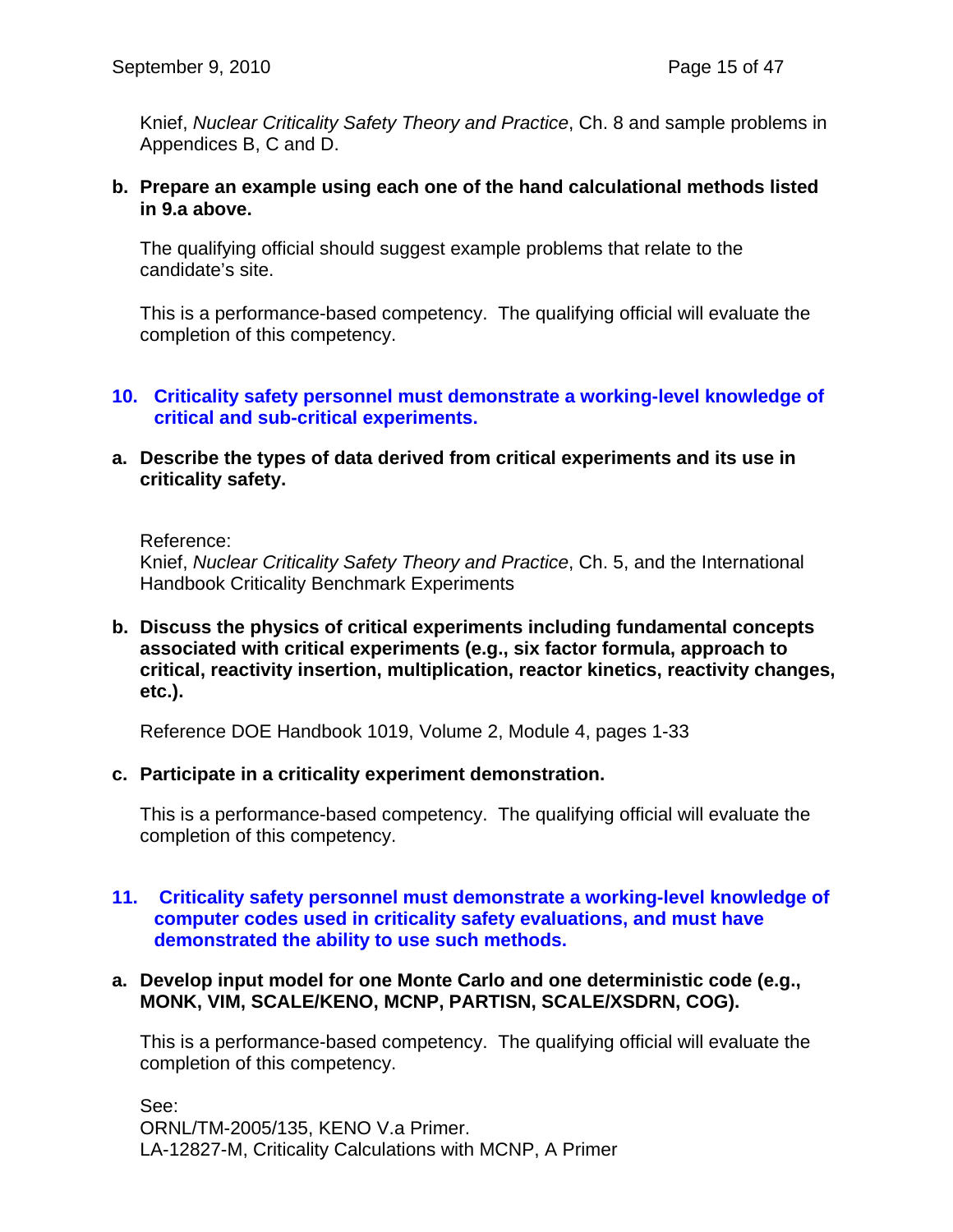SCALE Manual if using a SCALE deterministic code.

## **b. Describe how cross section data impact Monte Carlo and deterministic codes.**

Cross section data are the fundamental physical data on which Monte Carlo and deterministic codes rest. The cross section is the probability of a particular interaction between a particular nucleus and a neutron of a particular energy. The basis of the physical model in Monte Carlo is converting this data to probability density functions and collecting the tallies to form the solution to the integral equations. The cross section data are also fundamental to the deterministic codes. Although they use a different mathematical algorithm and do not use the stochastic methods, the neutron-nuclei interactions are still the basis of the code.

#### **c. Discuss the advantages and disadvantages of point-wise continuous and multi-group cross section data.**

See the MCNP5 Manual, Chapter 2, § III

Point-wise continuous cross sections can most accurately calculate the interaction effect of the various cross sections of the materials of concern. This is particularly important in the resonance regions of the cross sections. However, calculations with multi-group cross-section sets require much less computer memory and are much quicker.

## **d. Briefly discuss the effect of geometry and spectral assumptions on the development of multi-group cross sections.**

All multi-group cross section sets are developed by collapsing larger sets of data by using simplifying assumptions. These assumptions include geometry and spectral effects. If the assumed spectrum, geometry, and spatial effects are incorrect for the system being calculated, significant errors can occur.

## **e. Describe the importance of validation of computer codes and how it is accomplished. (See competency 19, ANSI/ANS 8.1 & 8.24)**

See the referenced standards.

The codes are only theoretical without validation. Validation is the comparison of the code results to known conditions. It is accomplished by modeling known critical conditions, known in validation practice as benchmarks. The results of the code vs. the benchmarks are compared, the variances in the differences are analyzed, and trends are searched out. Typical parameters are main fissile isotope, main diluent, reflectors, and some measure of energy range. Bias, variance in the bias, experimental uncertainties, and code variance are also considered. This work is often reduced to a maximum acceptable K-effective, or preferably a maximum acceptable K-effective for each type of system likely to be analyzed by the validator (person or organization). When this is done, the proper goal is to have a maximum acceptable K-effective such that the validator (and user, if different) are highly confident that the maximum acceptable K-effective is subcritical. This applies over an applicable range of parameters and that the bias may not be a single value.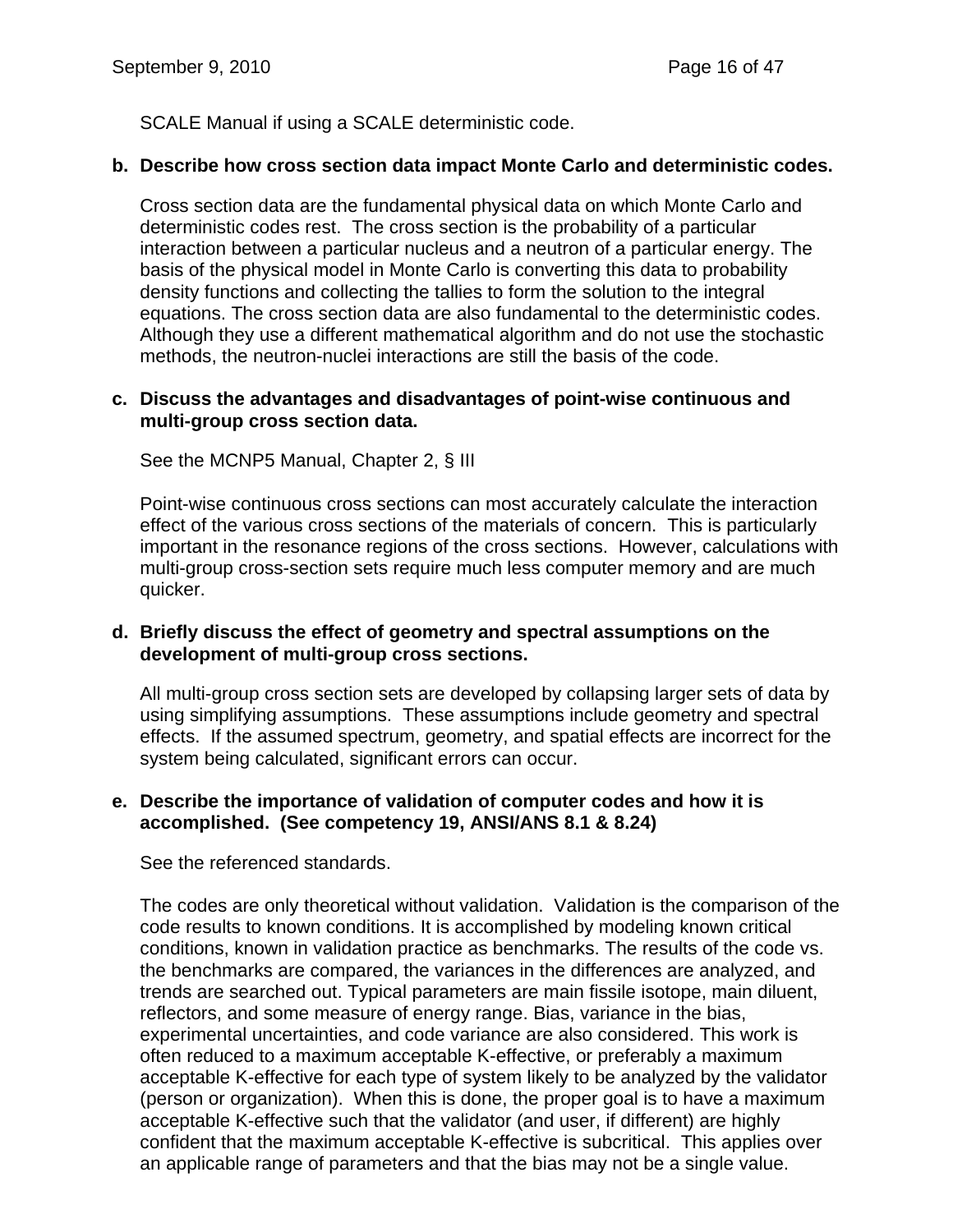**f. Describe the methodology supporting Monte Carlo codes and deterministic codes.** 

Reference NCSE Training Modules 6 and 7

#### **g. Describe advantages and pitfalls of Monte Carlo calculations and deterministic codes.**

Deterministic codes are much faster than Monte Carlo, due to the fewer number of calculations required to iterate to a solution. They are limited by the approximations of spatial mesh, directional grouping, and energy grouping. Properly validated, they can be useful for a wide range of single unit problems. They can be misleading if the group structure of the cross sections has not been properly derived for the energy spectrum of the system being calculated. The limitation on energy spectrum is somewhat (but not entirely) mitigated by using a large number of groups.

Monte Carlo codes have the advantage of being able to handle almost any geometry. Some codes also use pointwise continuous cross section data, avoiding the need to derive the group structures for an energy spectrum. Their disadvantages are that they can be treated like a black box, and some understanding of statistics is necessary to understand the output. Further, systems can be modeled which the code may calculate incorrectly, especially if important regions are not sampled with particles. This can be detected only by correctly designing the input to provide some output check of the source sampling of each important region. Also, if review is done by reviewing the input deck, errors in geometry and material descriptions are easy to miss.

**h. The diffusion theory model is not strictly valid for treating fissile systems in which neutron absorption, voids, and/or material boundaries are present. In the context of these limitations, identify a fissile system for which a diffusion theory solution would be adequate.** 

#### See:

LA-14244-M *Hand Calculation Methods for Criticality Safety – A Primer, Bowen and* Busch, November 2006

**i. Discuss the International Handbook of Evaluated Criticality Safety Benchmark Experiments, including its purpose, accessibility, and application to computer code validation.** 

#### See:

The introductory material to the handbook.

The ICSBEP Handbook contains descriptions of hundreds of critical experiments and a few subcritical experiments, with detailed geometry and material data. The handbook alone can often provide an adequate set of benchmarks for validation, but it is not to be considered the only source. Of course, the experiments in the handbook can be used for evaluation of an application system by direct comparison to experiment also. The handbook contains a few experiments that it states are not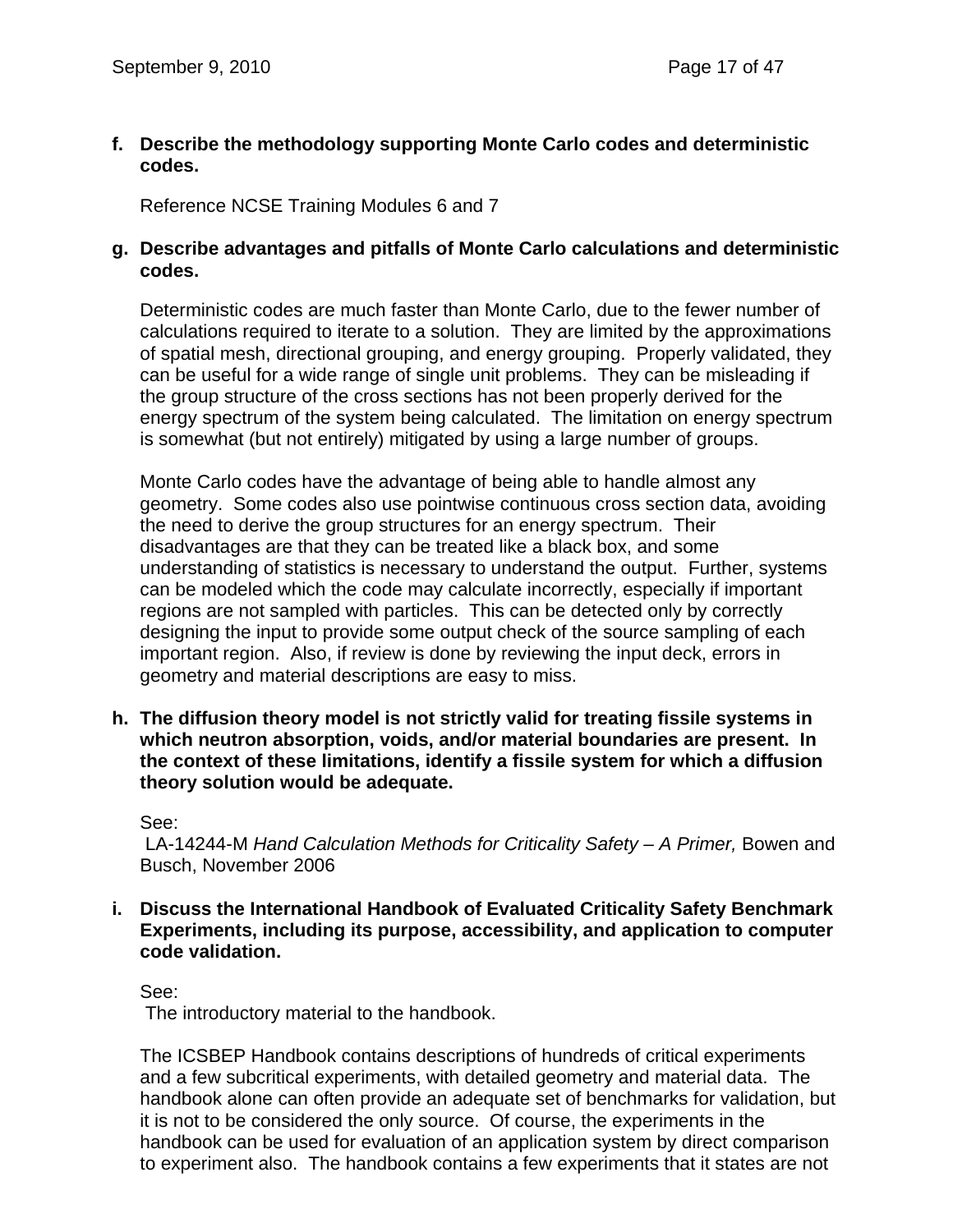suitable for benchmark use that may be used for comparison to application problems.

Many of the experiments also have associated model decks, which are sometimes useful for understanding the geometry. The included decks should not be used for validation unless a thorough QA check is done to assure that the model is the same as the user would have modeled the system.

**12. Criticality safety personnel must demonstrate both a working-level knowledge of development of criticality safety evaluations and the ability to develop such evaluations.** 

#### **a. Prepare two criticality safety evaluations for two different applications selected from those listed in h., i., and k. below.**

This is a performance-based competency. The qualifying official will evaluate the completion of this competency.

**b. Describe development of contingency analysis and controls.** 

See: DOE-STD-3007-2007 NCSET Module 12 LA-3366 LA-2063

**c. Describe practical ways to minimize the use of administrative controls, and discuss of how to evaluate whether the evaluation develops a proper mix of engineered and administrative controls.** 

See: NCSET Module 12

- **d. Give an example of a practical method for controlling each of the following parameters:** 
	- Mass
	- Absorption
	- Geometry
	- Interaction
	- Concentration
	- Moderation
	- Enrichment
	- Reflection
	- **Volume**

See: NCSET Module 12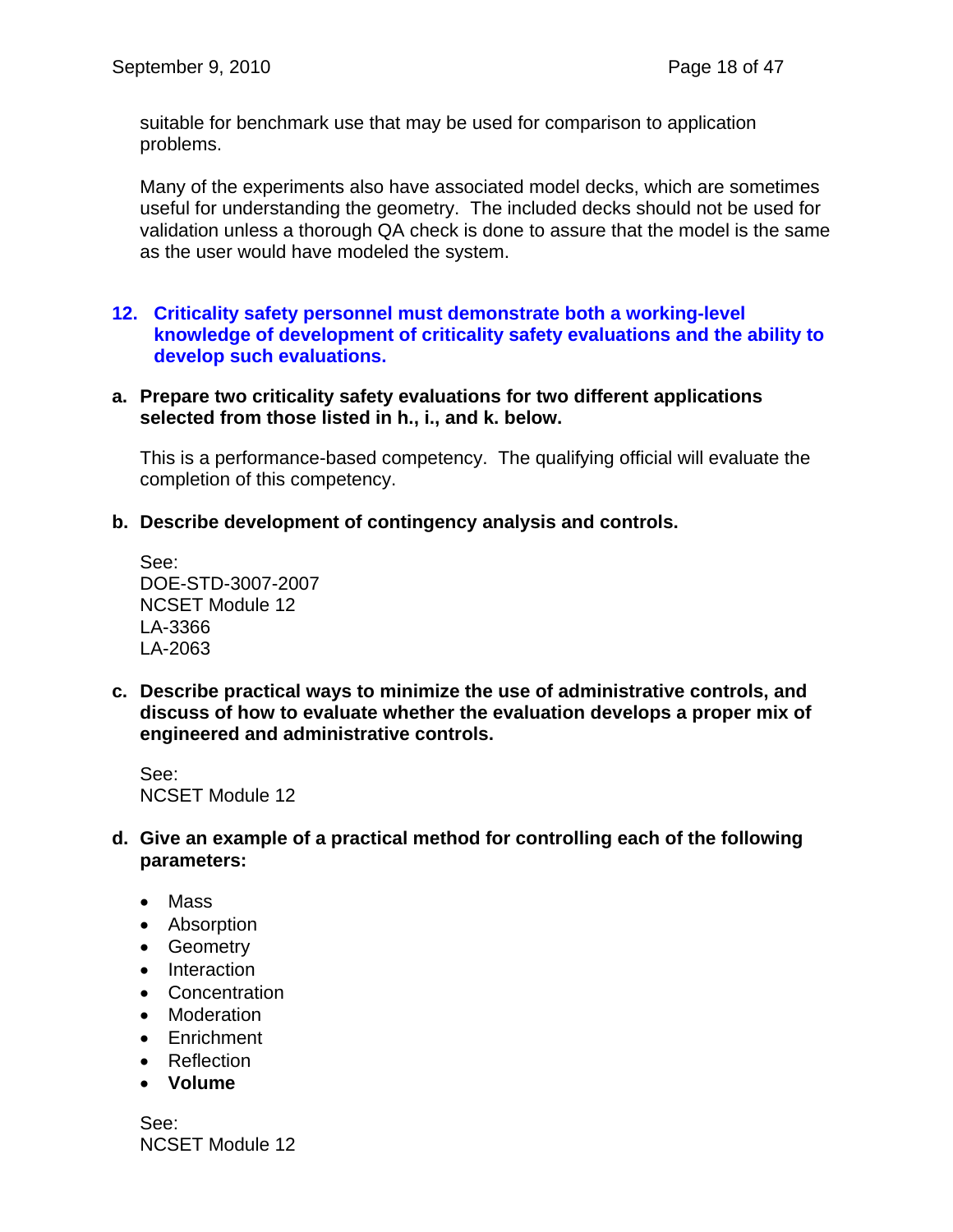ANSI/ANS-8.1-1998, Appendix A

**e. Describe key personnel in preparation of criticality safety evaluations and determination of process upsets.** 

See: NCSET Module 12 ANSI/ANS-8.19-2005 ANSI/ANS-8.26-2007

**f. Describe how sub-critical margins and limits are determined.** 

See: DOE-STD-3007-2007 NCSET Module 12 ANSI/ANS-8.1-1998 ANSI/ANS-8.24-2007

**g. Describe when validation and bias estimates must be considered, and when they may be disregarded.** 

See: DOE-STD-3007-2007 ANSI/ANS-8.1-1998 ANSI/ANS-8.24-2007

- **h. Describe considerations when evaluating various fissile processes, including common process upsets, for the following process types:** 
	- **Aqueous**
	- **Metal**
	- **Recovery**
	- **Fabrication/Foundry**
	- **Mixed waste**

See: DOE-STD-3007-2007 NCSET Module 12 ANSI/ANS-8.1-1998 Appendix A NCSET Modules 10 & 11

- **i. Describe considerations for evaluating material storage:** 
	- Pits
	- Waste
	- Fuel elements
	- Solutions
	- Metal parts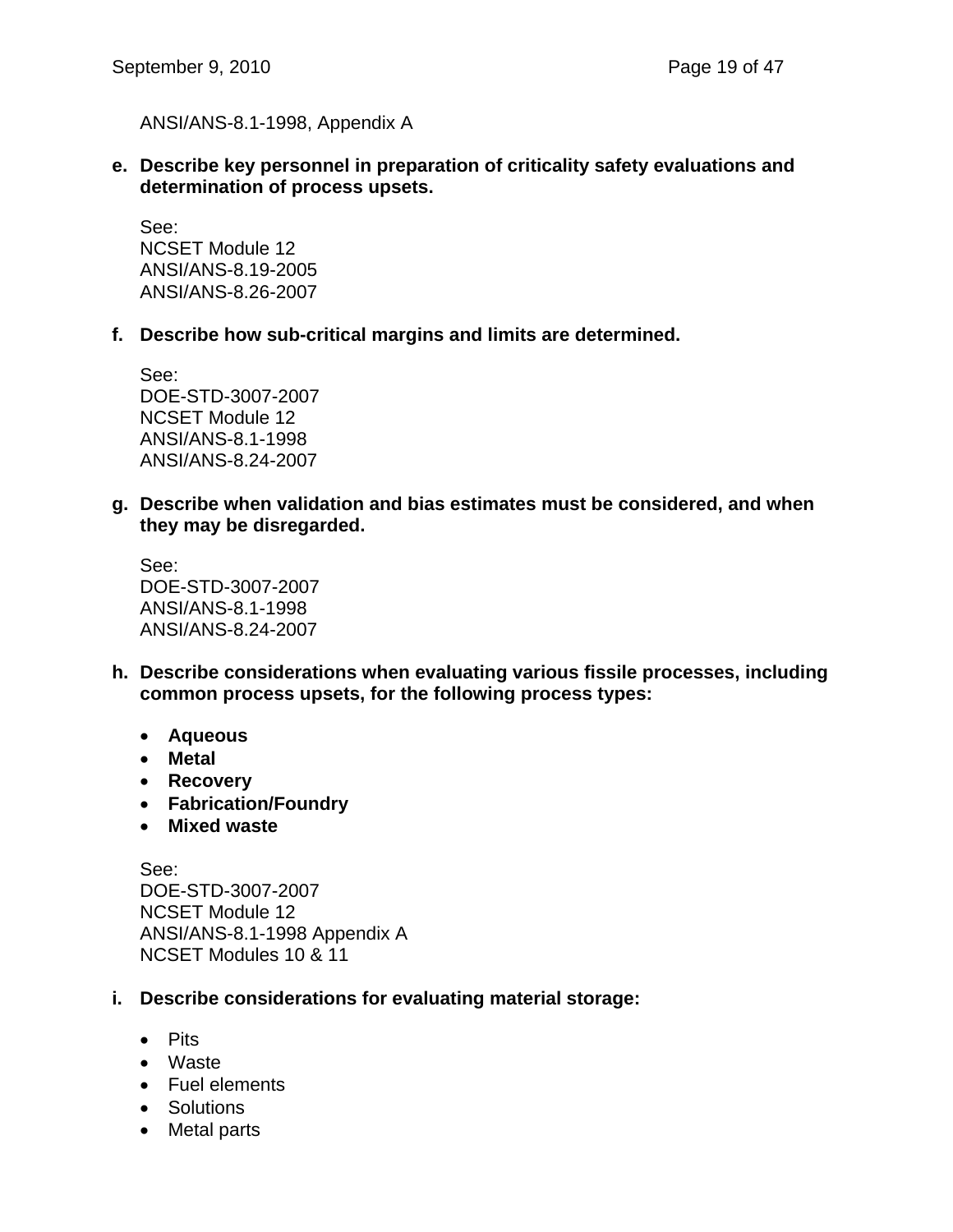See: DOE-STD-3007-2007 NCSET Module 12 ANSI/ANS-8.7-1998 NCSET Modules 10 & 11 The candidate should also consult with qualifying officials with experience in these areas. Mentoring will be necessary.

## **j. Discuss elements of the following industry reference material:**

- LA-10860-MS, Critical Dimensions of Systems Containing U235, Pu239, and U233, 1986
- LA-12808, Nuclear Criticality Safety Guide, 1996
- BNWL-SA-4868 or successor PNL-SA-4868, Anomalies of Criticality
- LA-11627-MS, Glossary of Nuclear Criticality Terms
- **k. Describe elements to consider when preparing a safety analysis report for packaging (SARP).**

See: 10 CFR 71 49 CFR 173

**l. Describe considerations for evaluating storage of DOE/DOT/NRC certified shipping containers and non-certified shipping containers.** 

See: 10 CFR 71 49 CFR 173 TID-7016 Chapter IV

- **13. Criticality safety personnel must demonstrate a working level knowledge of the requirements in Department of Energy (DOE) Technical Standard DOE-STD-3007-2007, Guidelines for Preparing Criticality Safety Evaluations at DOE Non-Reactor Nuclear Facilities.**
- **a. Describe the documentation requirements for a criticality safety evaluation conforming to this standard.**

See: DOE-STD-3007-2007 NCSET Module 12

**b. Discuss the role of this standard in establishing appropriate analytical techniques for criticality safety evaluations.** 

See: DOE-STD-3007-2007 NCSET Module 12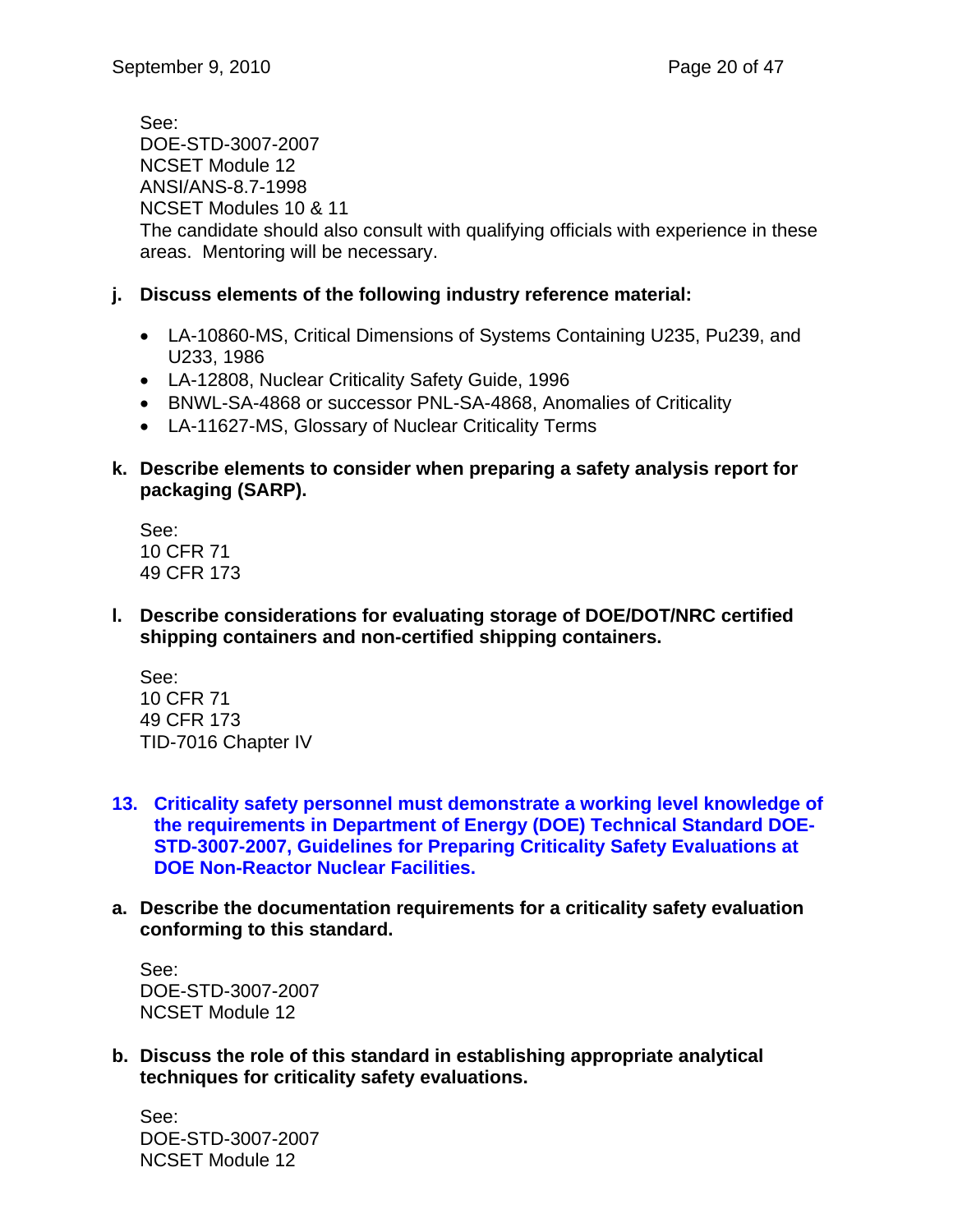**c. Discuss the relationship between DOE-STD-3007-2007, Guidelines for Preparing Criticality Safety Evaluations at DOE Non-Reactor Nuclear Facilities, and DOE Order 420.1b, Facility Safety.** 

See: DOE-STD-3007-2007 NCSET Module 12

**d. Discuss the proper relationship between criticality analyses and controls, the Documented Safety Analysis, and TSR Controls, and design features documented in the DSA and TSRs.** 

See:

(DOE-STD-3007-2007, 10CFR830, ANSI/ANS 8.26 § 7.7, DOE G 421.1-2, DOE G 423.1-1, DOE STD 3009-94 CN 3)

- **14. Criticality safety personnel must demonstrate a working-level knowledge of the guidance provided in DOE Technical Standard DOE-STD-1134-99,** *Review Guide for Criticality Safety Evaluations***.**
- **a. Describe the purpose and general structure of the guide.**

Reference: DOE-STD-3007-2007 DOE-STD-1134-99

**b. Using the guide as a reference, discuss the guidelines provided for use by DOE criticality safety personnel when reviewing criticality safety evaluations produced by a Contractor.** 

This is a performance-based competency. The qualifying official will evaluate the completion of this competency.

- **15. Criticality safety personnel must demonstrate a working level knowledge of previous criticality accidents and their causal factors.**
- **a. Discuss with some detail three (3) historic accidents described in LA-13638 and the lessons learned from each.**

Reference

LA-13638, McLaughlin, Monahan, & Pruvost, *A Review of Criticality Accidents,* May 2000.

Nuclear Criticality Safety Theory and Practice, Chapter 3, R. A. Knief, 1991 (Available from ANS)

**b. Discuss generic precursors to criticality accidents, and lessons learned from criticality accident history, as described in LA-13638, Section 1C.**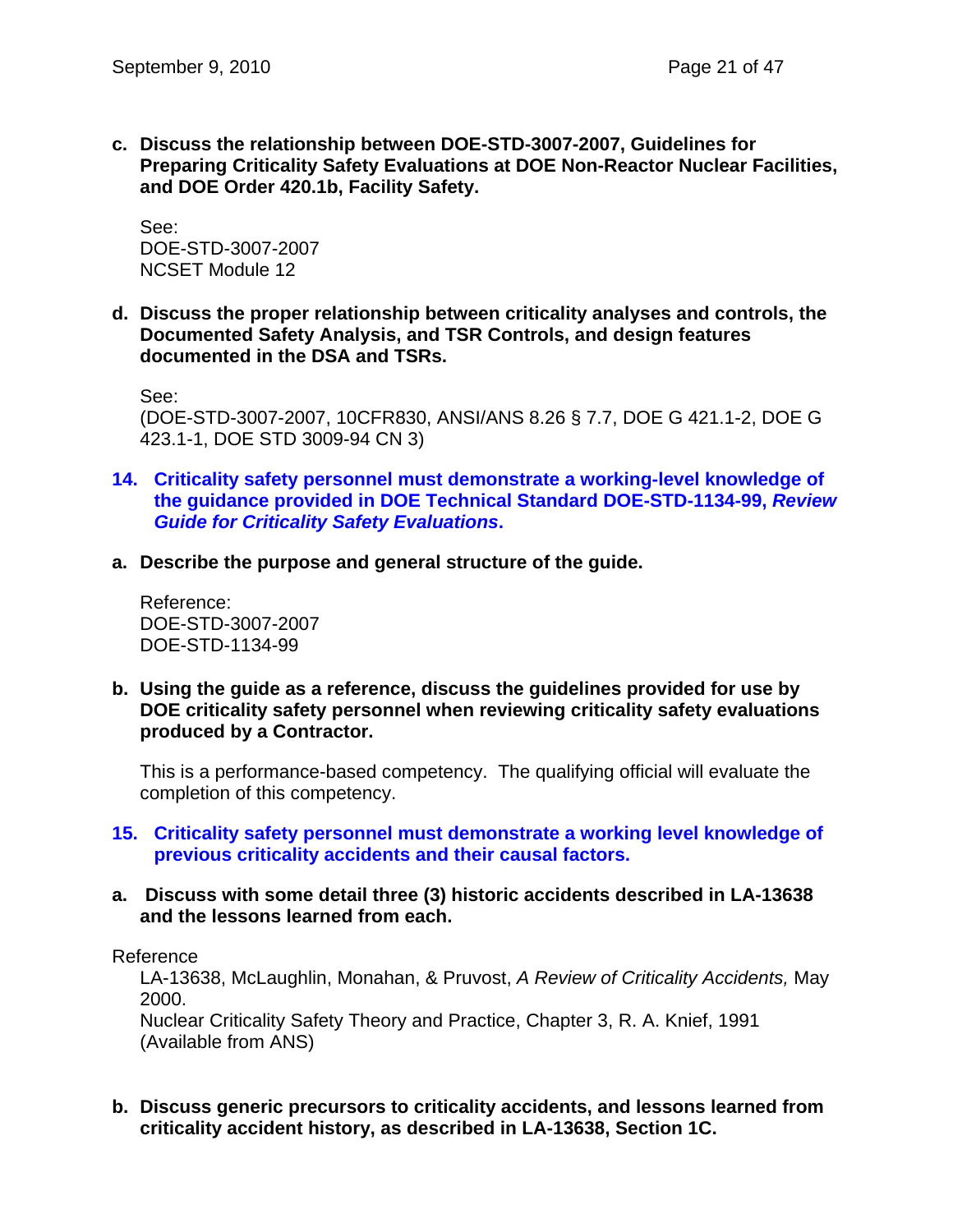See:

LA-13638, McLaughlin, Monahan, & Pruvost, *A Review of Criticality Accidents,* May 2000.

NCSET Module 14

## **16. Criticality safety personnel must demonstrate a familiarity level knowledge of problem analysis principles and the techniques necessary to identify Department problems, potential causes, and corrective action(s) associated with criticality safety issues.**

It is recommended that CS Federal Personnel attend a one-week Accident Investigation training course early in their career. Numerous commercially available techniques have been used in the DOE complex.

INPO Good Practice OE-907 (INPO 90-004 "Root Cause Analysis"; NUREG/CR-5455 "Development of the NRC's Human Performance Investigative Process"

- **a. Describe and explain the application of problem analysis techniques including the following:** 
	- **Root cause analysis**
	- **Causal factor analysis**
	- **Change analysis**
	- **Barrier analysis**
	- **Management oversight risk tree analysis**

See:

DOE G 225.1A-1, Implementation Guide for use with DOE Order 225.1A, Accident **Investigations** 

DOE Workbook, Conducting Accident Investigations,

http://www.hss.energy.gov/CSA/CSP/AIP/workbook/index.html

## **b. Describe the following types of investigations and discuss an example of the application of each of the following:**

- **Type A**
- **Type B**

See DOE O 225.1a, Accident Investigations

## **c. Compare and contrast immediate, short term, and long-term actions taken as the result of a problem identification or an occurrence.**

Immediate actions are to put the system or process into a safe and stable condition. Short term actions are generally recovery actions to allow other nearby processes or systems to return to operation, or to return unaffected portions of the same process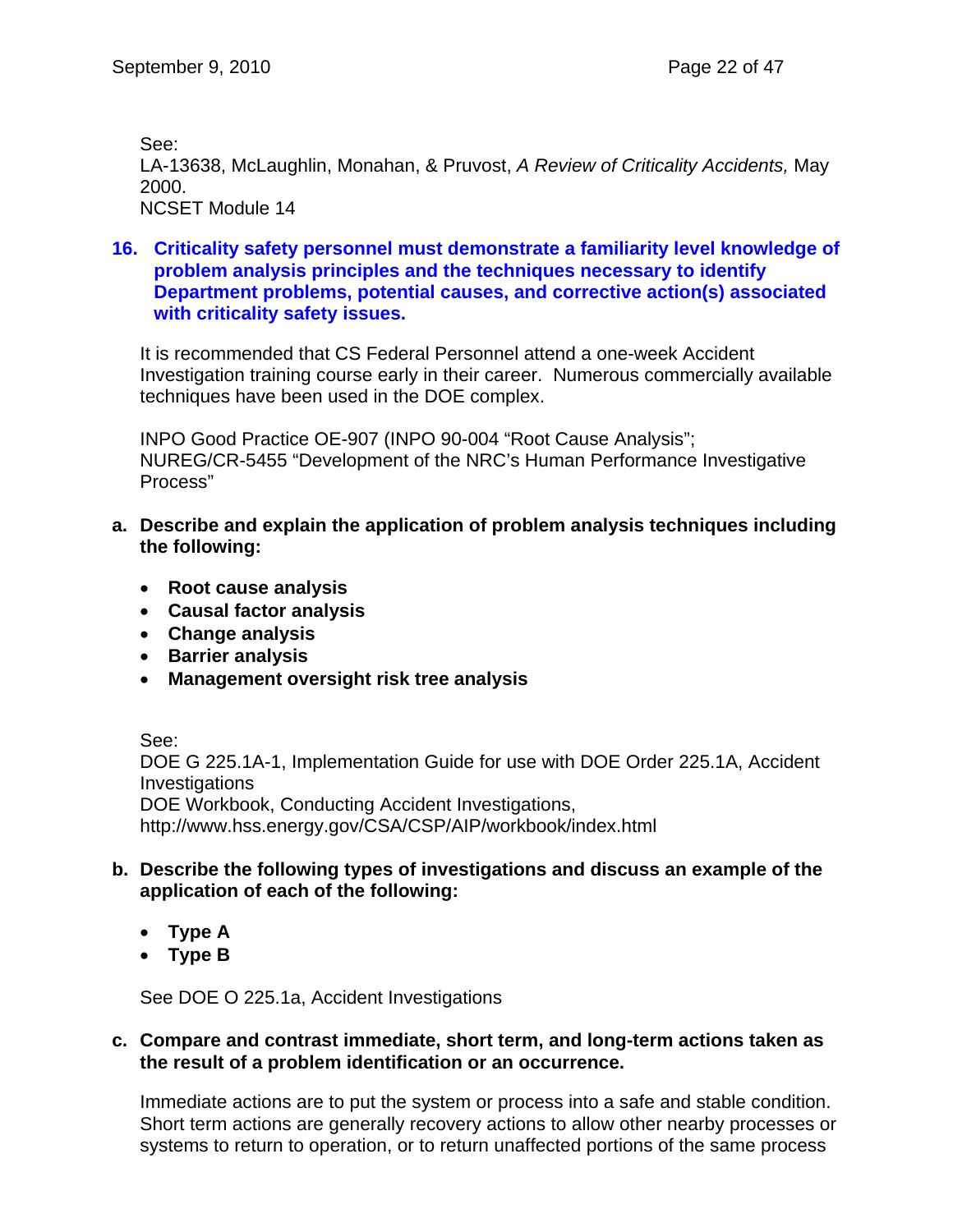to operation. Short term actions may also be appropriate if only a few items are involved in the occurrence, and the correction path can be readily determined. They are likely to involve things such as shift orders, standing orders, and temporary modifications. Short term actions usually do not deal with recurrence control, or may have expensive compensatory actions for recurrence control. Long term actions may involve engineered solutions and more deliberately revised procedures and training, and usually are undertaken to ensure recurrence control.

#### **d. Given event and/or occurrence data, apply problem analysis techniques and identify the problems and how they might have been avoided.**

This is a performance-based competency. The qualifying official will evaluate the completion of this competency.

#### **e. Describe various data gathering techniques and the use of trending/history when analyzing problems.**

See: DOE G 225.1A-1, Implementation Guide for use with DOE Order 225.1A, Accident **Investigations** DOE Workbook, Conducting Accident Investigations, http://www.hss.energy.gov/CSA/CSP/AIP/workbook/index.html

**Criticality Safety Oversight** (Competencies 17 - 22)

**17. Criticality safety personnel must demonstrate a working level knowledge of DOE O 420.1B,** *Facility Safety,* **with respect to its impact on the Department's criticality safety.** 

Mentoring will be required for this competency.

See: DOE O 420.1B ANSI/ANS 8 Series Standards DOE O 460.1B, *Packaging and Transportation Safety*  DOE STD 3007-2007

- **a. Discuss the purpose and objectives of the nuclear criticality safety requirements of DOE O 420.1B.**
- **b. Discuss the following concepts associated with the nuclear criticality safety program:** 
	- **Criticality safety program description document**
	- **Qualification requirements of nuclear criticality safety staff**
	- **Acceptable preparation methodologies for nuclear criticality safety evaluations**
	- **Acceptable review methodologies for nuclear criticality safety evaluations**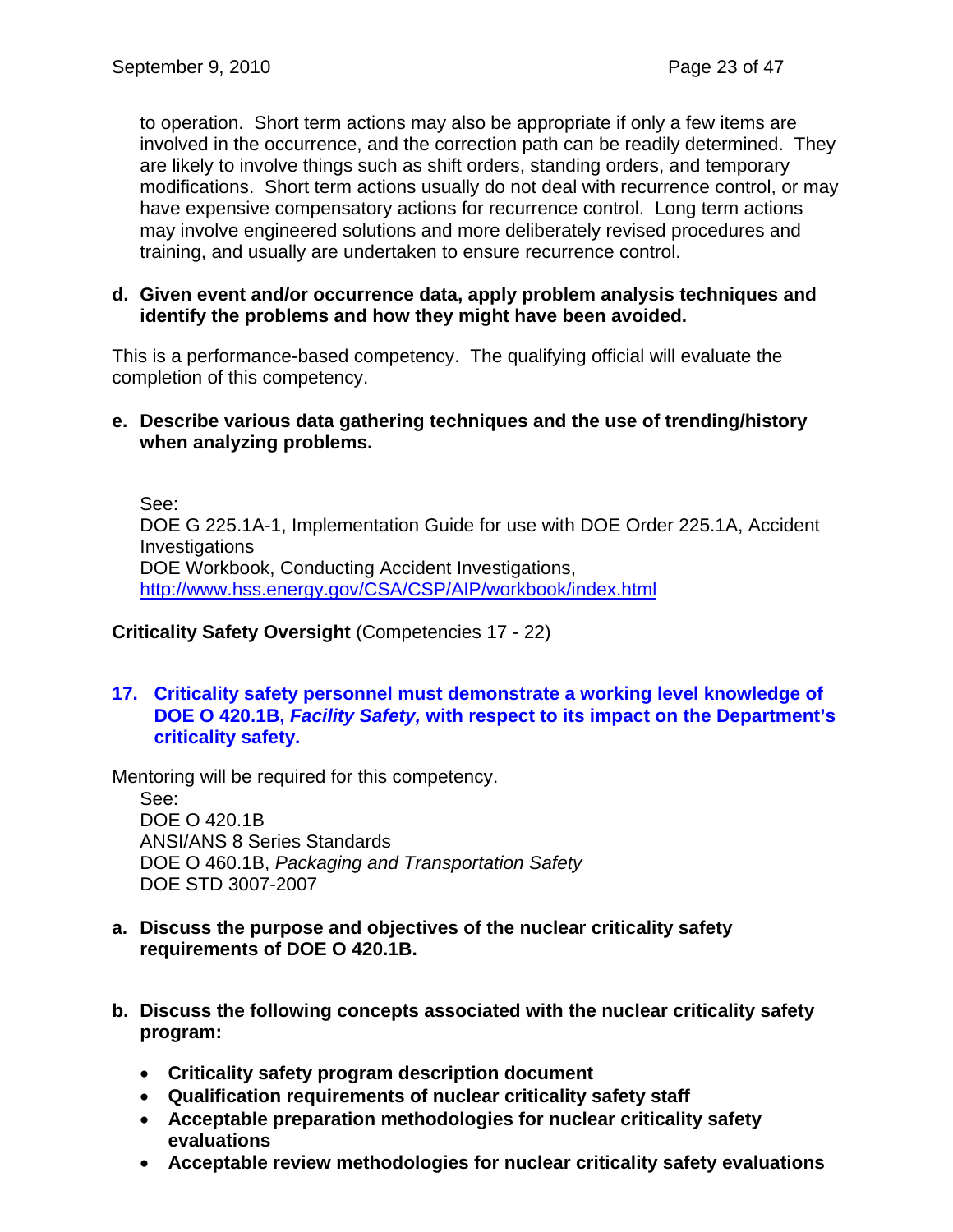- **Proper treatment of the requirements and recommendations from the**
- **ANSI/ANS 8-series standards**
- **Proper treatment of the double contingency principle recommendation and deviations from the principle**
- **Single failure vulnerability**
- **Preferred order of criticality safety controls**
- **Fissionable material accumulation**
- **Firefighting guidelines**
- **c. Discuss the contractor's responsibilities with respect to the implementation of the requirements of DOE O 420.1B.**
- **d. Discuss the Management and Operating (M&O) contractor responsibilities for the following in relation to criticality safety activities:** 
	- **Criticality safety evaluations**
	- **Monitoring**
	- **Surveillance**
	- **Transportation**
	- **Storage**
- **e. Discuss the role of Department criticality safety personnel with respect to the implementation of the requirements of DOE O 420.1B.**
- **18. Criticality safety personnel must demonstrate a familiarity level knowledge of historical criticality safety-related requirements.**

See:

The cited documents

**a. Describe the history of criticality safety standards, and inconsistencies between DOE Orders and those standards, including regulatory lessons learned.** 

References LA-3366 ANSI N16.1 ANSI/ANS-8.1, *Nuclear Criticality Safety in Operations with Fissionable Materials Outside Reactors,* prior and current versions DOE O 6430.1A, *General Design Criteria, §* 1300-4 DOE O 5480.5, *Safety of Nuclear Facilities*  DOE O 5480.24, *Nuclear Criticality Safety*  DOE O 420.1, 420.1A, and 420.1B, *Facility Safety*  DOE-STD-1189-2008, *Integration of Safety Into the Design Process,* § 7.5 and Table 7-2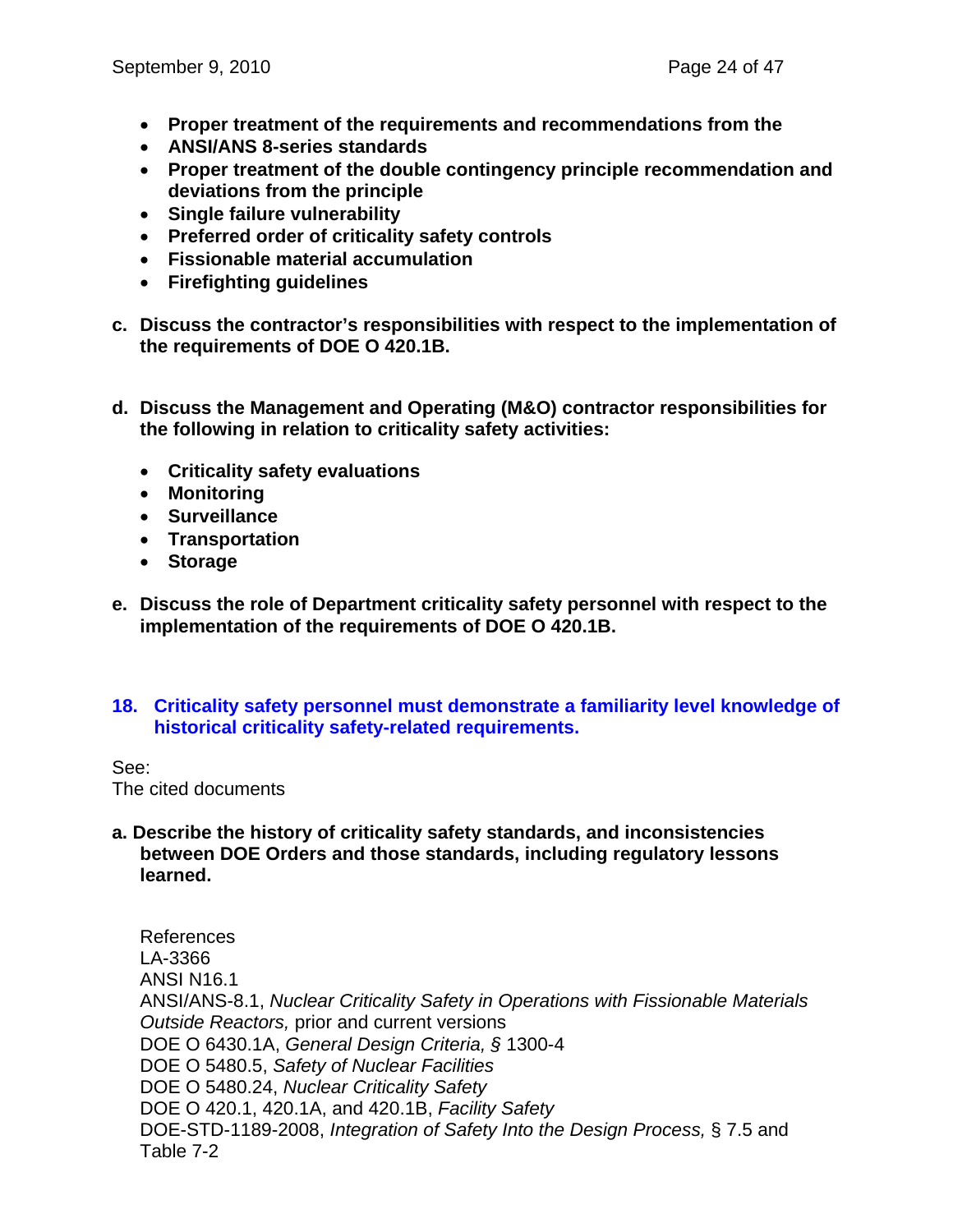LA-2063 TID-7016

Also, review the Los Alamos and Oak Ridge Heritage Videos.

## **19. Criticality safety personnel must demonstrate a working level knowledge of the following criticality safety-related ANSI/ANS standards:**

- **ANSI/ANS-8.1-1998, Nuclear Criticality Safety in Operations with Fissionable Materials Outside Reactors**
- **ANSI/ANS-8.3-1997, (ANSI N-16.2), Criticality Accident Alarm System**
- **ANSI/ANS-8.5-1996, (ANSI N-16.4), Use of Borosilicate-Glass Raschig Rings as a Neutron Absorber in Solutions of Fissile Material**
- **ANSI/ANS-8.7-1998, Guide for Nuclear Criticality Safety in the Storage of Fissile Materials**
- **ANS-8.14-2004, Use of Soluble Absorbers in Nuclear Facilities Outside of Reactors**
- **ANSI/ANS-8.15-1981, Nuclear Criticality Control of Special Actinide Elements**
- **ANSI/ANS-8.19-2005, Administrative Practices for Nuclear Criticality Safety**
- **ANSI/ANS-8.20-1991, Nuclear Criticality Safety Training**
- **ANSI/ANS-8.21-1995, Use of Fixed Neutron Absorbers in Nuclear Facilities Outside Reactors**
- **ANSI/ANS-8.22-1997, Nuclear Criticality Safety Based on Limiting and Controlling Moderators**
- **ANSI/ANS-8.23-2007, Nuclear Criticality Accident Emergency Planning and Response**
- **ANSI/ANS-8.24-2007, Validation of Neutron Transport Methods for Nuclear Criticality Safety Calculations**
- **ANSI/ANS-8.26-2007, Criticality Safety Engineer Training and Qualification Program**
- **a. Describe the contents, requirements, and relationships among the above ANSI/ANS standards.**

See: The cited standards.

**b. Discuss the applicability of the above ANSI/ANS standards to the Department facilities and processes.** 

Reference: DOE O 420.1b.

**c. Discuss the role of the Department's criticality safety personnel in implementing the requirements of these standards.** 

See: DOE O 226.1a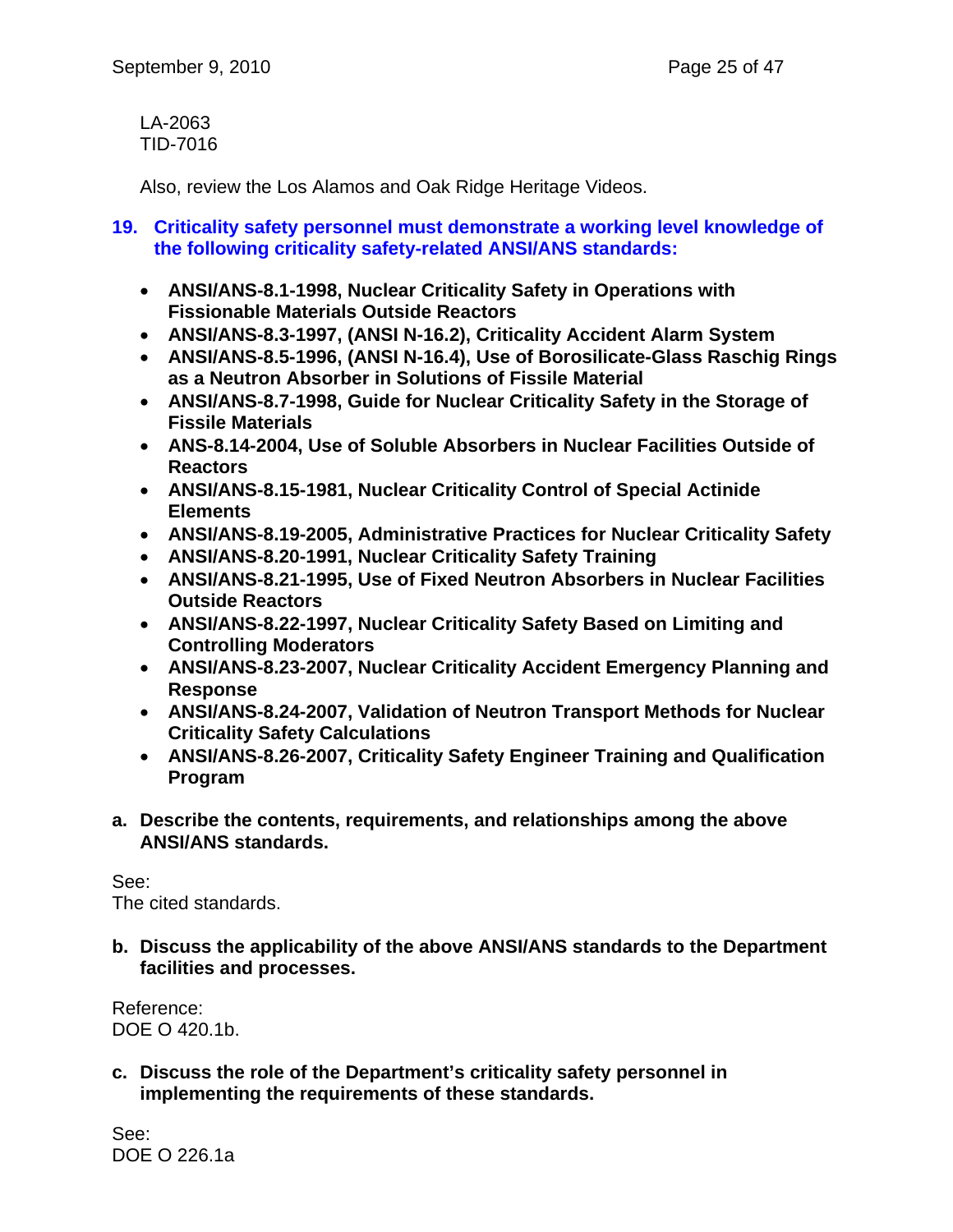and the following CFRs.

48 CFR 17.604 Identifying management and operating contracts. 48 CFR 970, §970.0370 Management Controls and Improvements, §970.0370–1 Policy. 48 CFR 970, §970.5203–2 Performance improvement and collaboration.

These sections require collaboration from the contractor. Collaboration cannot, by its nature, be a unilateral obligation.

The federal criticality safety oversight includes both assessments and cooperative guidance and leadership of the site criticality safety program. Professional collaboration with the site criticality safety management and operations is essential to a successful program.

## **20. Criticality safety personnel must demonstrate a familiarity level knowledge of the following criticality safety-related ANSI/ANS standards:**

- **ANSI/ANS-8.6, Safety in Conducting Subcritical Neutron-Multiplication Measurements In Situ**
- **ANSI/ANS-8.10-1987, Criteria for Nuclear Criticality Safety Controls in Operations With Shielding and Confinement**
- **ANSI/ANS-8.12, Nuclear Criticality Control and Safety of Plutonium-**
- **Uranium Fuel Mixtures Outside Reactors**
- **ANSI/ANS-8.17-2004, Criticality Safety Criteria for the Handling, Storage and Transportation of LWR Fuel Outside Reactors**
- **ANSI/ANS-8.27-2008, Burnup Credit for LWR Fuel**
- **a. Describe the contents, requirements, and relationships between the above Orders and Technical Standards.**

## See:

The listed standards.

#### **b. Describe the role of criticality safety personnel with respect to the requirements in these standards.**

See:

DOE O 420.1b and DOE O 226.1a, and the following CFRs 48 CFR 17.604 Identifying management and operating contracts. 48 CFR 970, §970.0370 Management Controls and Improvements, §970.0370–1 Policy. 48 CFR 970, §970.5203–2 Performance improvement and collaboration.

These sections require collaboration from the contractor. Collaboration cannot, by its nature, be a unilateral obligation.

The federal criticality safety oversight includes both assessments and cooperative guidance and leadership of the site criticality safety program. Professional collaboration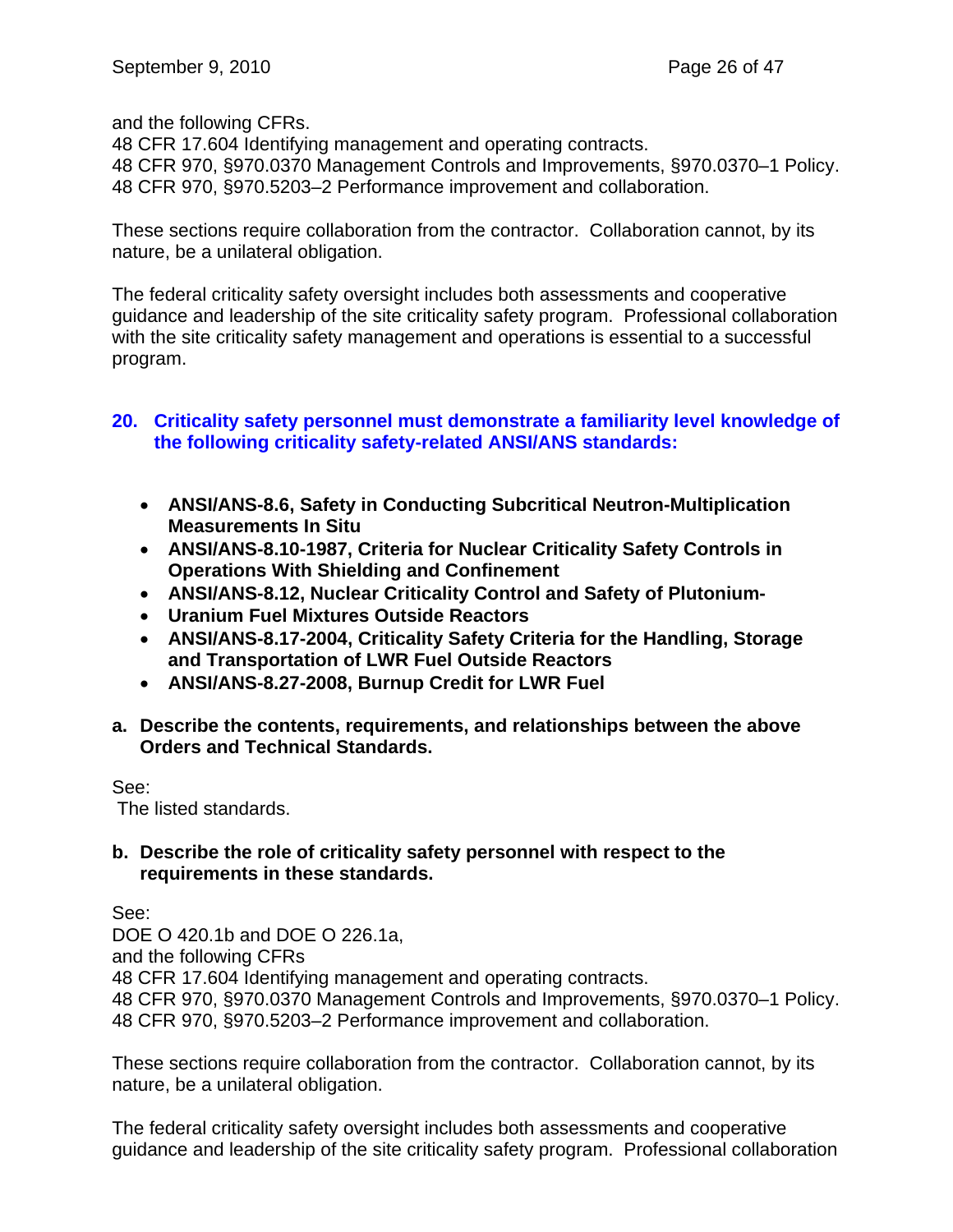with the site criticality safety management and operations is essential to a successful program.

## **21. Criticality safety personnel must demonstrate a familiarity level knowledge of the following criticality safety experiment related ANSI/ANS standards:**

- **ANSI/ANS-1-2000, Conduct of Critical Experiments**
- **ANSI/ANS-14.1-2004, Operation of Fast Pulse Reactors**
- **a. Discuss when ANS 1 is applicable in a critical experiments facility and when these standards (ANS-1 or ANS 14.1) become the governing criteria as opposed to ANS 8.1.**

Mentoring is required for this competency

**b. Discuss the similarities between ANS 1-2000 and ANS 8.6-1983.** 

See: The cited standards

**c. Discuss the differences in safety device actions between operations governed by ANS 1 and ANS 14.1.** 

See: The cited standards

**d. Discuss the similarities in management practices among ANS 1, ANS 8.1, and ANS 14.1.** 

See: The cited standards

**e. State the multiplication criteria limits that should be applied to manually performed criticality experiments.** 

See: The cited standards

**f. Give a brief explanation of the physics reason(s) for ANS-1-2000, § 4.4.** 

See: DOE Handbook 1019, Module 4, § 3

**22. Criticality safety personnel must demonstrate a working level knowledge of assessment techniques (such as the planning and use of observations, interviews, and document reviews) to assess facility performance, report**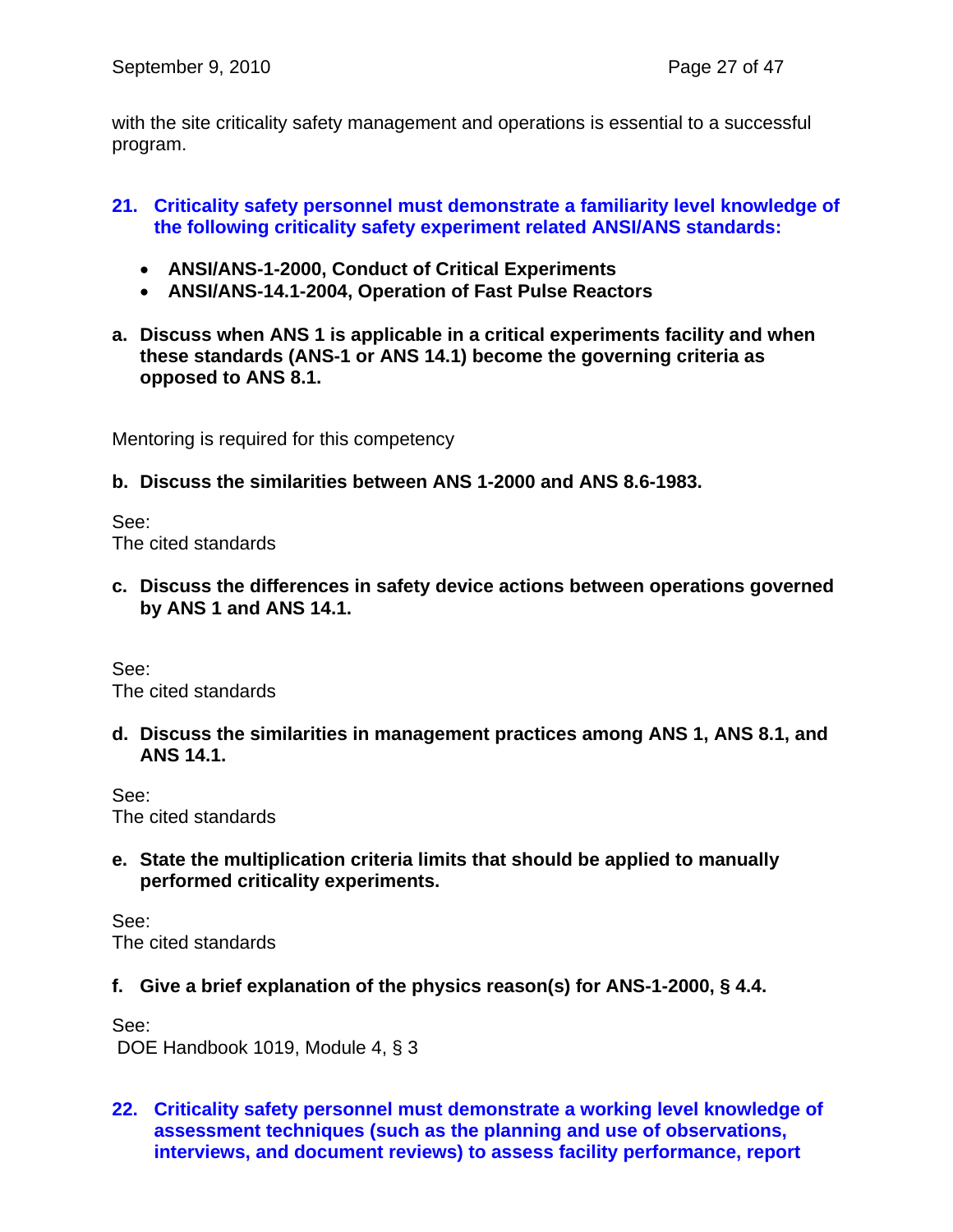#### **results of assessments, and follow up on actions taken as the result of assessments.**

See:

 DOE O 226.1a, NNSA Manual 226.1 for this competency. It is recommended that the candidate participate in several assessments as a team member.

Mentoring is required for this competency

- **a. Describe the role of criticality safety personnel in the assessment of Government Owned Contractor Operated (GOCO) and Government Owned Government Operated (GOGO) facilities.**
- **b. Describe how DOE-STD-1158-2002, Self-Assessment Standard for DOE Contractor Criticality Safety Programs, should be used in assessments.**
- **c. Describe the assessment requirements and limitations associated with the interface with contractor employees.**
- **d. Discuss the essential elements of a performance-based assessment including the following:** 
	- **Investigation**
	- **Fact-finding**
	- **Exit interview**
	- **Reporting (Including review for factual accuracy)**
	- **Follow-up**
	- **Closure**
- **e. Describe the following assessment methods and the advantages or limitations of each method:** 
	- **Document review**
	- **Observation**
	- **Interview**
- **f. Describe the action to be taken if the contractor challenges the assessment findings and explain how such challenges can be avoided.**

General Oversight (Competencies 23 - 32)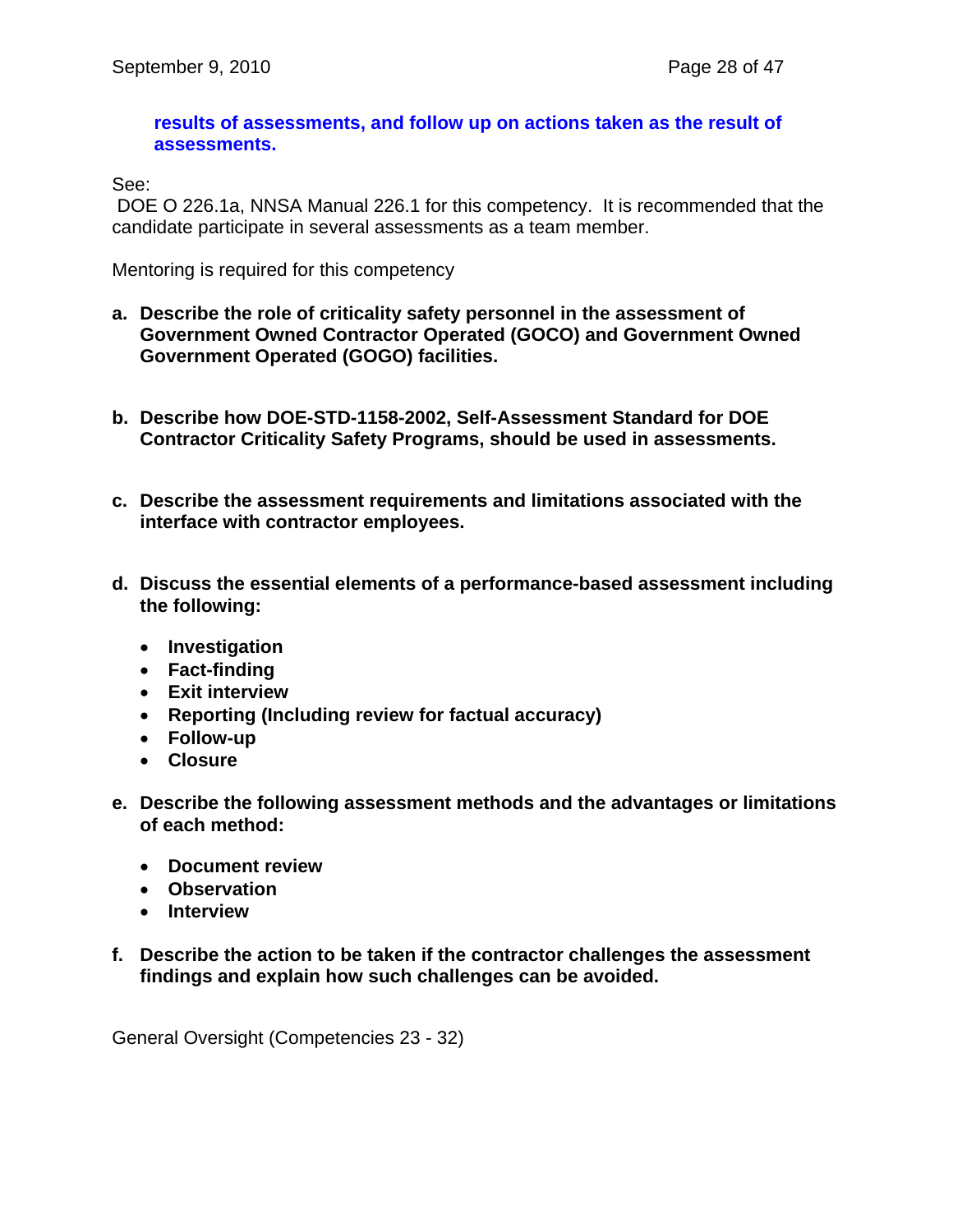**23. Criticality safety personnel must demonstrate a working level knowledge of DOE O 231.1A Chg 1, Environment, Safety, and Health Reporting, and DOE M 231.1-2, Occurrence Reporting and Processing of Operations Information, with respect to their impact on Department nuclear safety.** 

Supporting Knowledge and/or Skills:

## **a. State the purpose of DOE O 231.1A and DOE M 231.1-2.**

See: The referenced Order and Manual

#### **b. Define the following terms:**

• **Event** 

See: Manual 231.1-2 § 13

• **Condition** 

See: Manual 231.1-2 § 13

• **Facility** 

See: Manual 231.1-2 § 13

#### • **Notification report**

See: Manual 231.1-2 § 13

#### • **Occurrence report**

See: Manual 231.1-2 § 13

See: Manual 231.1-2 § 13 and § 6

#### **c. Discuss the Department's policy regarding the reporting of occurrences as outlined in DOE O 231.1A, Environment, Safety and Health Reporting.**

See:

 Manual 231.1-2. The Department's policy regarding the reporting of occurrences is now outlined in DOE M 231.1-2.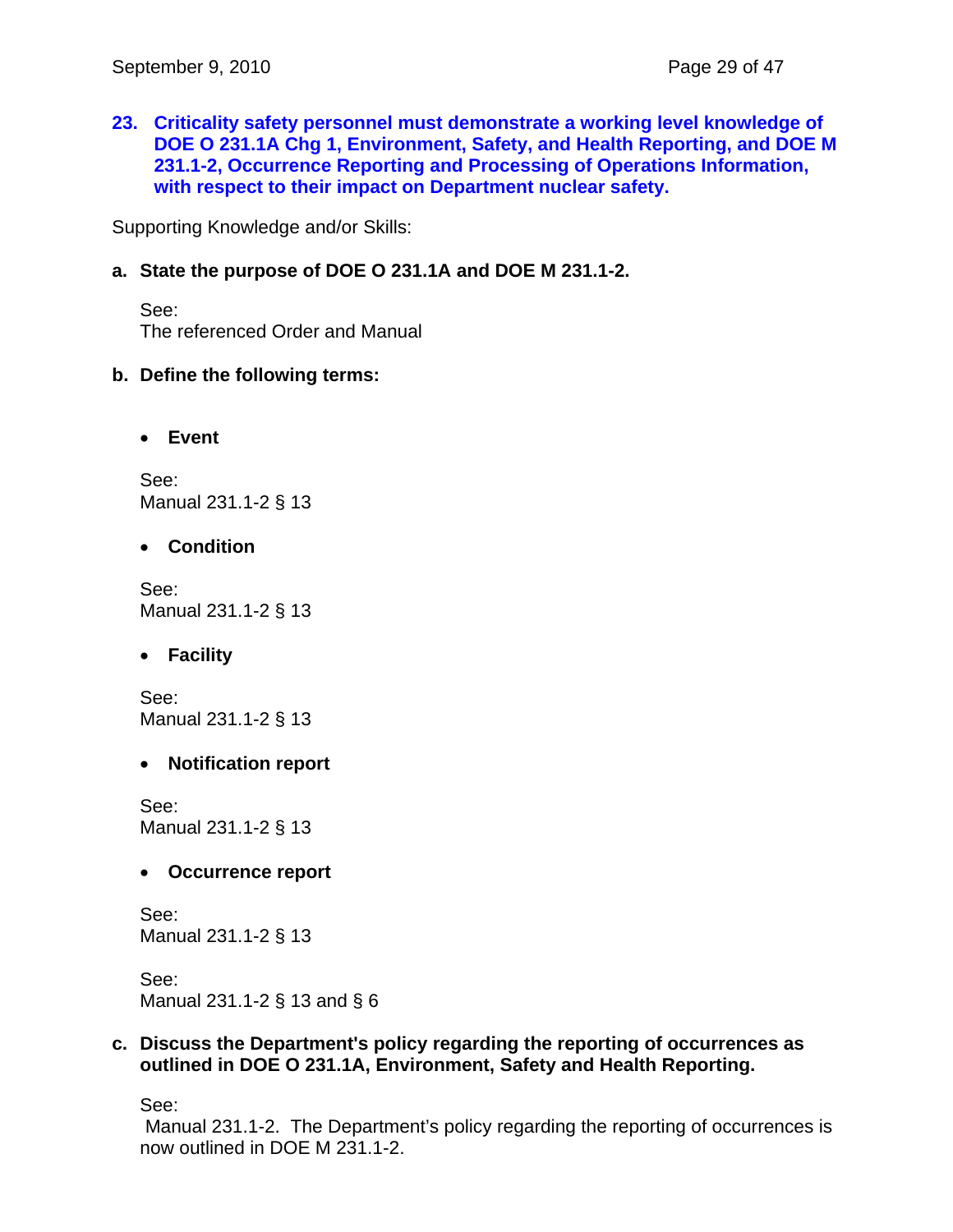**d. State the different categories of reportable occurrences and discuss each.** 

See: Manual 231.1-2 § 6

## **e. Discuss the categorization, notification, and timeliness requirements associated with the following:**

## • **Notification report**

See: Manual 231.1-2 § 5

• **Final report** 

See: Manual 231.1-2 § 5

## • **Closing out and verifying occurrence reports**

See: Manual 231.1-2 § 5

## • **Contractor occurrence reporting procedures**

See: Manual 231.1-2, Attachment 2

## **g. Using DOE O 231.1A, discuss the role of criticality safety personnel in nuclear safety-related reportable occurrences.**

See the order and manual cited in the sub-sections above.

## **h. Given an occurrence report, determine the following:**

- **The adequacy of the review process used**
- **That causes were appropriately defined**
- **That corrective actions addressed causes**
- **That the lessons learned were appropriate**
- **That corrective actions have been completed**

This is a performance-based competency. The qualifying official will evaluate the completion of this competency.

## **i. Using an occurrence report involving criticality safety activities, identify and discuss the factors contributing to the occurrence.**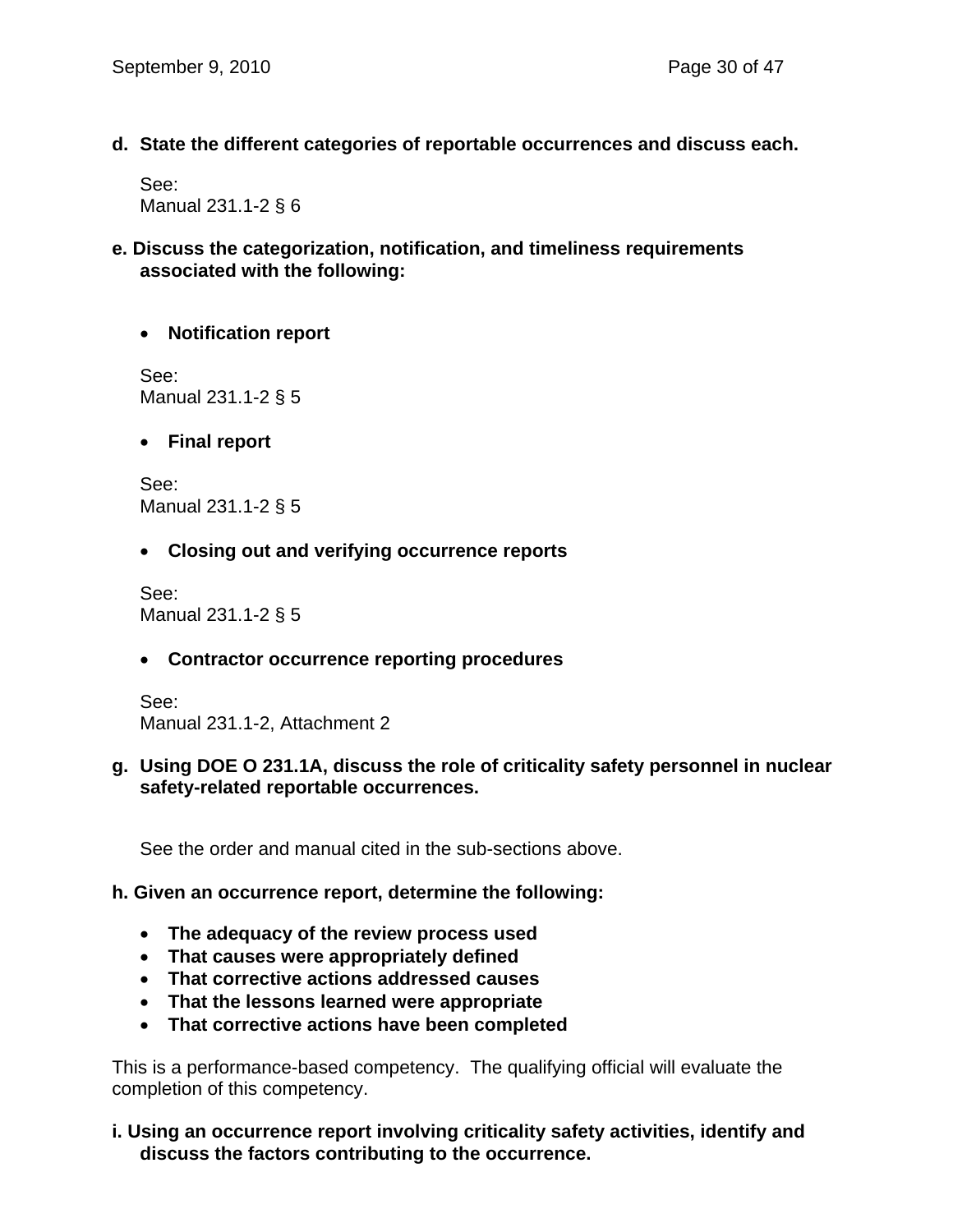This is a performance-based competency. The qualifying official will evaluate the completion of this competency.

#### **24. Criticality safety personnel must demonstrate a familiarity level knowledge of DOE O 413.3A Chg 1,** *Program and Project Management for the Acquisition of Capital Assets***, and DOE-STD-1189-2008,** *Integration of Safety into the Design Process***.**

See:

The referenced order and standard, DOE-STD-1186-2004, DOE STD 3007, especially Table 7-1 of DOE-STD-1189

- **a. Identify the four project phases and four major decision points in an acquisition project.**
- **b. Identify the safety documents and the DOE response documents [e.g. Safety Evaluation Report (SER)] associated with each critical decision.**
- **c. Discuss the criticality guidance provided in DOE-STD-1189, Section 7.5, Table 7-2, Appendix H, and Appendix I. Also, discuss the type of evaluations that should be provided at each critical decision point as identified in DOE-STD-1189, Table 7-1.**
- **25. Criticality safety personnel shall demonstrate a familiarity-level knowledge of DOE O 425.1D, Start-up and Restart of Nuclear Facilities, with respect to nuclear safety issues.**

See:

The referenced Order, DOE STD 3006-2010, *Planning and Conducting Readiness Reviews (ORR)*, DOE HNDK 3012-2003, *Guide to Good Practices for Operational Readiness Reviews (ORR) Team Leader's Guide*

- **a. Discuss the purpose, scope, and applicability sections of DOE Order 425.1D.**
- **c. Discuss the responsibilities and authorities section of DOE Order 425.1D, with respect to implementation.**
- **d. Define the following terms as they relate to DOE Order 425.1D, and nuclear safety:** 
	- **Facility shutdown**
	- **Operational Readiness Review (ORR)**
	- **ORR implementation plan**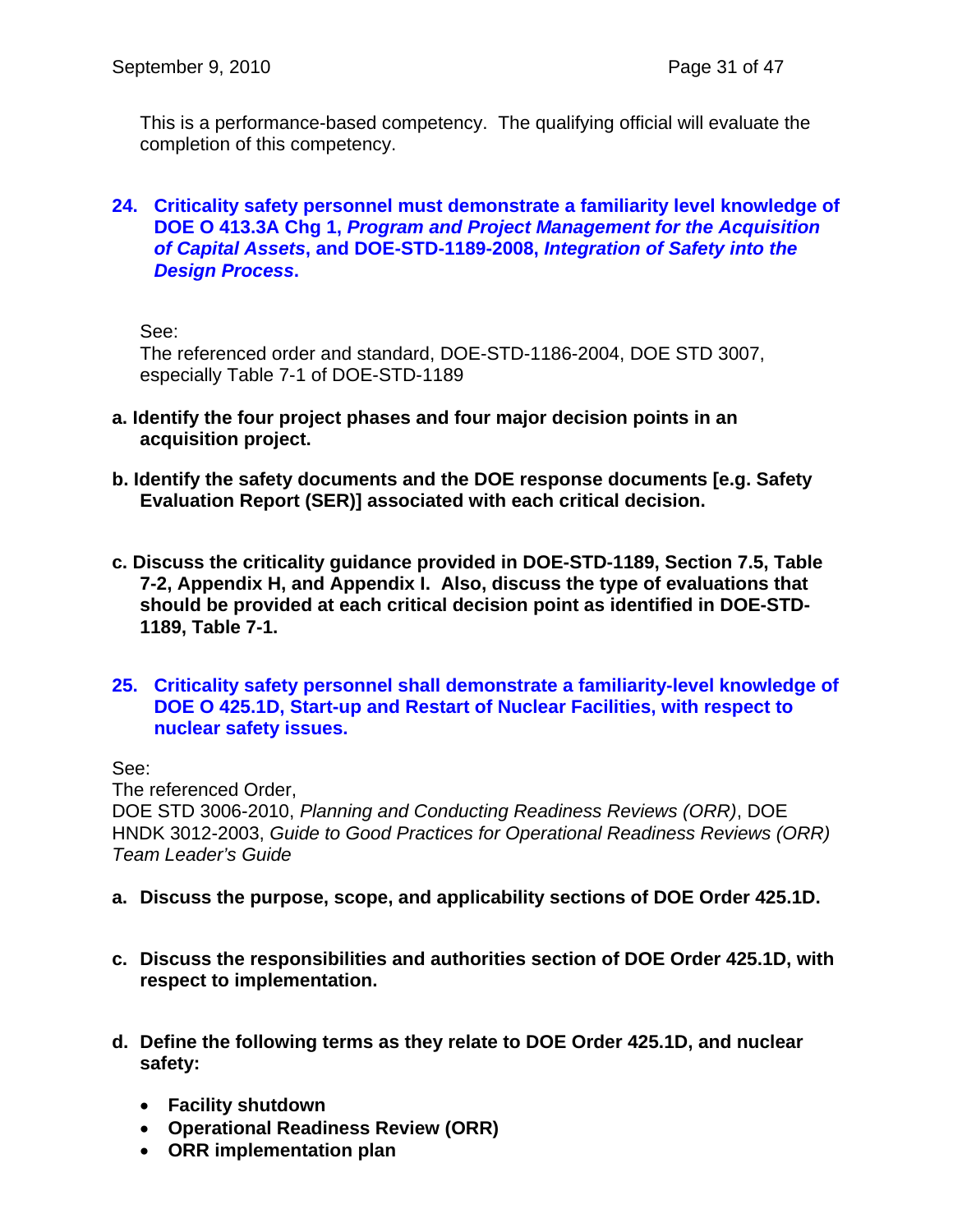- **ORR scope**
- **Plan-of-action**
- **Prestart finding**
- **Readiness assessment**
- **Unplanned Shutdown**
- **e. Discuss M&O contractor responsibilities for implementing DOE Order 425.1D.**
- **f. Discuss the role of Department criticality safety personnel in implementing the requirements of DOE O 425.1D.**

Mentoring is required for this competency

- **26. Criticality safety personnel must demonstrate a familiarity level knowledge of the following DOE Orders, Technical Standards, Notice, and Nuclear Regulatory Commission (NRC) Regulatory Guide:** 
	- **DOE O 5400.5 Chg 2, Radiation Protection of the Public and the Environment**
	- **DOE-STD-3011-2002, Guidance for Preparation of Basis for Interim Operation (BIO) Documents**
	- **Secretary of Energy Notice (SEN) SEN-35-91, Nuclear Safety Policy**
	- **DOE-STD-3009-94-CN3, Preparation Guide for U.S. Department of Energy Nonreactor Nuclear Facility Safety Analysis Reports**
	- **DOE-HDBK-3010-94, Airborne Release Fractions/Rates and Respirable Fractions for Nonreactor Nuclear Facilities**
	- **Regulatory Guide 3.71, (Rev 1, October 2005) Nuclear Criticality Safety Standards for Fuels and Material Facilities**
	- **DOE-STD-5506-2007, Preparation of Safety Basis Documents for Transuranic (TRU) Waste Facilities**
	- **DOE O 410.1, Central Technical Authority Responsibilities Regarding Nuclear Safety Requirements**
	- **DOE O 460.1B, Packaging and Transportation Safety**

See:

The cited documents

- **a. Describe the contents, requirements, and relationships between the above Orders, Technical Standards, and SEN.**
- **b. Describe the role of criticality safety personnel with respect to the requirements in these Orders, Standards, and SEN.**
- **c. Discuss the DOE criticality safety interest in NRC Regulatory Guide 3.71.**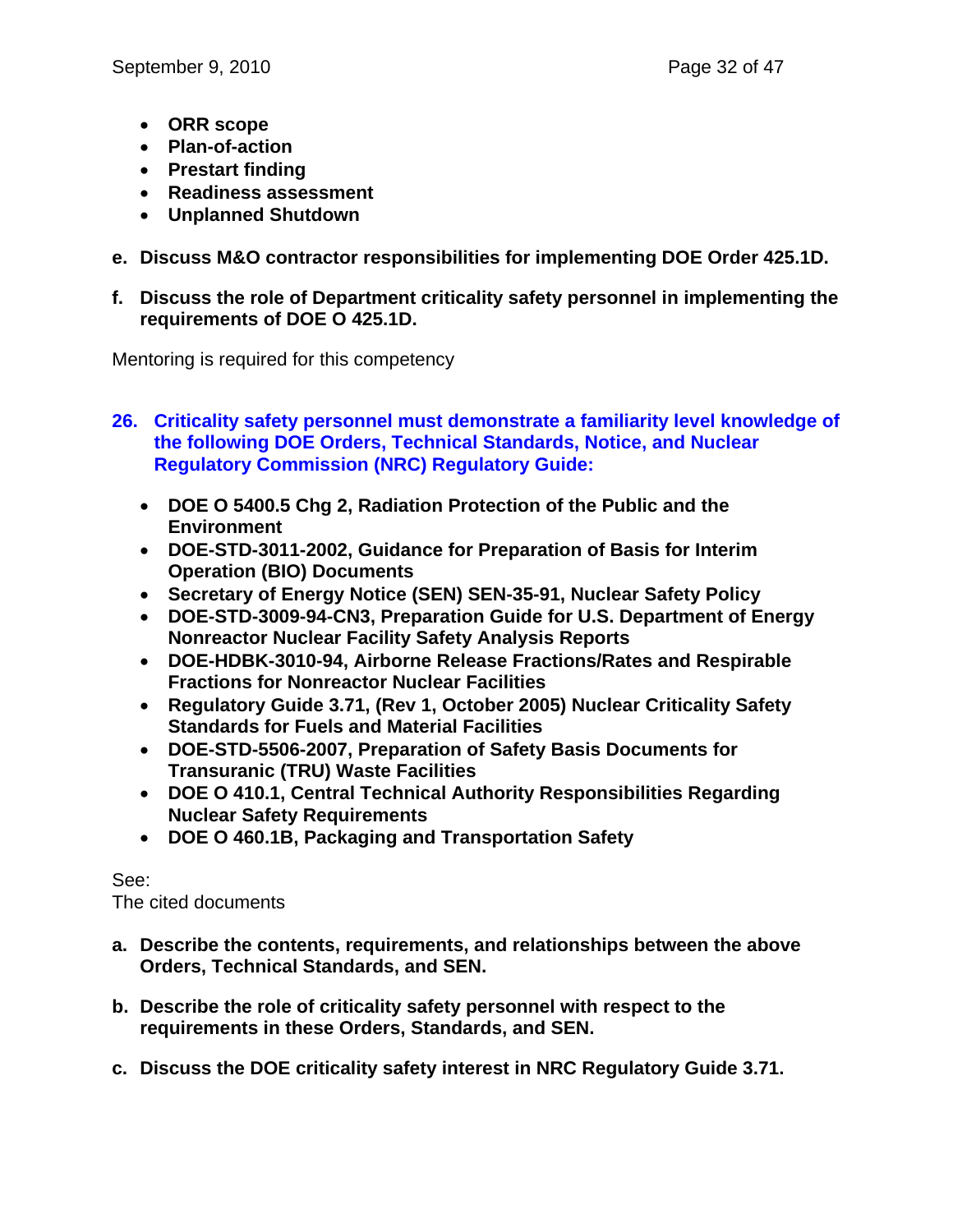#### **27. Criticality safety personnel must demonstrate a familiarity level knowledge of the following oversight related DOE Orders and Technical Standards:**

- **DOE O 224.3, Audit Resolution and Follow-up Program**
- **DOE O 224.2A, Auditing of Programs and Operations**
- **DOE O 226.1A, Implementation of Department of Energy Oversight Policy**
- **DOE P 226.1A, Department of Energy Oversight Policy**
- **DOE M 470.4-6 Chg. 1, Nuclear Material Control and Accountability**
- **DOE P 450.4, Safety Management System Policy**
- **DOE M 450.4-1, Integrated Safety Management System Manual**
- **DOE-STD-3006-2000, Planning and Conduct of Operational Readiness Reviews (ORR)**

See:

DOE-STD-3006-2010, Planning and Conduct of Operational Readiness Reviews (ORR)

- **a. Describe the contents, requirements, and relationships between the above Orders and Technical Standard.**
- **b. Describe the role of criticality safety personnel with respect to the requirements in these Orders and standard.**
- **28. Criticality safety personnel must demonstrate a familiarity level knowledge of the Price-Anderson Amendments Act of 1988 and its impact on DOE criticality safety activities.**

See 42 USC 2210

See the following position statement: http://www.ans.org/pi/ps/docs/ps54-bi.pdf http://www.gc.energy.gov/documents/paa-appb.pdf http://www.gpoaccess.gov/uscode/index.html http://www.gpoaccess.gov/uscode/browse.html

Select title 42

http://frwebgate.access.gpo.gov/cgibin/usc.cgi?ACTION=BROWSE&title=42usc&PDFS=YES

select chapter 23

http://frwebgate.access.gpo.gov/cgibin/usc.cgi?ACTION=BROWSE&TITLE=42USCC23&PDFS=YES

PAAA is in section 2210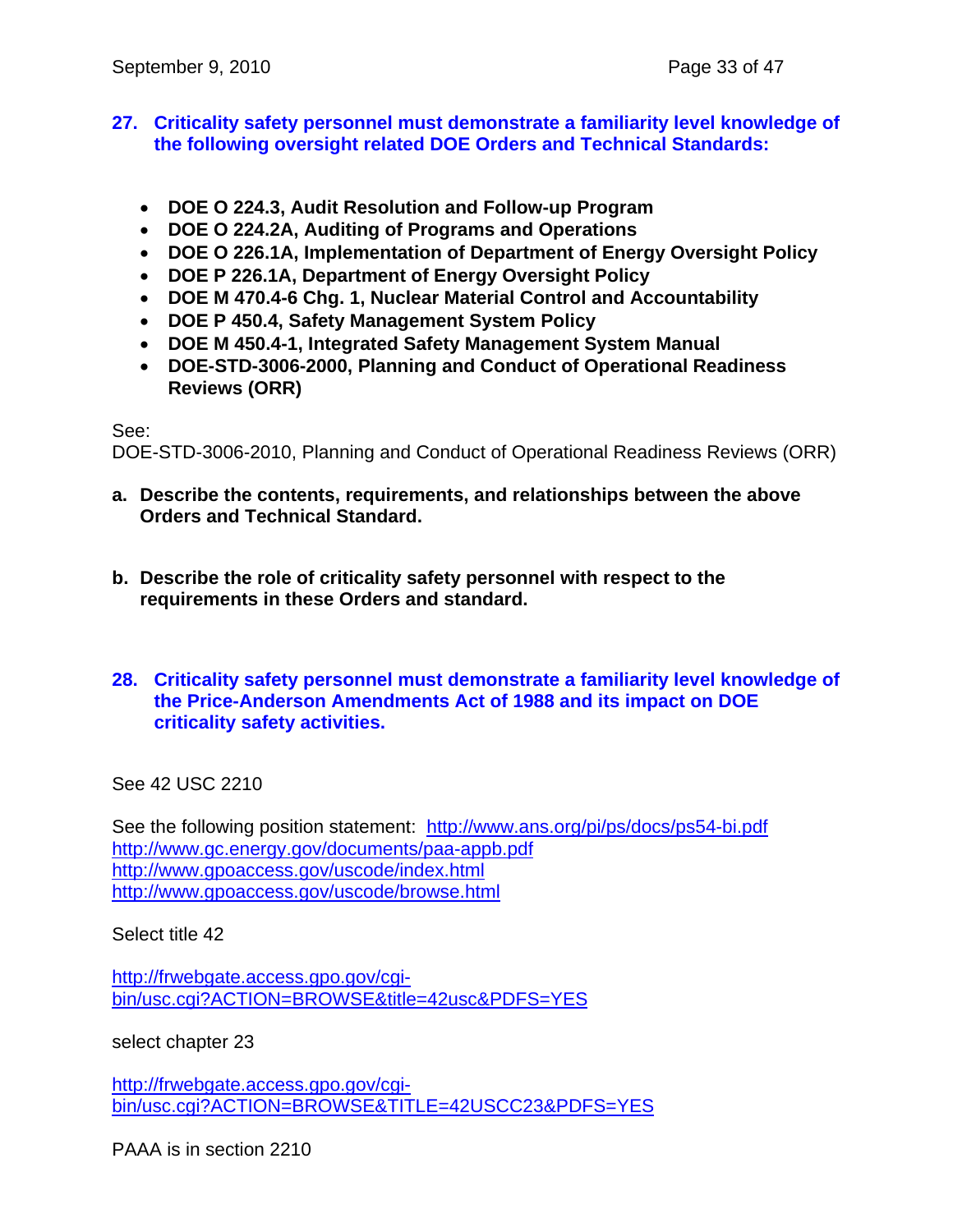http://frwebgate.access.gpo.gov/cgi-

bin/usc.cgi?ACTION=RETRIEVE&FILE=\$\$xa\$\$busc42.pt2.wais&start=812454&SIZE= 125869&TYPE=PDF

- **a. Describe the purpose and scope of the Price-Anderson Amendments Act.**
- **b. Discuss the Act's applicability to the Department criticality safety activities.**
- **c. Discuss the civil and criminal penalties imposed on the Department, M&O contractors, and subcontractors as the result of a violation of applicable rules and regulations related to criticality safety.**
- **d. Discuss the requirements associated with the topics below, as they are affected by the rule-making aspect of the Price-Anderson Amendments Act:** 
	- **Safety analysis reports**
	- **Unreviewed Safety Questions (USQs)**
	- **Quality assurance requirements**
	- **Defect identification and reporting**
	- **Conduct of operations at DOE nuclear facilities**
	- **TSR**
	- **Training and certification**
	- **Maintenance management**
	- **Categorization, notification, reporting, and processing of operational occurrences at DOE nuclear facilities**
- **e. Discuss the role of Department criticality safety personnel with respect to implementing the requirements of the Price-Anderson Amendments Act in accordance with the following:** 
	- **10 CFR 820, Procedural Rules for DOE Nuclear Activities**
	- **10 CFR 830, Nuclear Safety Management**
	- **10 CFR 835, Occupational Radiation Protection**
	- **DOE-STD-1083, Requesting and Granting Exemptions to Nuclear Safety Rules**
	- **Office of Enforcement and Investigation procedure, "Enforcement of DOE Nuclear Safety Requirements under Price-Anderson Amendments Act of 1988"**
	- **Office of Enforcement and Investigation procedure, "Identifying, Reporting, and Tracking Nuclear Safety Noncompliance under Price-Anderson Amendments Act of 1988"**
- **29. Criticality safety system personnel must demonstrate a familiarity-level knowledge of communications (both oral and written) when working or**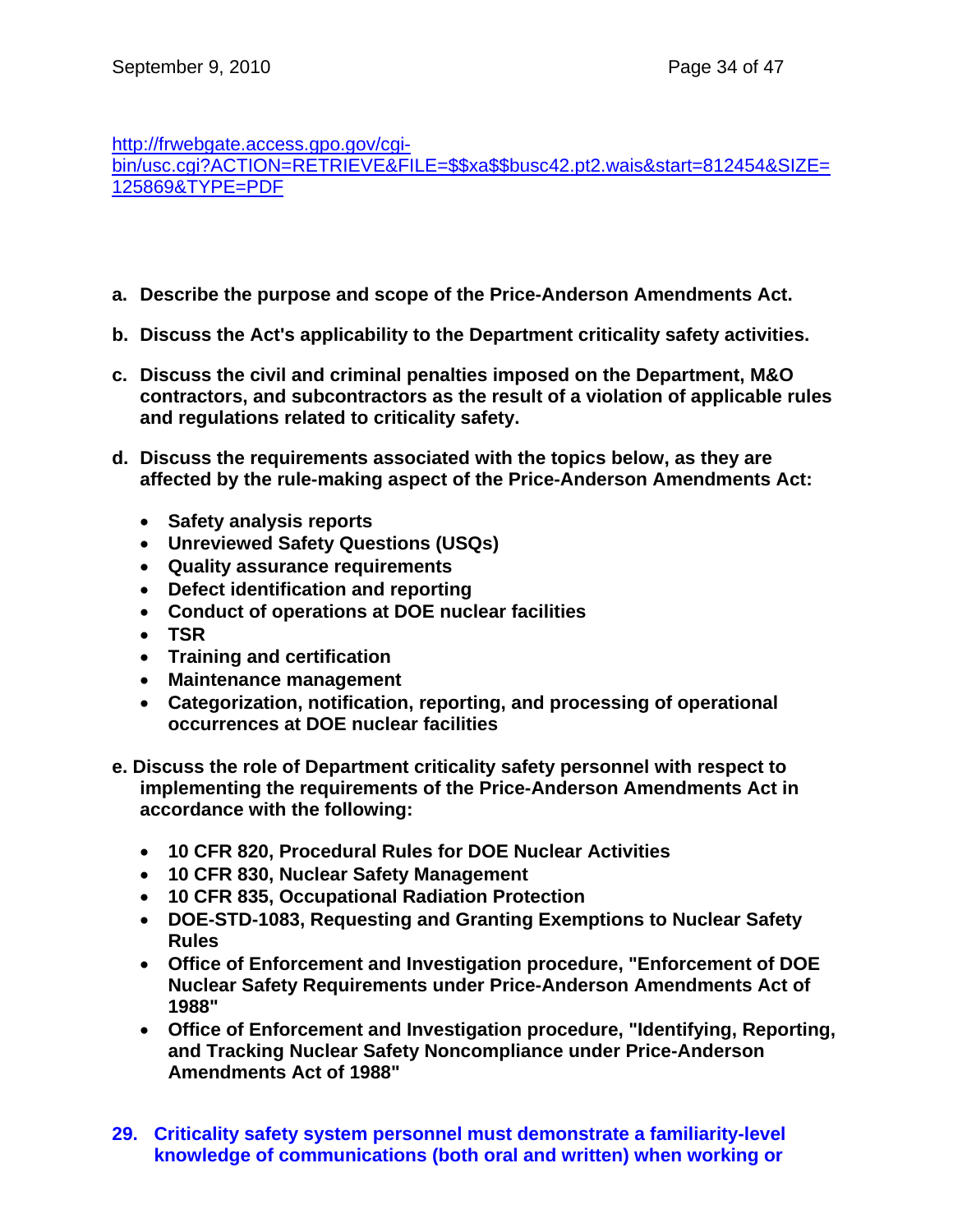#### **interacting with the contractor, stakeholders, and other internal and external organizations.**

Mentoring or demonstrated ability is required to meet this competency.

DOE Headquarters staff DOE Field Office staff DOE Site Office staff ANS Nuclear Criticality Safety Division officers and members ANS-8 standards working groups DOE NCSP groups: CSCT, CSSG, NDAG Local site safety basis group members Local site contractor management

Letters, email, memos, telephone, meetings.

## **30. Criticality safety personnel shall demonstrate a familiarity level knowledge of nuclear safety-related data and information management requirements in accordance with the requirements of the following DOE Orders:**

- DOE O 200.1A, Information Technology Management
- DOE O 241.1A, Scientific and Technical Information Management
- DOE G 241.1-1A, Guide to the Management of Scientific and Technical Information
- DOE O 243.1, Records Management Program
- DOE O 243.2, Vital Records
- DOE O 414.1C, Quality Assurance

See: The cited documents

**a. Describe the authorized disposition requirements for criticality safety-related records in DOE O 200.1, Information Management Program.** 

Reference: DOE O 200.1A, Information Technology Management

**b. Describe the requirements for documents and records in DOE O 414.1C, Quality Assurance.** 

Reference: DOE O 414.1C, Quality Assurance

- **c. Describe the purpose, scope, contents, and requirements in these Orders.**
- **d. Discuss the applicability of the above Orders to the Department criticality safety activities and processes.**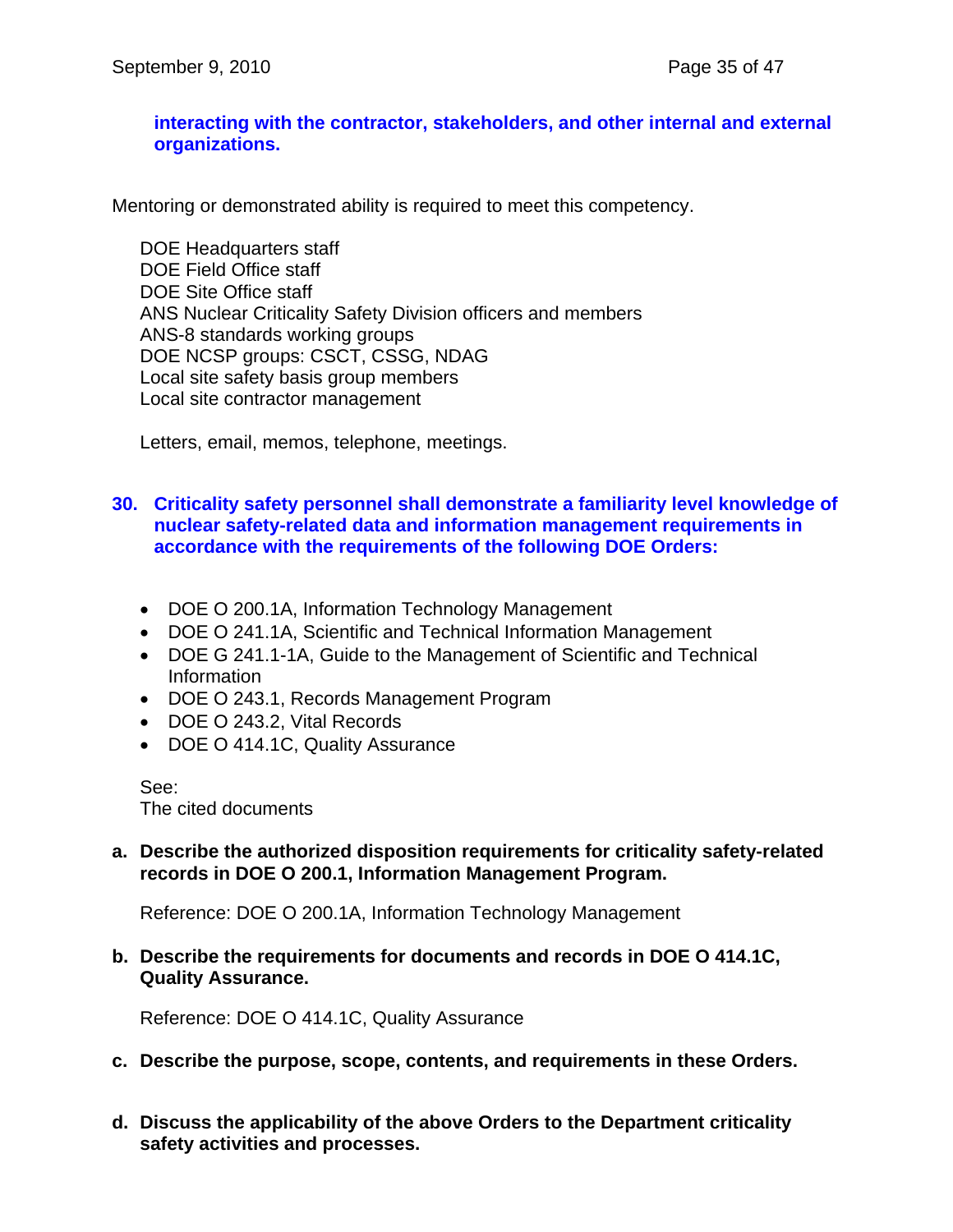- **e. Discuss the role of the Department criticality safety personnel in implementing the requirements of these Orders.**
- **31. Criticality safety personnel shall demonstrate a familiarity level knowledge of the following DOE safeguards, security, and nuclear material accountability Orders for nuclear safety-related issues:** 
	- **DOE Order 452.6A, Nuclear Weapon Surety Interface with the Department of Defense**
	- **DOE O 470.4A, Safeguards and Security Program**
	- **DOE P 470.1, Integrated Safeguards and Security Management (ISSM) Policy**
	- **DOE M 470.4-2A, Physical Protection**
	- **DOE M 470.4-6 Chg 1, Nuclear Material Control and Accountability**
	- **DOE O 471.1A, Identification and Protection of Unclassified Controlled Nuclear Information**
	- **DOE O 475.2, Identifying Classified Information**
	- **DOE M 470.4-4 Chg 1, Information Security**
	- **DOE M470.4-1 Chg. 1, Safeguards and Security Program Planning and Management**
	- **DOE M 470.4-7, Safeguards and Security Program References**
	- **DOE Order 410.2, Management of Nuclear Materials**
- **a. Describe the purpose, scope, contents, and requirements of these Orders.**

See:

The cited documents.

**b. Discuss the applicability of the listed Orders to the Department criticality safety activities and processes.** 

See: list above.

**c. Discuss the role of the Department criticality safety personnel in implementing the requirements of these Orders.** 

See: The cited documents.

## **32. Criticality safety personnel must demonstrate a working level knowledge of the DOE/facility contract provisions necessary to provide oversight of a contractor's operations.**

Mentoring or demonstrated ability is required to meet this competency.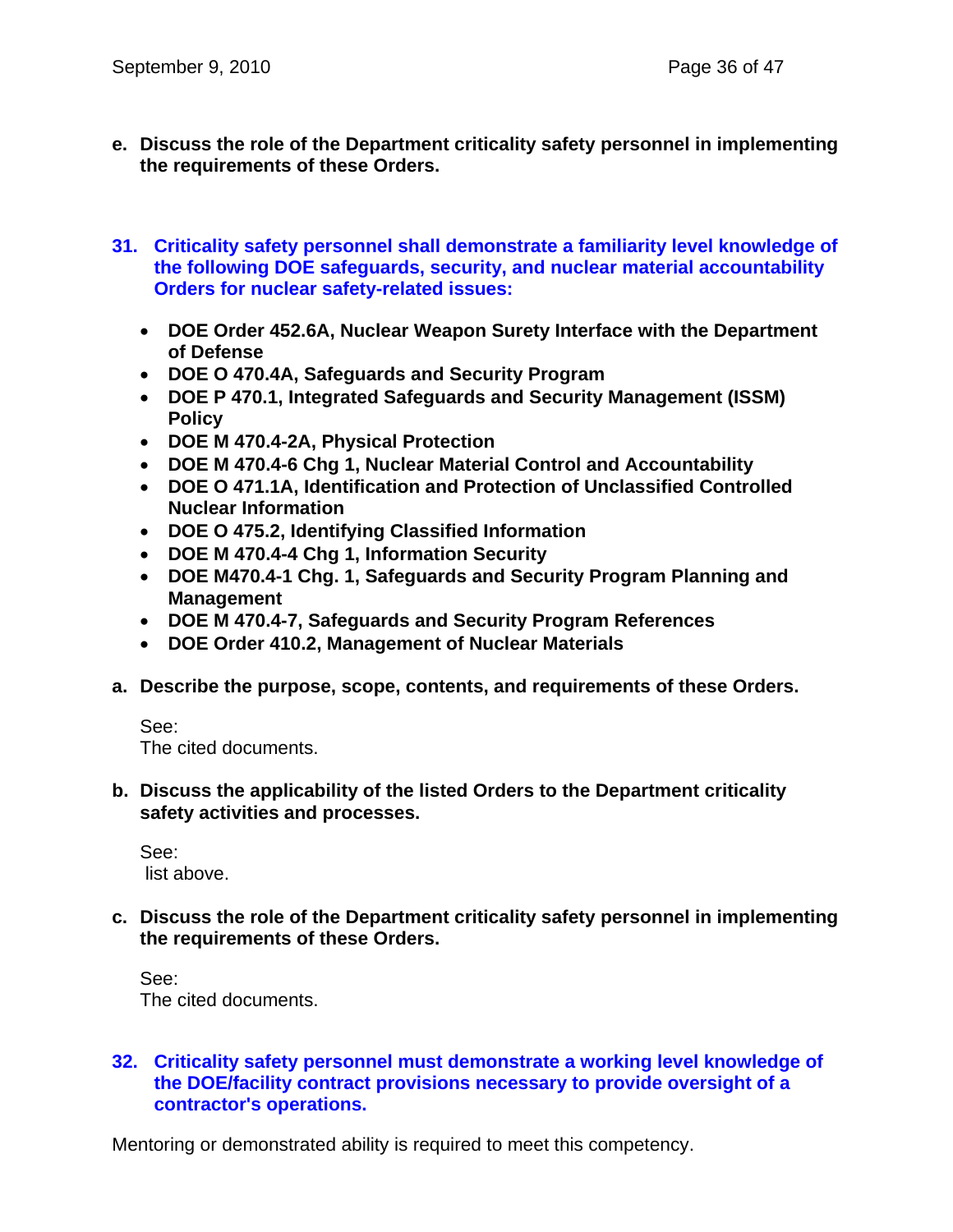- **a. Describe the role of criticality safety personnel in contractor oversight.**
- **b. Compare and contrast the following:** 
	- **DOE's expectations of a M&O contractor**
	- **A M&O contractor's expectations of the DOE**
- **c. Identify the key elements and features of an effective DOE and M&O contractor relationship.**
- **d. Describe the responsibility criticality safety personnel have associated with contractor compliance under the Price-Anderson Amendments Act.**
- **e. Describe the role of criticality safety personnel in the performance measure process.**
- **f. Explain the responsibilities of criticality safety personnel for DOE O 442.1A, Department of Energy Employee Concerns Program, and the identification, reporting, reviewing, and documentation of employee concerns.**

**Interface with Safety Basis and Nuclear Safety** (Competencies 33 - 40)

#### **33. Criticality safety personnel must demonstrate a familiarity level of knowledge of the terminology used in nuclear safety analysis.**

DOE-HDBK-1188-2006 is a glossary containing most of these terms; however, where possible the references below are to specific pages and sections of Orders and other DOE documents that not only define the respective terms but also use them in context. Since this competency refers to nuclear safety analysis, directives and standards relating to nuclear safety are used where possible.

#### **a. Define the following accident related terms:**

- **Accident** See DOE-STD-3009-94, p. xviii.
- **Safety basis** See DOE-STD-3009-94, p. xxi
- **Beyond design basis accident**  See DOE-STD-3009-94, p. xviii
- **Design basis** See DOE-STD-3009-94, p. xviii
- **Design basis accidents**  See item #140 on p. 25 of DOE-HDBK-1188-2006 and the Definitions Section of DOE STD 3009.
- **Evaluation guidelines**  See the Definitions Section of DOE STD 3009.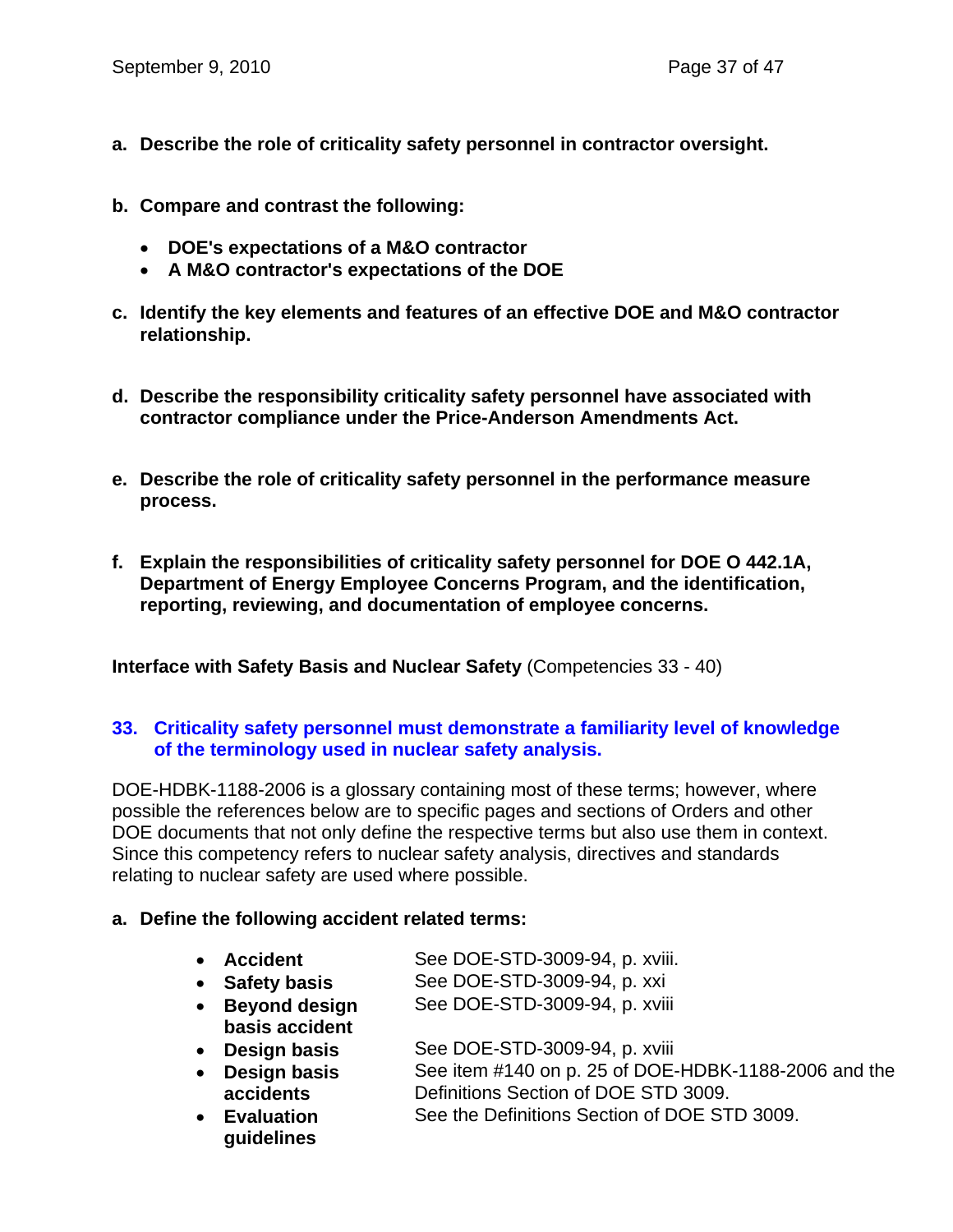**b. Define the following hazard related terms:** 

| $\bullet$ Hazard        | See the Definitions Section of DOE STD 3009                    |
|-------------------------|----------------------------------------------------------------|
| • Hazard classification | See the definition of Hazard categorization in the Definitions |

- Section of DOE STD 3009
- **Hazard Category 1** See the Definitions Section of DOE STD 3009
- **Hazard Category 2** See the Definitions Section of DOE STD 3009
- **Hazard Category 3** See the Definitions Section of DOE STD 3009
- **Hazardous material** See the Definitions Section of DOE STD 3009
- **c. Define the following safety limit related terms:** 
	- **Limiting conditions for operations**  See the Definitions Section of DOE STD 3009 • Limiting control settings See the Definitions Section of DOE STD 3009
	-
	-
	-
	-
	-
	-

• **Risk** See the Definitions Section of DOE STD 3009 • **Safety analysis** See the Definitions Section of DOE STD 3009 • **Safety basis See the Definitions Section of DOE STD 3009** • **Safety limits** See the Definitions Section of DOE STD 3009 • Criticality safety limits See ANSI/ANS 8.1 § 4.1.3 & 4.2.1, ANSI/ANS 8.19 § 7.2, and LA-12808, § I.B.2, I.B.3, & III.F.1

**d. Differentiate between the following categories of individuals who might be affected by an accident at a Department nuclear facility:** 

|           | • Off-site individual | See DOE-STD-3009-94, Appendix A, § A.2               |
|-----------|-----------------------|------------------------------------------------------|
|           | • On-site individual  | See the Definitions Section of DOE STD 3009 for Site |
|           |                       | Boundary.                                            |
| $\bullet$ | <b>Public</b>         | See the Definitions Section of DOE STD 3009          |
|           | • Worker, including   | See 10CFR851.3, DOE-STD-1189-2008 Appendix A § A.1 & |
|           | collocated worker     | A2.2, DOE-STD-5506 § 5.1                             |

**e. Differentiate between the function of structures, systems, and components in the following classifications:** 

| • Safety-class structures, systems, | See DOE-STD-3009-94, p. xxi |
|-------------------------------------|-----------------------------|
| and components                      |                             |
| • Safety-significant structures,    | See DOE-STD-3009-94, p. xxi |
| systems, and components             |                             |

- •
- **f. Differentiate between the function and contents of the following documents:** 
	- **TSR** See DOE-STD-3009-94, pp. xxii xxiii for a definition of TSR.
	- **DSA** See DOE-STD-3009-94, p. xxi for a definition of Safety Analysis and pp. 1, 4, and the  $2^{nd}$  | on p. 8 for an introduction discussing the basic functions of DSAs and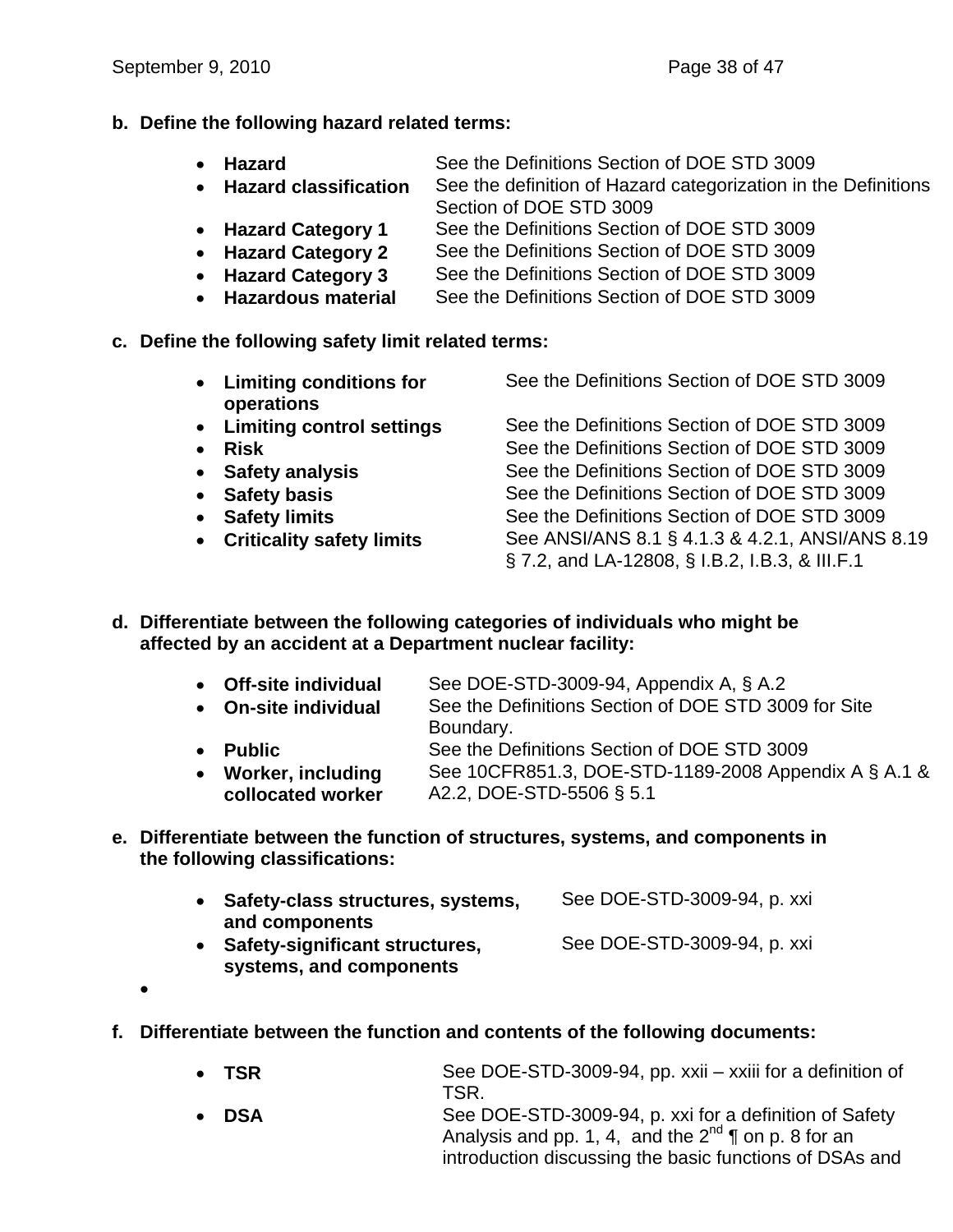|                                       | TSRs. See also Table of Contents (pp. $ix - xvii$ ) for a list of<br>contents of DSA indicating the topics to be covered.<br>Additionally, regarding documenting assumptions for each<br>TSR in the DSA, see for example, sections 4.3.X.5 (p. 59)<br>and 4.5.X.5 (p. 64). Also see 1 <sup>st</sup> ¶. on p. 1 of DOE G 423.1-<br>1 for more information about the function of TSRs. |
|---------------------------------------|--------------------------------------------------------------------------------------------------------------------------------------------------------------------------------------------------------------------------------------------------------------------------------------------------------------------------------------------------------------------------------------|
| <b>Unreviewed Safety</b><br>$\bullet$ | See DOE G 424.1-1B, Implementation Guide for Use in                                                                                                                                                                                                                                                                                                                                  |
| Question                              | Addressing Unreviewed Safety Question Requirements, pp.                                                                                                                                                                                                                                                                                                                              |
| <b>Determination (USQD)</b>           | 2-6 for an overview of the function and contents for USQDs                                                                                                                                                                                                                                                                                                                           |
|                                       | performed for different reasons.                                                                                                                                                                                                                                                                                                                                                     |
| <b>Safety design strategy</b>         | See p. 8-10 of DOE-STD-1189-2008.                                                                                                                                                                                                                                                                                                                                                    |
| <b>Conceptual safety</b><br>$\bullet$ | See pp. 27 – 28 of DOE O 413.3A, Ch. 1.                                                                                                                                                                                                                                                                                                                                              |
| design report                         |                                                                                                                                                                                                                                                                                                                                                                                      |
| • Preliminary safety                  | See DOE O 413.3A, Ch. 1, p. 28                                                                                                                                                                                                                                                                                                                                                       |
| design report                         |                                                                                                                                                                                                                                                                                                                                                                                      |
| <b>Preliminary</b><br>$\bullet$       | See DOE O 413.3A, Ch. 1., p. 28. Also, see DOE-STD-                                                                                                                                                                                                                                                                                                                                  |
| documented safety                     | 3009-94, $2^{nd}$ par. of Purpose Section (pp. 1-2).                                                                                                                                                                                                                                                                                                                                 |

**g. Differentiate between the plant/facility features that have the following designations:** 

| <b>Mitigating features</b> | See DOE-STD-3009-94, p. xx                             |  |
|----------------------------|--------------------------------------------------------|--|
| • Preventive features      | See DOE-STD-3009-94 p. xxi. For more information about |  |

differentiating between these feature types, see DOE-STD-3009-94 p. 10. Additionally, see § I.A.1 of LA-12808, Nuclear Criticality Safety Guide

#### **h. Differentiate between the following types of facilities:**

**analysis** 

| <b>Nuclear facility</b>         | See 10 CFR 830.3 |
|---------------------------------|------------------|
| Non-reactor nuclear<br>facility | See 10 CFR 830.3 |

## **34. Criticality safety personnel must demonstrate a familiarity level knowledge of nuclear accident analysis techniques.**

#### **a. Identify and discuss essential elements of deterministic and PRA techniques.**

See:

DOE G 420.1-2, Appendix B, for rough definitions of probabilistic and deterministic. DOE-STD-3009-94, § 3.4 for a discussion of the most common deterministic methods used in the DOE.

NUREG-0492 *Fault Tree Handbook* for fault tree methodology. Fault trees can be used for probabilistic or deterministic analysis. Chapters X and XI deal with probabilistic methods.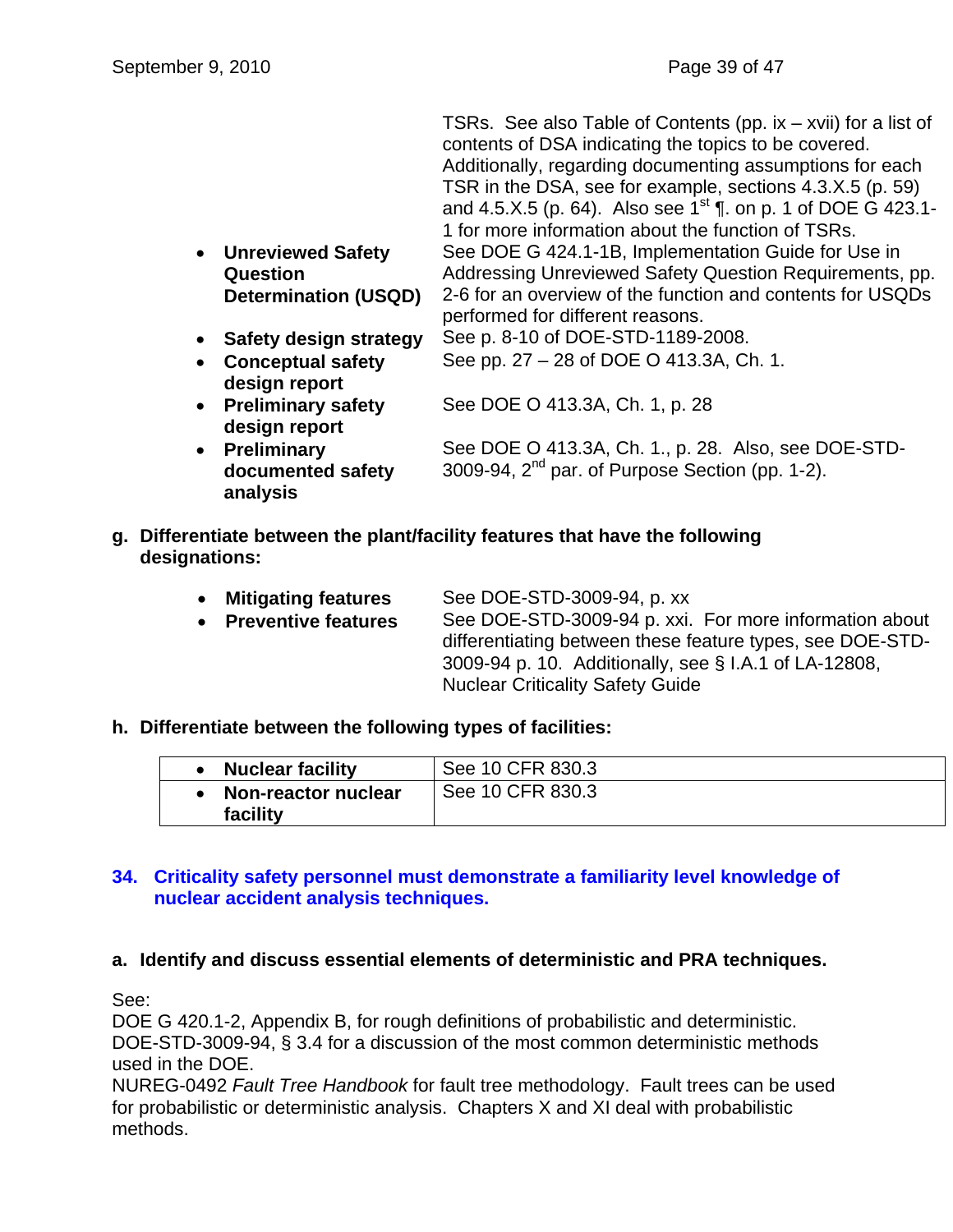#### **b. Identify and discuss the methods used to determine and analyze failure modes.**

See:

NUREG-0492, Chapter II, § 3 & 4, and DOE-STD-3009-94, § 3.4 The Albuquerque Operations Office Problem Analysis and Risk Assessment training materials, http://www.orau.gov/tdd/QualPrgm/learningmaterials/OccSafety/os1-02.pdf

#### **c. Discuss the methods used in the calculation of criticality safety, source term, environmental transport, and dose assessment activities, including commonly used computer models.**

See

SCALE ORIGEN manual DOE-STD-3009, Appendix A, § A.3.2 & A.3.3 DOE-HDBK-3010-94, § 6 NUREG/CR-6504 [ORNL/TM-13322] *An Updated Nuclear Criticality Slide Rule,*  Broadhead, Hopper, Childs, and Tang, Oak Ridge National Laboratory, April 1997, available from RSICC http://www-rsicc.ornl.gov/index.html Modified Quasi-Steady-State Method to Evaluate the Mean Power Profiles of Nuclear Excursions in Fissile Solution, Nakajima, Yamamoto, & Miyoshi, Nuclear Science and Technology, Vol.39, No. 11, P. 1162-1168 (November 2002) T. P. McLaughlin, "*Process Criticality Accident Likelihoods, Consequences, and Emergency Planning*," Nuclear Energy, 31, No. 2, 143-147 (1992) Included in the LA-12808 Reference Set

## **d. Discuss the methods used to identify and categorize the hazards associated with Department nuclear systems.**

See: DOE-STD-1027-92, section 3, and Table 3.1 (p. 7), DOE-STD-1027-92 section 4 DOE-STD-1027-92, Attachment 1 DOE-STD-3009-94, § 3.3.2.2

#### **e. Identify and discuss the role and use of human factors techniques in hazard and accident analysis.**

See

DOE-STD-3009-94, Ch. 13, (~p. 95). DOE-STD-3009-94, Ch. 132nd par. on p. 96 as well as section 13.3 (pp. 96 -97). DOE-HDBK-1100-2004 section 3.2.6 (p. 18) and Table 3.4 (p. 21).] NUREG/CR-6883 [INL/EXT-05-00509] *The SPAR-H Human Reliability Analysis Method*, Idaho National Laboratory for U.S. Nuclear Regulatory Commission, Office of Nuclear Regulatory Research Washington, DC 20555-0001, D. Gertman, H. Blackman, J. Marble, J. Byers, C. Smith, August 2005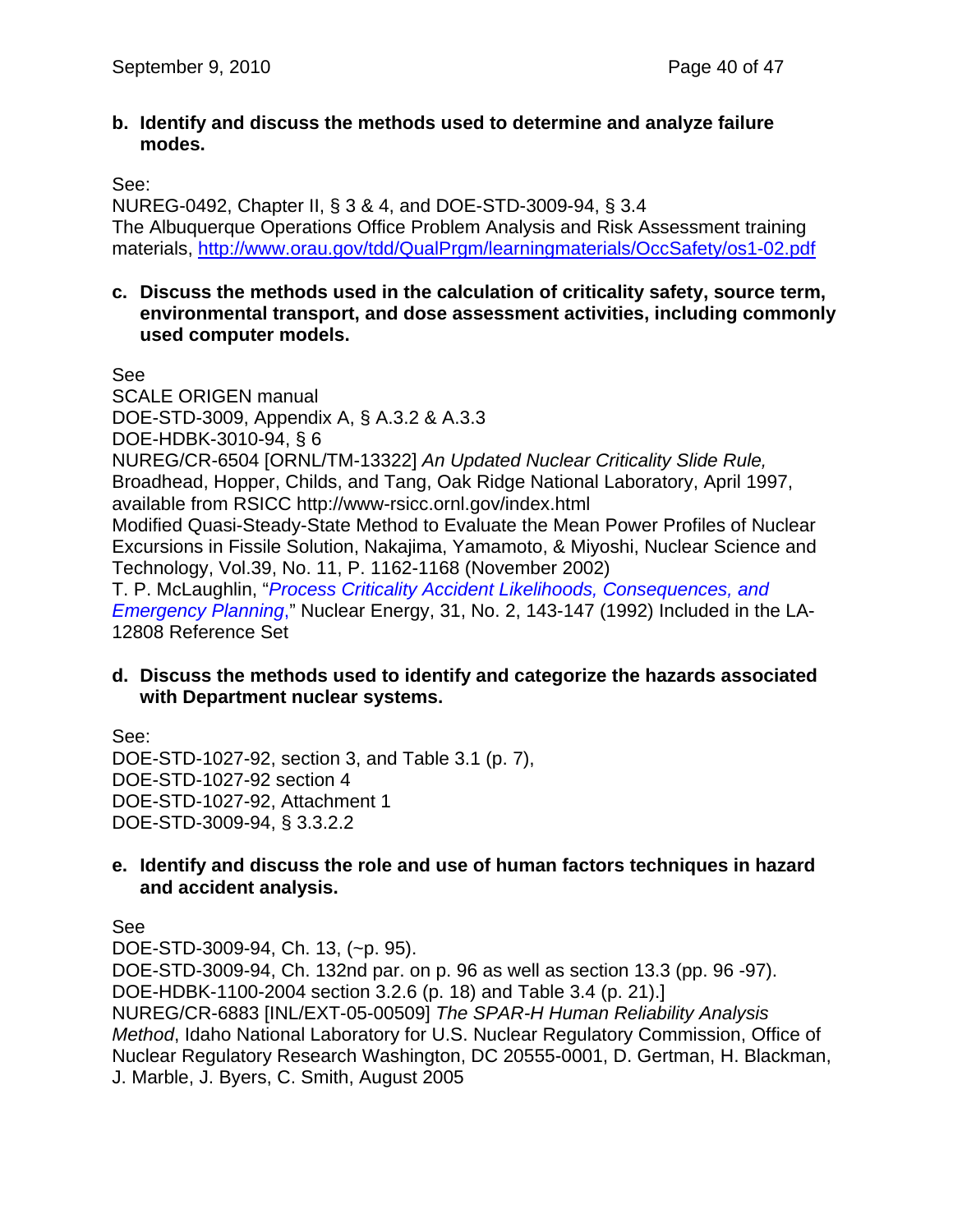## **35. Criticality safety personnel must demonstrate a familiarity level knowledge of terminology associated with PRA techniques.**

#### **a. Define the following terms with respect to PRA:**

See the references given for each bulleted item.

| $\bullet$ | <b>Probability</b>           | NUREG-0492, p. VI-3.                                              |
|-----------|------------------------------|-------------------------------------------------------------------|
| $\bullet$ | <b>Reliability</b>           | NUREG-0492, Pp. XI-8, XI-14; II-12, X-20                          |
| $\bullet$ | <b>Availability</b>          | NUREG-0492, p. XI-11                                              |
| $\bullet$ | <b>Unavailability</b>        | NUREG-0492, Pp. XI-11, XI-15                                      |
| $\bullet$ | <b>Risk</b>                  | NUREG-1150, p. iii, 1 <sup>st</sup> ¶, WASH-1400, Section 2.4,    |
|           |                              | $1^{st}$ p¶ (p. 5).                                               |
|           | <b>Safety</b>                | 51 FR 28044, 1 <sup>st</sup> bullet, pp. 1 -2 (as corrected in 51 |
|           |                              | FR 30028)                                                         |
|           | <b>Accident sequence</b>     | NUREG-1150, p. A-9, 1 <sup>st</sup> par. under heading            |
|           |                              | <b>Accident Sequence Event Tree Analysis</b>                      |
| $\bullet$ | <b>Dominant contributors</b> | NPR 8705.5, Ch. 2, section 2.10                                   |
| $\bullet$ | <b>Minimal cut set</b>       | NUREG-0492, p. XI-2, section 2(a)                                 |

**b. Define the following terms and differentiate between the associated processes:** 

See: NUREG-0492, *Fault Tree Handbook,* pages as referenced.

- **Event tree** Pp. I-8, 2nd ¶. VII-4, section 2, 1st par.
- **Fault tree** p. IV-1, 1st ¶
- **c. Discuss the concept of "credible" as used in criticality safety process evaluations as compared to the terms "not credible" or "beyond extremely unlikely" as used in DSAs.**

See: DOE-STD-3007-2007, p. v, 3<sup>rd</sup> definition DOE-STD-1120-2005/Vol. 2, Table 2. DOE-STD-3009, § 3.3.2.3, Table 3-4

- **36. Criticality safety personnel must demonstrate a working level knowledge of the 10 CFR 830,** *Nuclear Safety Management***, requirements related to USQs and the associated DOE Guide 424.1-1A,** *Implementation Guide for Use in Addressing Unreviewed Safety Question Requirements***.**
- **a. Discuss the reasons for performing an USQD.**

See Guide § 1 and 3.3.

**b. Define the following terms:**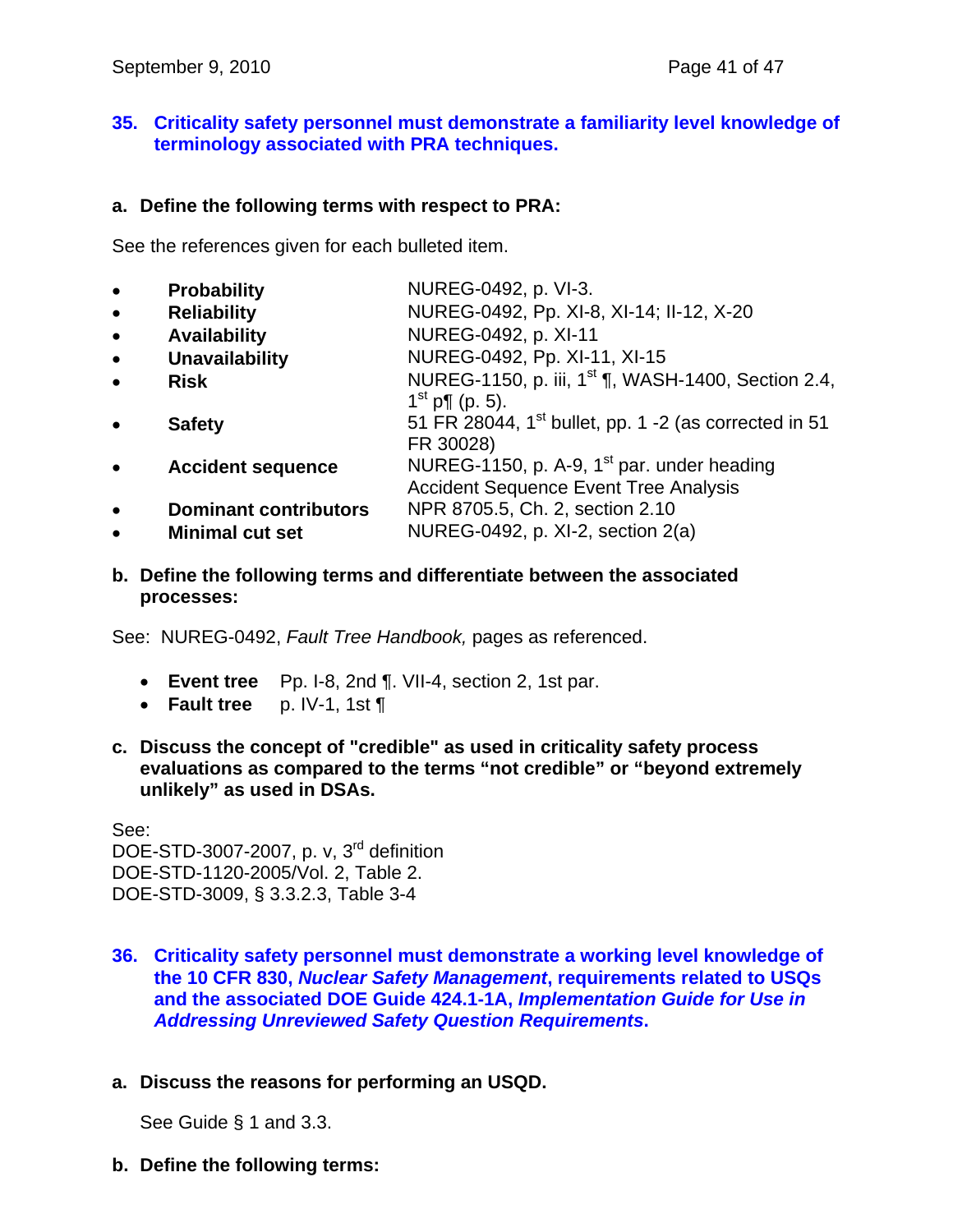See 10 CFR 830.3.

- **Accident analyses**  Also see DOE-STD-3009-94, p. xviii.
- **Safety analysis**  Also see DOE-STD-3009-94, p. xxi.
- **TSR** Also see DOE-STD-3009-94, p. xxii – xxiii.
- **c. Describe the situations for which a criticality safety evaluation is required to be performed.**

See DOE-STD-3007-2007, pp. iii, v, and 11.

**d. Define the conditions for an USQ.** 

See Guide final par. of § 2, as well as § 2.1 - 2.4.

**e. Describe the responsibilities of contractors authorized to operate DOE nuclear facilities for the performance of safety evaluations.** 

See DOE-STD-3009-94, especially pp. 4 - 6 in the section on DSA Preparation Conceptual Basis And Process.

**f. Describe the actions to be taken by a contractor upon identifying information that indicates a potential inadequacy of previous safety analyses or a possible reduction in the margin of safety as defined in the TSR.** 

See Guide, § 2.4.

## **g. Discuss the actions to be taken if it is determined that an USQ is involved.**

See Guide, § 2.4.

- **h. Discuss the following terms as they apply to USQs:** 
	- **Margin of safety** 
		- See Guide § 3.3, esp. p. 12, last bullet, as well as p. 13.
	- **Important to safety**

See Guide § 1, p. 1, 1<sup>st</sup> bullet as well as final paragraph on p. 1 (continues on to p. 2).

• **Safety basis**

See DOE-STD-3009-94, p. xxi for definition of safety basis as well as final par. of Guide § 1 on p. 2.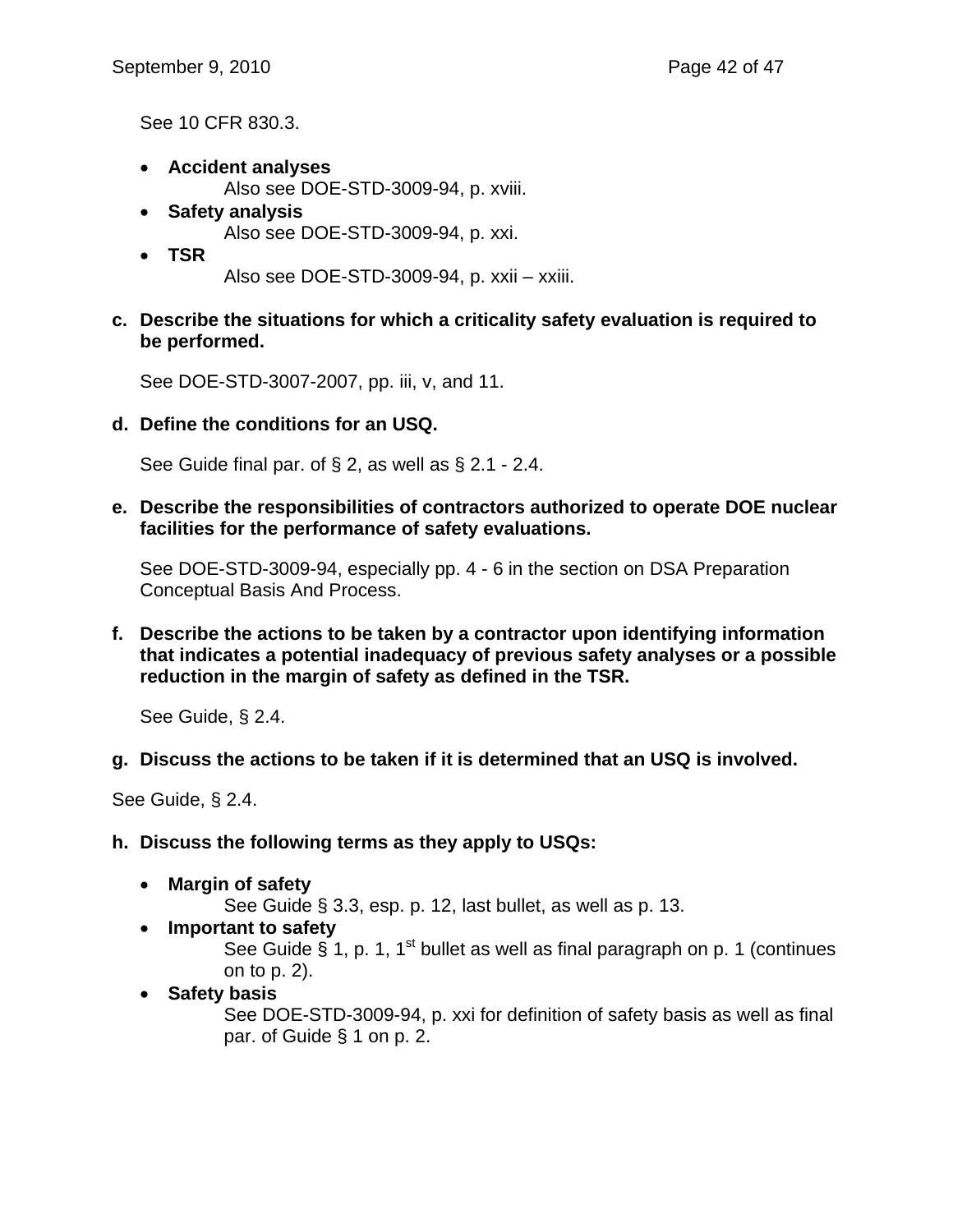#### **37. Criticality safety personnel must demonstrate a working level knowledge of the 10 CFR 830,** *Nuclear Safety Management***, requirements related to TSRs and the associated DOE Guide 423.1-1,** *Implementation Guide for Use in Developing Technical Safety Requirements***.**

## **a. Discuss the purpose of TSRs.**

See DOE G 423.1-1, § 1, p. 1,  $1^{st}$  par., as well as DOE-STD-3009-94, p. xxii and xxiii.

#### **b. Describe the responsibilities of contractors authorized to operate DOE nuclear facilities for TSRs.**

See DOE G 423.1-1, § 3, p. 2 and par. that continues on to p. 3. Also, see § 4, especially p. 3, 4, and  $\S$  4.1 – 4.9 on pp. 4 - 7.

#### **c. Define the following terms and discuss the purpose of each:**

- **Safety limit** 
	- See DOE-STD-3009-94, p. xxi as well as DOE G 423.1-1, § 4.10.1.1.
- **Limiting control settings**  See DOE-STD-3009-94, p. xx as well as DOE G 423.1-1, § 4.10.1.2.
- **Limiting conditions for operation**  See DOE-STD-3009-94, p. xx as well as DOE G 423.1-1, § 4.10.1.3.
- **Surveillance requirements**  See DOE-STD-3009-94, p. xxi and § 5.5.X.2 as well as DOE G 423.1-1, § 4.10.6.

#### **d. Describe the general content of each of the following sections of the TSR:**

• **Use and application** 

See DOE G 423.1-1, § 4.8, 1<sup>st</sup> 3 sentences as well as § 5.2.1, esp. p. 21,  $1<sup>st</sup>$  par. on p. 22 and  $2<sup>nd</sup>$  par. on p. 23.

• **Safety limits** 

See DOE G 423.1-1, § 4.8,  $5<sup>th</sup>$  sentence as well as § 5.2.2, 1<sup>st</sup> par. and associated Mode Applicability and Action Statements that they should contain as discussed in § 5.2.2.2 and § 5.2.2.3, respectively, as well as Limiting Control Settings discussed in § 5.2.3.1, 1<sup>st</sup> par.

## • **Operating limits**

See DOE G 423.1-1, § 4.8,  $6<sup>th</sup>$  sentence as well as § 5.2.3.2 and associated Mode Applicability and Action Statements that they should contain discussed in § 5.2.3.3 and § 5.2.2.4, respectively.

• **Surveillance requirements**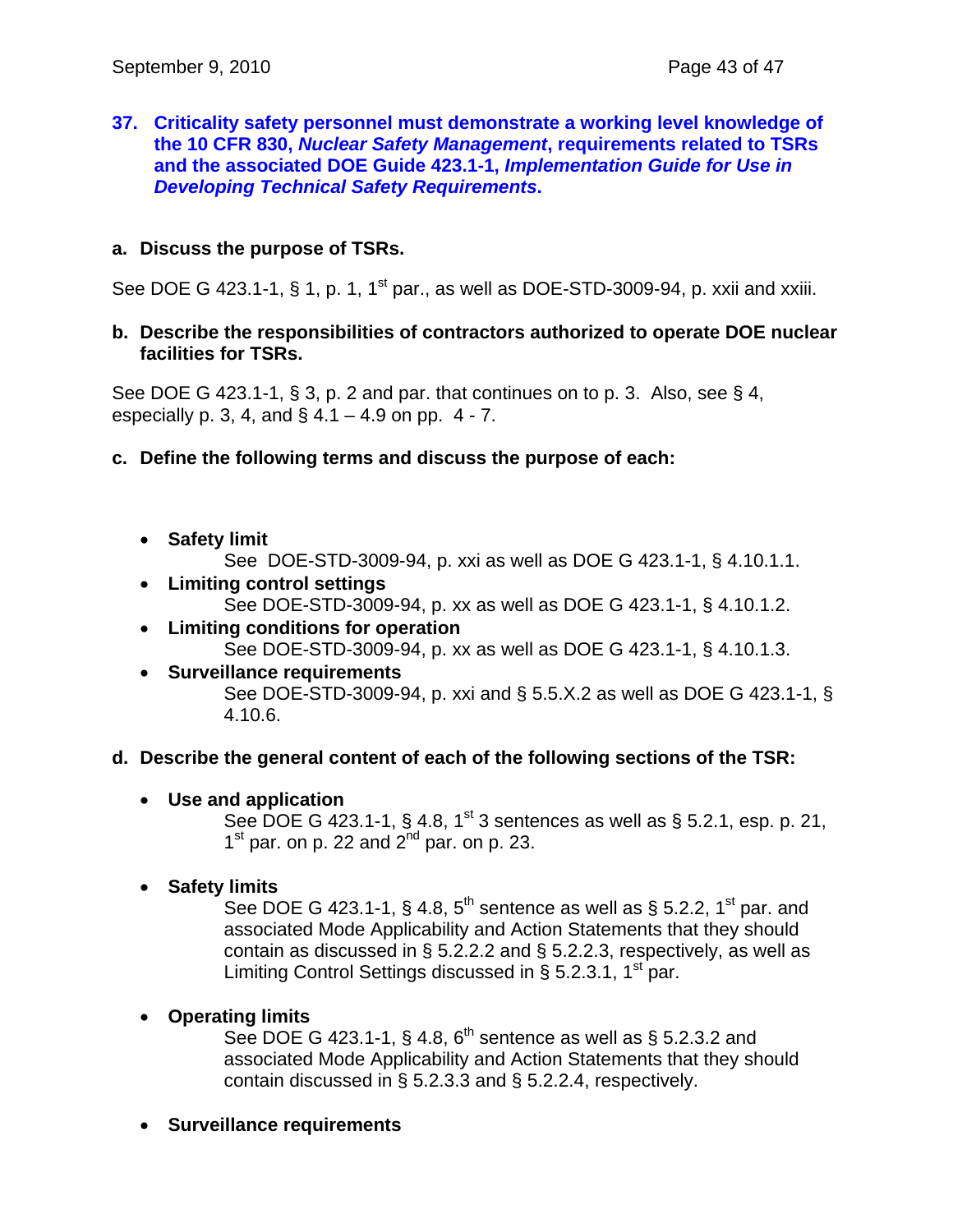See DOE G 423.1-1, § 4.8, final clause of  $6<sup>th</sup>$  sentence as well as § 5.2.3,  $2^{nd}$  sentence and § 5.2.3.5.

- **Administrative controls** 
	- See DOE G 423.1-1, § 4.8,  $7<sup>th</sup>$  sentence as well as § 5.2.4, 1<sup>st</sup> sentence, § 5.2.4.1, 1<sup>st</sup> sentence, § 5.2.4.2, 1<sup>st</sup> sentence, § 5.2.4.3, 1<sup>st</sup> sentence, § 5.2.4.4, 1<sup>st</sup> sentence, § 5.2.4.5 1<sup>st</sup> sentence, § 5.2.4.6, 1<sup>st</sup> sentence, § 5.2.4.7, § 5.2.4.8, § 5.2.4.9, 1st sentence, and § 5.2.4.10.
- **Basis**

See DOE G 423.1-1, p.3, last par., 1<sup>st</sup> two sentences, as well as § 4.18, 1st sentence and example shown in Fig. 21 (last page before Appendix A).

• **Design features**

See DOE G 423.1-1, § 4.8, final sentence as well as § 5.2.5,  $2^{nd}$  sentence. For more detail, see items 1 and 2 following 3<sup>rd</sup> sentence.

#### **e. Discuss the conditions that constitute a violation of the TSRs, and state the reporting requirements should a violation occur.**

Violation: See DOE G 423.1-1,  $\S$  4.11, 1<sup>st</sup> two paragraphs. Reporting: See DOE G  $423.1 - 1$ , §  $4.20 1<sup>st</sup>$  thru  $3<sup>rd</sup>$  sentence (note typo: the  $2^{nd}$  "the" in the  $3^{rd}$  sentence should be "they") as well as § 4.10.7,  $2^{nd}$ sentence. For more details see DOE O 232.1A, § 1.b(1) and § 4.f – k.

#### **f. Discuss the requirements for administrative control of the TSRs.**

See DOE G 423.1-1, § 4.5.

#### **g. Discuss the possible source documents that may be used in developing TSRs.**

See DOE –STD-3009-94, Ch. 5, Derivation of Technical Safety Requirements, esp. § 5.5 on pp. 67 **-69,** G 423.1-1, § 4.5, §4.10.5, regarding Fire Hazards Analyses, §4.13 regarding Criticality Safety Evaluations, §4.14, regarding Transportation Safety Documents, and Appendix C, 1<sup>st</sup> par., regarding Hazard Analysis Reports for Nuclear Explosive Operations.

#### **h. Discuss the requirements for emergency actions that depart from the approved TSRs.**

See DOE G 423.1-1, § 4.4.

- **38. Criticality safety personnel must demonstrate a familiarity level knowledge of DOE-STD-1186-2004,** *Specific Administrative Controls* **(SACs), with respect to its impact on criticality safety.**
- **a. Discuss how SACs are identified.**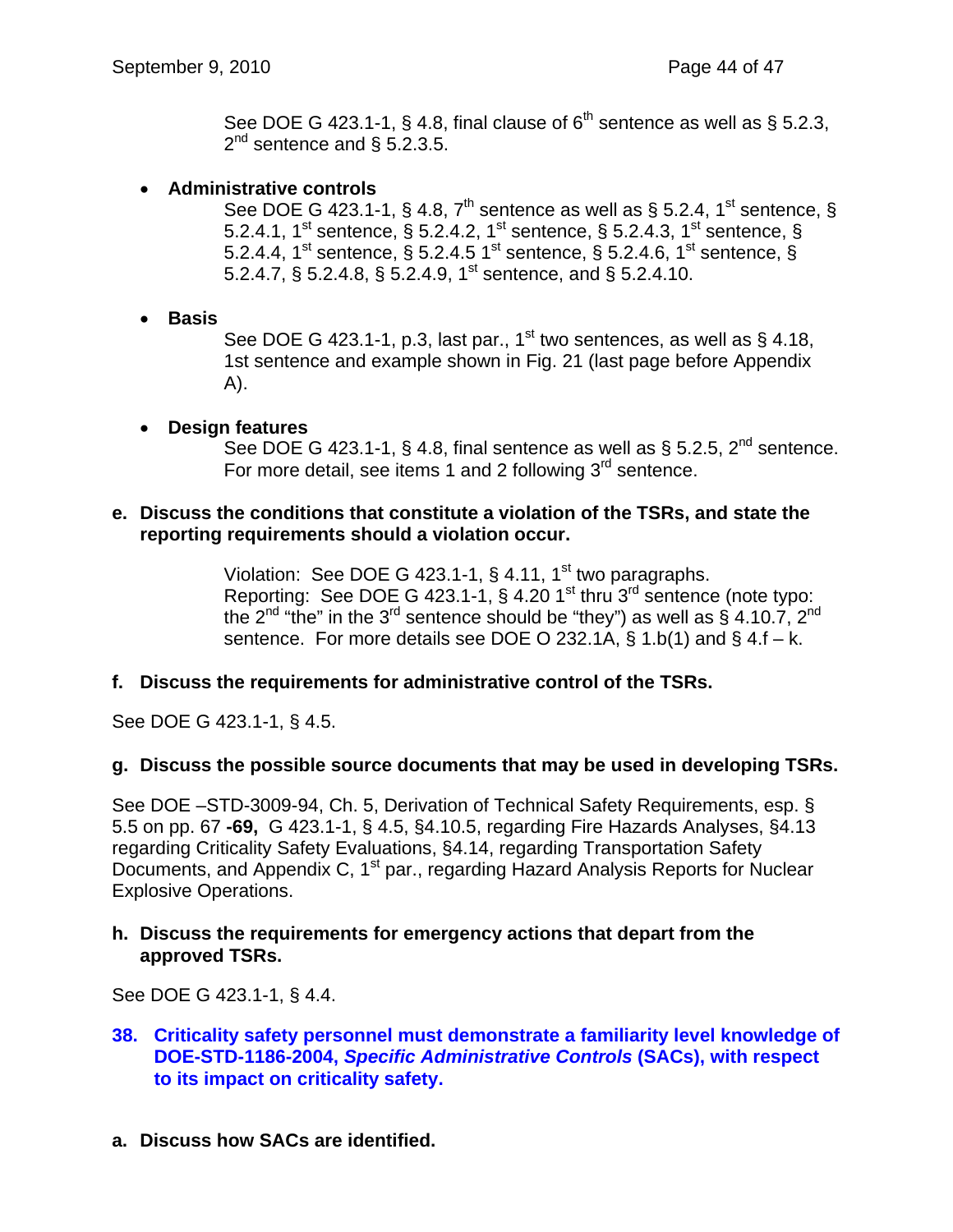See DOE-STD-1186-2004, § 1.6.4 as well as § 2.1.

## **b. Discuss the position of SACs in the preferred hierarchy of hazard controls.**

See for background information DOE G 421.1-2, § 5.3 and DOE-STD-1186-2004, § 1.1,  $1^{\text{st}}$  par. See also DOE-STD-1186-2004, § 1.6.2,  $3^{\text{rd}}$  par., § 2.2 and  $3^{\text{rd}}$  par.,  $3^{\text{rd}}$ sentence.

## **c. Describe how SACs are treated in DSAs and TSRs.**

See DOE-STD-1186-2004, § 4, § 4.2, § 4.3, 1<sup>st</sup> par., last sentence, 2<sup>nd</sup> par., 1<sup>st</sup> thru 4<sup>th</sup> sentences,  $3^{rd}$  par. 1<sup>st</sup> thru  $3^{rd}$  sentences, and § 4.4.

## **d. Discuss how SACs are implemented and maintained.**

See DOE-STD-1186-2004, § 2.3, except final par.

#### **e. Describe measures used to ensure the dependability of SACs.**

See DOE-STD-1186-2004, § 3, § 3.1, § 3.2, § 3.2.1, 1<sup>st</sup> par., § 3.22, 1<sup>st</sup> par., § 3.3, § 3.4, §3.4.2,  $3^{rd}$  thru 6<sup>th</sup> par., and §3.5, 1<sup>st</sup> par.

**39. Criticality safety personnel must demonstrate a working level knowledge of DOE-STD-1027-92,** *Hazard Categorization and Accident Analysis Techniques for Compliance with DOE Order 5480.23, Nuclear Safety Analysis Reports,*  **with respect to their impact on the Department's criticality safety.** 

#### **a. Discuss the differences between the hazard categorization for dose to the public, and hazard categorization when criticality risks exist.**

(Category 1 implies the potential for a dose to the public. Criticality accidents are a local risk and Category 2 applies.) See STD-1027-92.

#### **b. Describe the requirements for a facility to remain hazard category 3 or below if a criticality program or criticality controls exist.**

(If the facility fissile inventory could exceed the minimum values specifies in the STD, then a program is present to ensure that "segmentation" or "nature of process" conditions remain viable.) See STD-1027-92

#### **c. Discuss the role of criticality safety personnel in implementation of DOE-STD-1027-92.**

(If the facility fissile inventory could exceed the minimum values specifies in the STD, then a program is present to ensure that "segmentation" or "nature of process" conditions remain viable.) See STD-1027-92

## **40. Criticality safety personnel must demonstrate a working level knowledge of 10 CFR 830,** *Nuclear Safety Management,* **requirements related to DSAs and**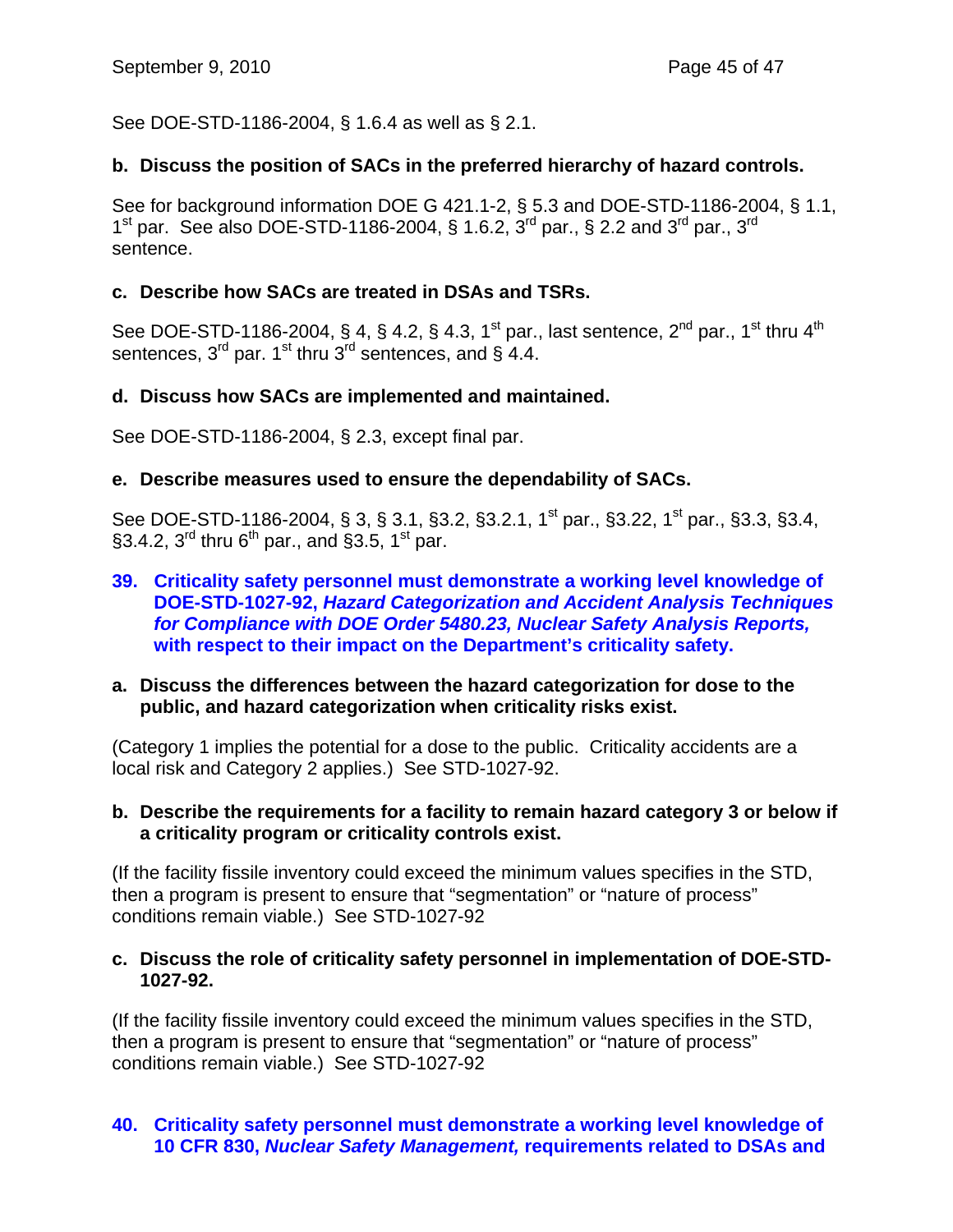**the associated DOE G 421.1-2,** *Implementation Guide in Developing Documented Safety Analysis to Meet Subpart B of 10 CFR 830***.** 

**a. Discuss the four basic purposes and objectives of DSAs.** 

See 10CFR830.204b and G 421.1-2, section 4.1

#### **b. Describe the responsibilities of contractors authorized to operate DOE nuclear facilities for the development and maintenance of a DSA.**

See 10CFR830.204a and G 421.1-2

#### **c. Define the following terms and discuss the purpose of each:**

• **Design basis** 

The design basis is the set of requirements that bound the design of systems, structures, and components within the facility. These design requirements include consideration of safety, plant availability, efficiency, reliability, and maintainability. Some aspects of the design basis are important to safety, although others are not.

Information that identifies the specific functions to be performed by a structure, system, or component of a facility, and the specific values or range of values chosen for controlling parameters as reference bounds of design. These values may be

- restraints derived from generally accepted "state of the art" practices for achieving functional goals, or
- requirements derived from analyses (based on calculations and/or experiments) of the effects of a postulated accident for which a structure, system, or component must meet its functional goals. [10 CFR 50.2]

The purpose of the design basis is to set the functional and performance parameters that the system being designed must meet.

#### • **Engineered safety features**

Engineered safety features are passive or active physical SSCs (e.g. hardware, control systems, and buildings) that are used to prevent or mitigate accidents.

#### • **Safety analysis**

Safety analysis means an analysis of the extent to which a nuclear facility can be operated safely with respect to workers, the public, and the environment, including a description of the conditions, safe boundaries, and hazard controls that provide the basis for ensuring safety. The purpose of safety analysis is to identify the potential accidents from the defined mission activity, and develop preventive and mitigative features to protect workers and the public.